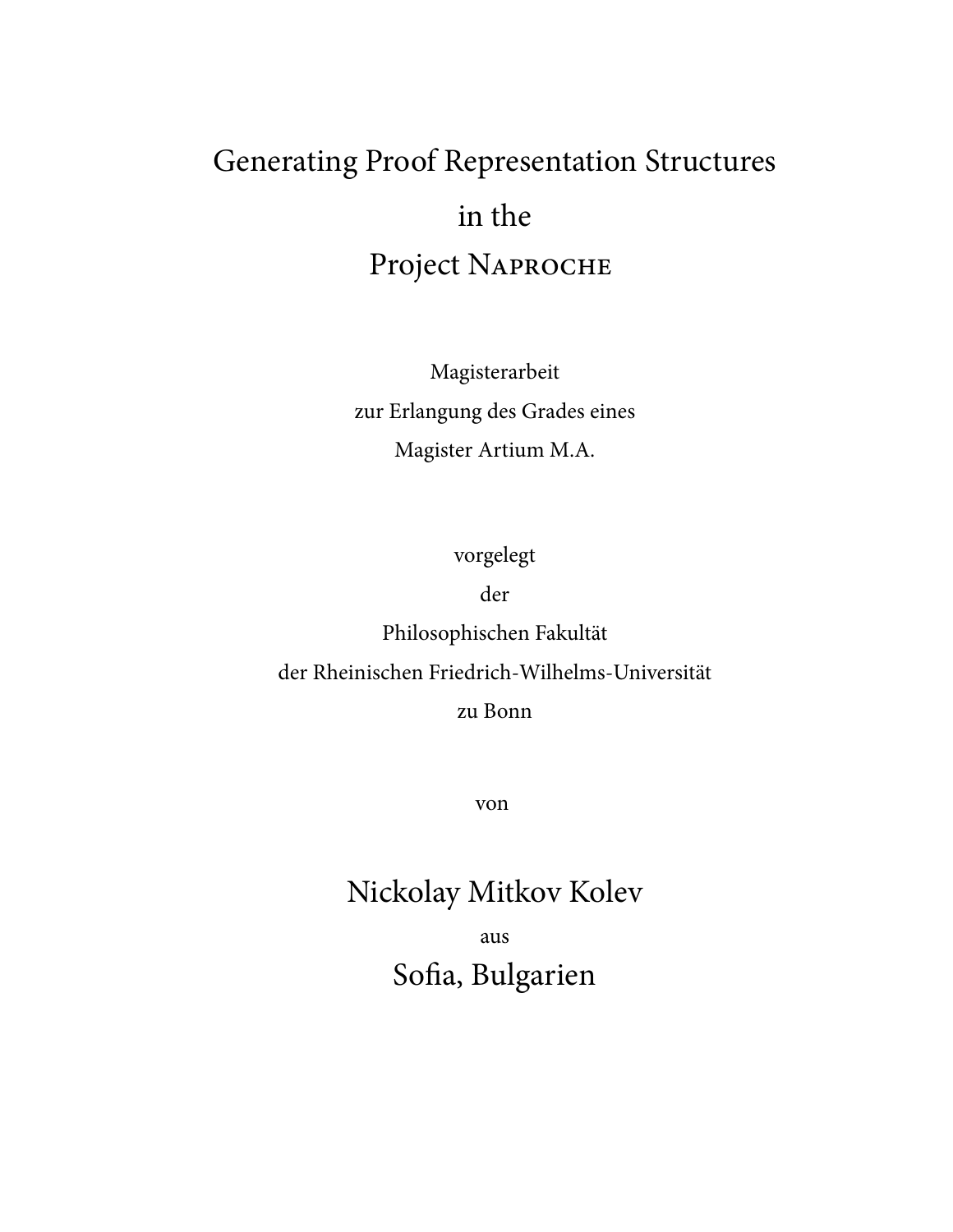An Eides statt versichere ich, dass die Arbeit

## Generating Proof Representation Structures for the Project N

von mir selbst und ohne jede unerlaubte Hilfe angefertigt wurde, dass sie noch keiner anderen Stelle zur Prüfung vorgelegen hat und dass sie weder ganz, noch im Auszug veröffentlicht worden ist. Die Stellen der Arbeit—einschließlich Tabellen, Karten, Abbildungen usw.—, die anderen Werken dem Wortlaut oder dem Sinn nach entnommen sind, habe ich in jedem einzelnen Fall als Entlehnung kenntlich gemacht.

Bonn, den

Nickolay Kolev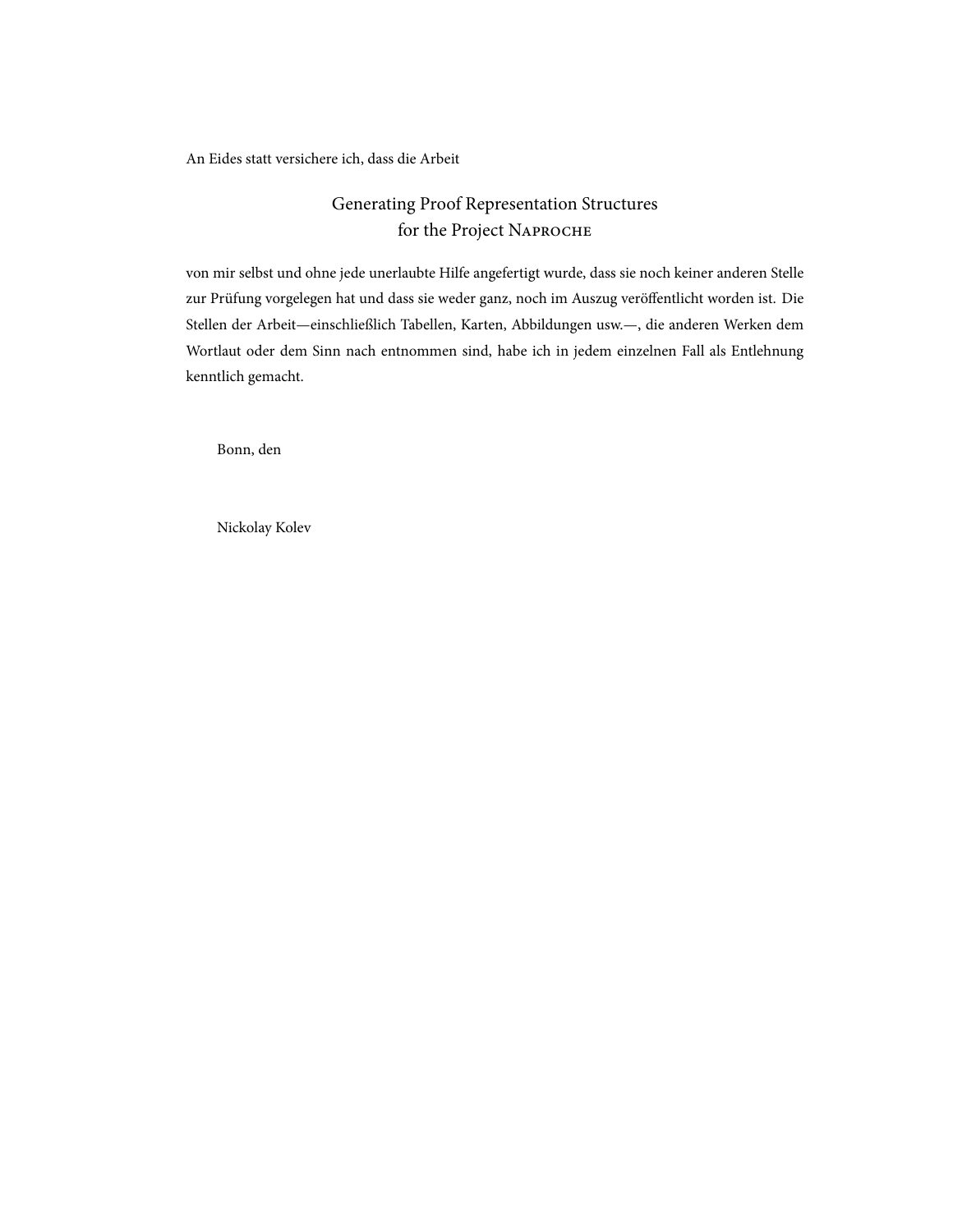## Danksagung

Ich möchte mich im Vorfeld bei dem Betreuer dieser Arbeit, Prof. Dr. Bernhard Schröder, für die tatkräige Unterschtützung bedanken.

Des Weiteren möchte ich mich bei den Mitgliedern der NAPROCHE Arbeitsgruppe (Prof. Dr. Peter Koepke, Jip Veldman, Merlin Carl und Bernhard Fisseni) für die angenehme Zusammenarbeit bedanken.

Außerdem möchte ich dem Mathematischen Institut der Universität Bonn für die finanzielle Unterstützung meiner Mitarbeit an der NAPROCHE Implementation danken.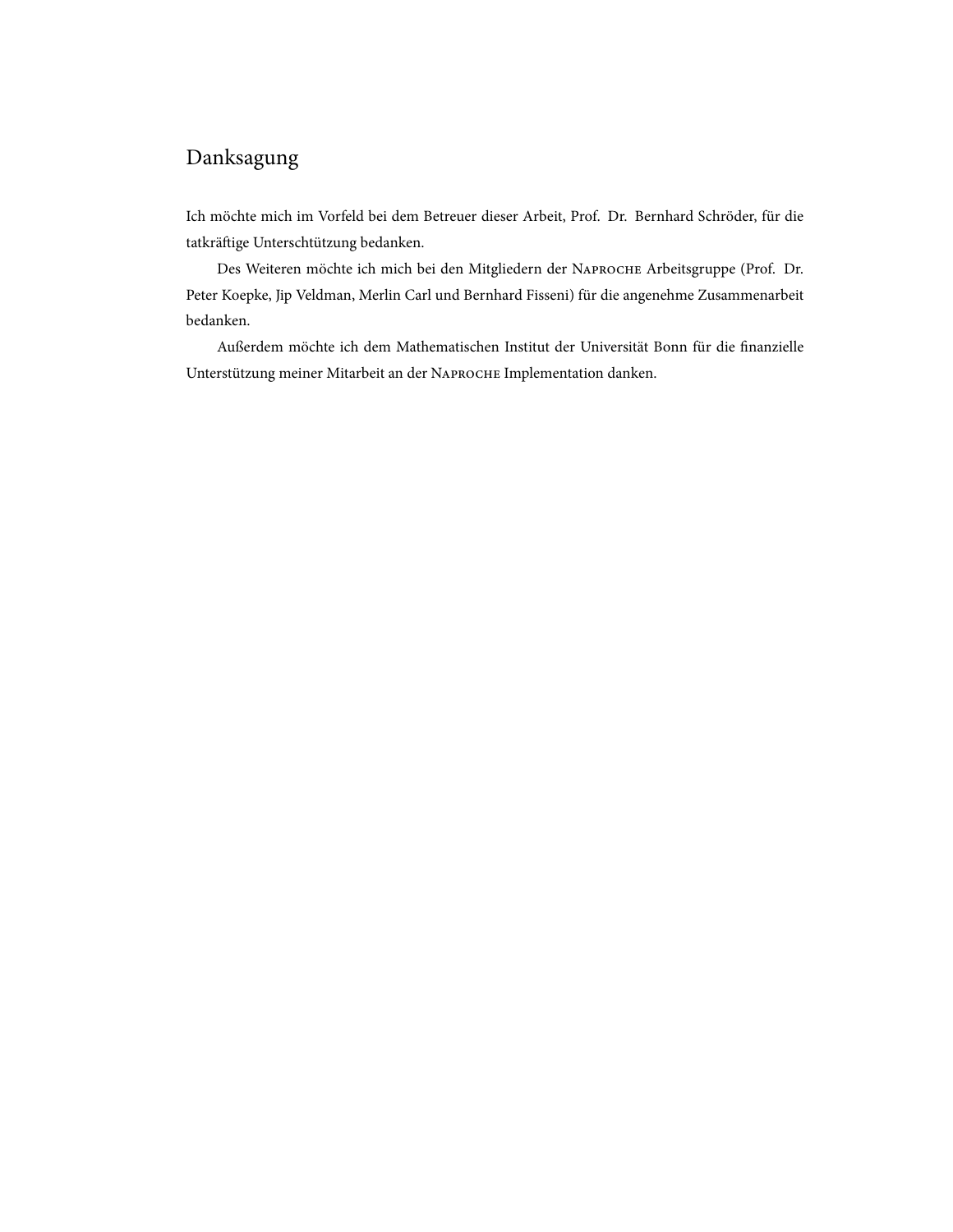## **CONTENTS**

| $\mathbf{1}$   |     | Introduction                                                                                                                                                                                                                   | 6                |
|----------------|-----|--------------------------------------------------------------------------------------------------------------------------------------------------------------------------------------------------------------------------------|------------------|
|                | 1.1 |                                                                                                                                                                                                                                | 6                |
|                | 1.2 |                                                                                                                                                                                                                                | 7                |
| $\overline{2}$ |     | Mathematical proof                                                                                                                                                                                                             | $\boldsymbol{q}$ |
|                | 2.1 |                                                                                                                                                                                                                                | 9                |
|                | 2.2 | The evolution of mathematical proofs $\ldots \ldots \ldots \ldots \ldots \ldots \ldots \ldots$                                                                                                                                 | 10               |
|                | 2.3 |                                                                                                                                                                                                                                | 14               |
|                | 2.4 |                                                                                                                                                                                                                                | 19               |
| 3              |     | <b>Discourse Representation Theory</b>                                                                                                                                                                                         | 21               |
|                | 3.1 |                                                                                                                                                                                                                                | 21               |
|                | 3.2 |                                                                                                                                                                                                                                | 22               |
|                | 3.3 | DRS construction (a) and (b) and (b) and (b) and (b) and (b) and (b) and (b) and (b) and (b) and (b) and (b) and (b) and (b) and (b) and (b) and (b) and (b) and (b) and (b) and (b) and (b) and (b) and (b) and (b) and (b) a | 23               |
| 4              |     | The NAPROCHE language                                                                                                                                                                                                          | 24               |
|                | 4.1 |                                                                                                                                                                                                                                | 24               |
|                | 4.2 |                                                                                                                                                                                                                                | 25               |
|                | 4.3 |                                                                                                                                                                                                                                | 25               |
|                | 4.4 |                                                                                                                                                                                                                                | 25               |
|                | 4.5 |                                                                                                                                                                                                                                | 25               |
|                | 4.6 |                                                                                                                                                                                                                                | 25               |
| 5              |     | <b>Proof Representation Structures</b>                                                                                                                                                                                         | 27               |
|                | 5.1 |                                                                                                                                                                                                                                | 27               |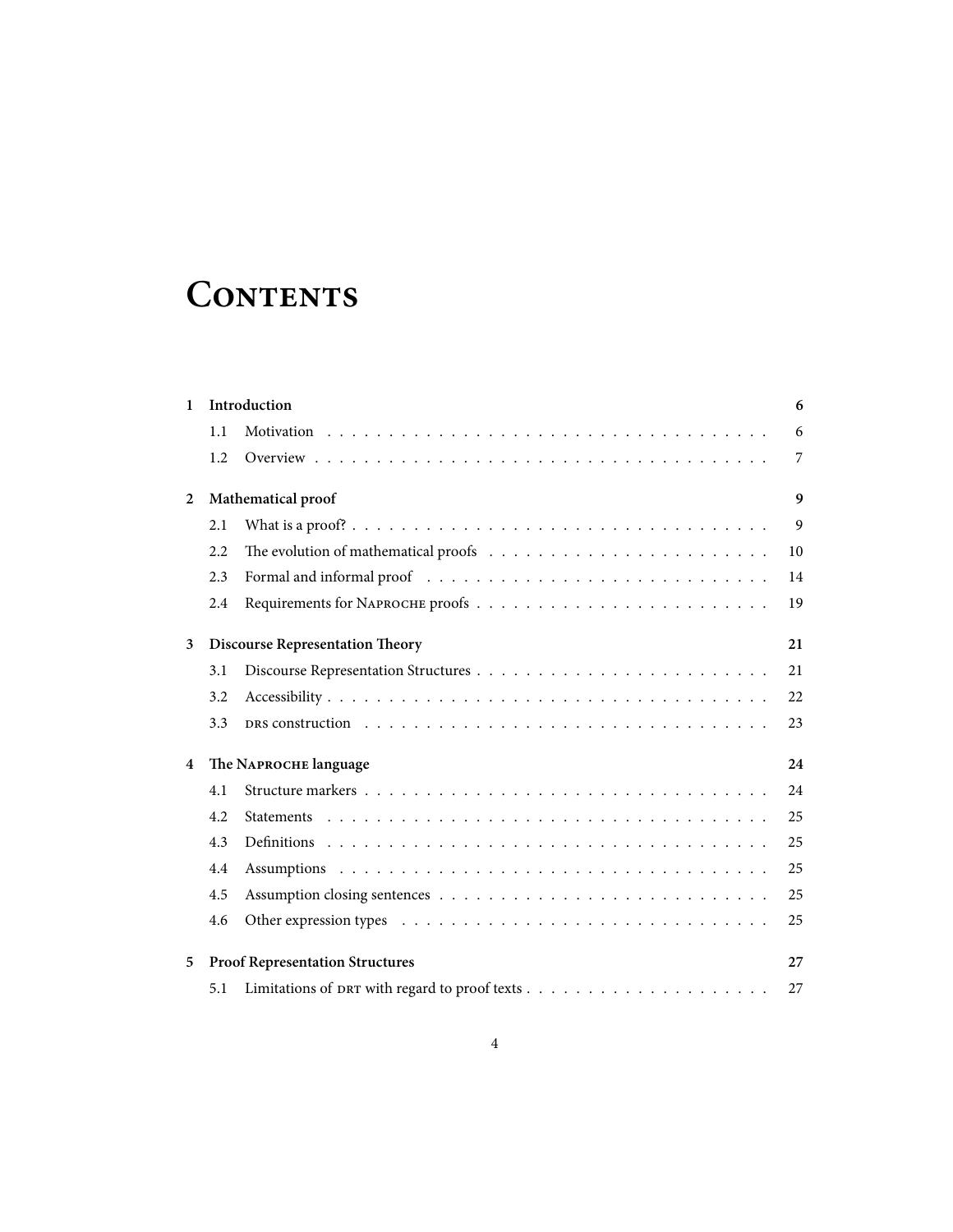|                | 5.2        |                                                                                                         | 29  |
|----------------|------------|---------------------------------------------------------------------------------------------------------|-----|
|                | 5.3        |                                                                                                         | 31  |
|                | 5.4        |                                                                                                         | 32  |
|                | 5.5        |                                                                                                         | 33  |
|                | 5.6        |                                                                                                         | 39  |
| 6              |            | <b>Constructing PRSS</b>                                                                                | 41  |
|                | 6.1        | A birds-eye view of the PRS construction algorithm                                                      | 42  |
|                | 6.2        |                                                                                                         | 42. |
|                | 6.3        |                                                                                                         | 44  |
|                | 6.4        |                                                                                                         | 47  |
| $\overline{7}$ |            | Conclusion                                                                                              | 51  |
|                | 7.1        |                                                                                                         | 52  |
| $\mathbf{A}$   |            | The expected proof structure                                                                            | 53  |
| B              |            | Implementation                                                                                          | 55  |
|                | B.1        | The input document format $\dots \dots \dots \dots \dots \dots \dots \dots \dots \dots \dots$           | 55  |
|                | B.2        | The pre-processor $\ldots \ldots \ldots \ldots \ldots \ldots \ldots \ldots \ldots \ldots \ldots \ldots$ | 58  |
|                | B.3        |                                                                                                         | 59  |
|                | B.4        |                                                                                                         | 60  |
|                | B.5        |                                                                                                         | 60  |
|                | <b>B.6</b> |                                                                                                         | 61  |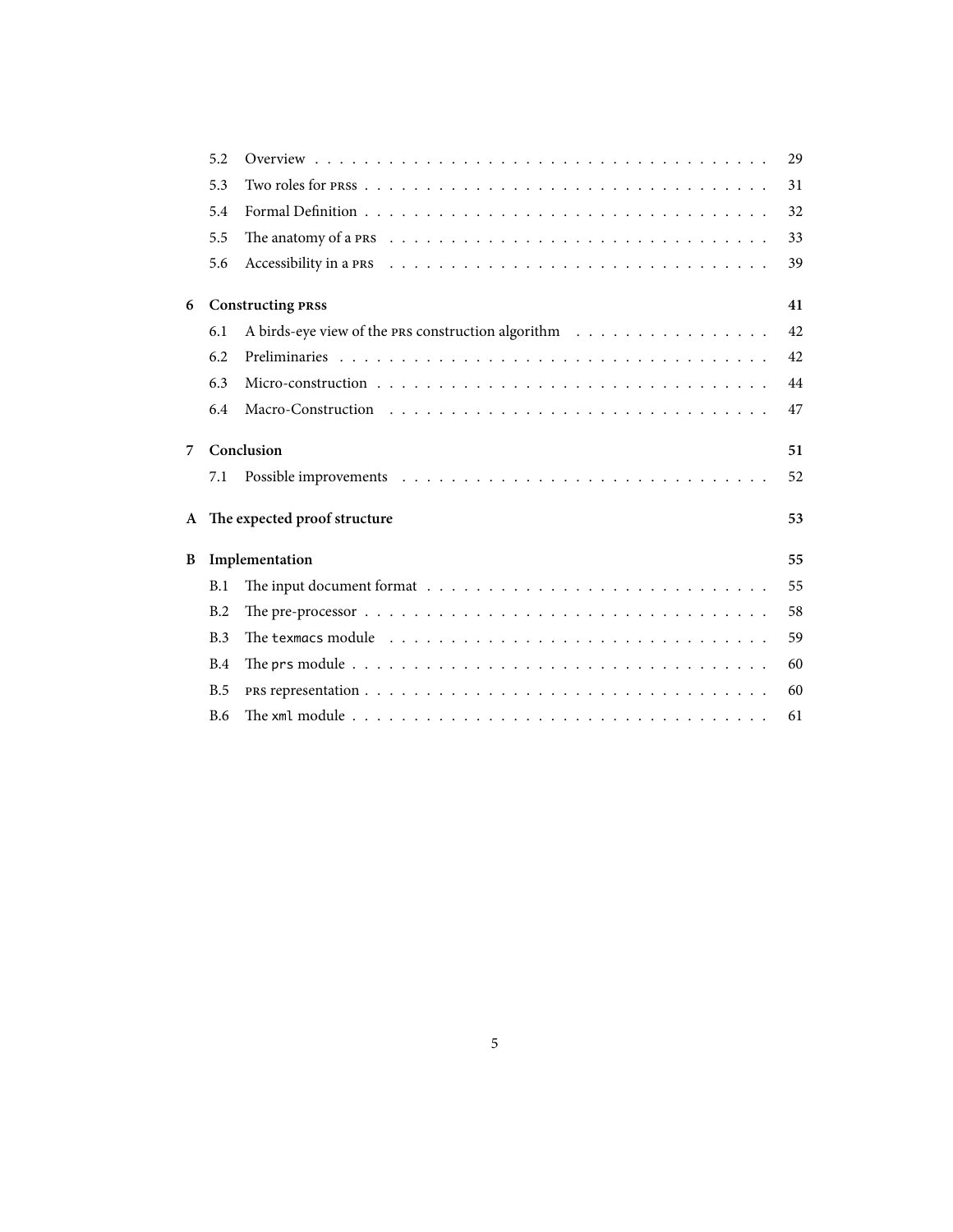## **CHAPTER 1**

## **INTRODUCTION**

*One should not aim at being possible to understand, but at being impossible to misunderstand.* Quintilian, circa 100

20th century developments in the foundations of mathematics have shown that virtually all of present day mathematical proofs can be exhaustively expressed in a suitable formal system. However, for reasons of readability and practicality, mathematicians often produce their work. This renders such work insusceptible to automatic verification and poses the requirement that its correctness be checked by a trusted social mechanism of peer review.

### **1.1 Motivation**

N (*Na*tural language *Pro*of *Che*cking) is a research project started at the University of Bonn by Prof. Dr. Bernhard Schröder (then Institute for Communication Research, IfK) and Prof. Dr. Peter Koepke (Mathematical Instiute). It aims at providing a system within which mathematical texts written in a controlled natural language can be automatically checked for integrity and correctness. The project is intended as an aid to both authors, who wish to check their work before submitting it, and to reviewers who wish to automatically check work submitted to them. The prototypical users of the system are students of mathematics and related fields such as computer science and physics, who need to turn in mathematical proofs as assignments, and teachers and teaching assistants who need to check large numbers of such proofs.

From a user's point of view, the system is simple. It can be integrated as a plug-in into the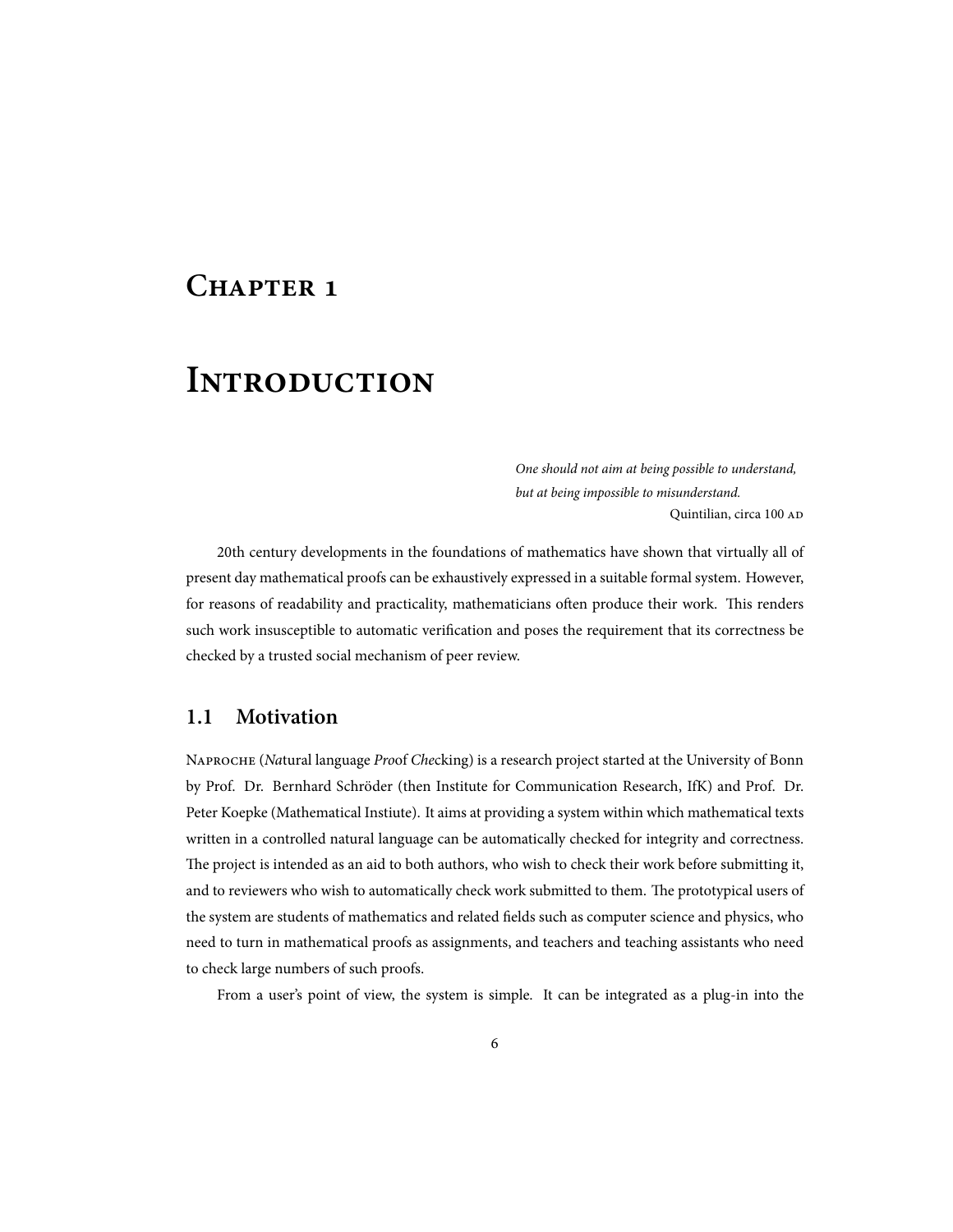wysiwyG (what-you-see-is-what-you-get)  $T_{\rm E}X_{\rm MACS}$  editing platform (van der Hoeven, 1998) and allows the checking of mathematical proofs at the press of a button. User interaction is minimal—invoking the system on a mathematical text from within T<sub>E</sub>X<sub>MACS</sub> produces either a *"Proof accepted.*" message if the proof verification succeeded, or a diagnostic message hinting at the error which prevented a successful check. Under the hood, however, the NAPROCHE system is complex and multi-layered. The mathematical text undergoes a number of format transformations, gets tokenised and split into sentences and finally a formal representation of it is constructed. This formal representation is in turn passed on to an automatic proof checker for the actual verification $^1$  . It is with these transformations in general and with the generation of the formal representation in particular that this work is concerned.

### **1.2 Overview**

The main subject of this work is the generation of formal representations of informal mathematical proofs. In order to approach this task correctly, we shall first try to define the domain we are working in by giving a brief overview of the history and practice of mathematical proofs and compare formal and informal proofs from both a mathematical and a linguistic point of view (chapter 2). We shall then focus on informal proofs and describe their structure and medium of expression, or what is widely referred to in literature as "the language of mathematics". We shall argue that this "language of mathematics", or, as we suggest it should be more appropriately called, "language of mathematical texts", can be viewed as a mixture of a particular ethnic natural language and a universal symbolic language. We shall then introduce the "NAPROCHE language"—a controlled language for writing mathematics—and show how different language constructs map to specific press. We shall look at mechanisms for the generation of formal discourse representations in general and focus on Discourse Representation Theory (DRT) and the formal structures it uses called Discourse Representation Structures (DRS) (chapter 3). DRSS were conceived with natural language discourse in mind and fall short on dealing with some of the specific properties of mathematical texts (section 5.1). We shall therefore propose an extension to the makeup and method of construction of DRSS, yielding Proof Representation Structures (PRSS)—the formal structures used within the NAPROCHE project (chapter 5). Finally, we will review some related work (chapter**??**) and touch on possible directions for the future development of

 $^1$ Currently the NAPROCHE plug-in for  $\text{TE} \text{X}_{\text{MACS}}$  uses a home-grown checker written in Prolog by Prof. Dr. Peter Koepke. It is, however, the intention of the project's authors for the system to be able to interface with any available proof checker such as Coq, Otter, HOL or Isabelle.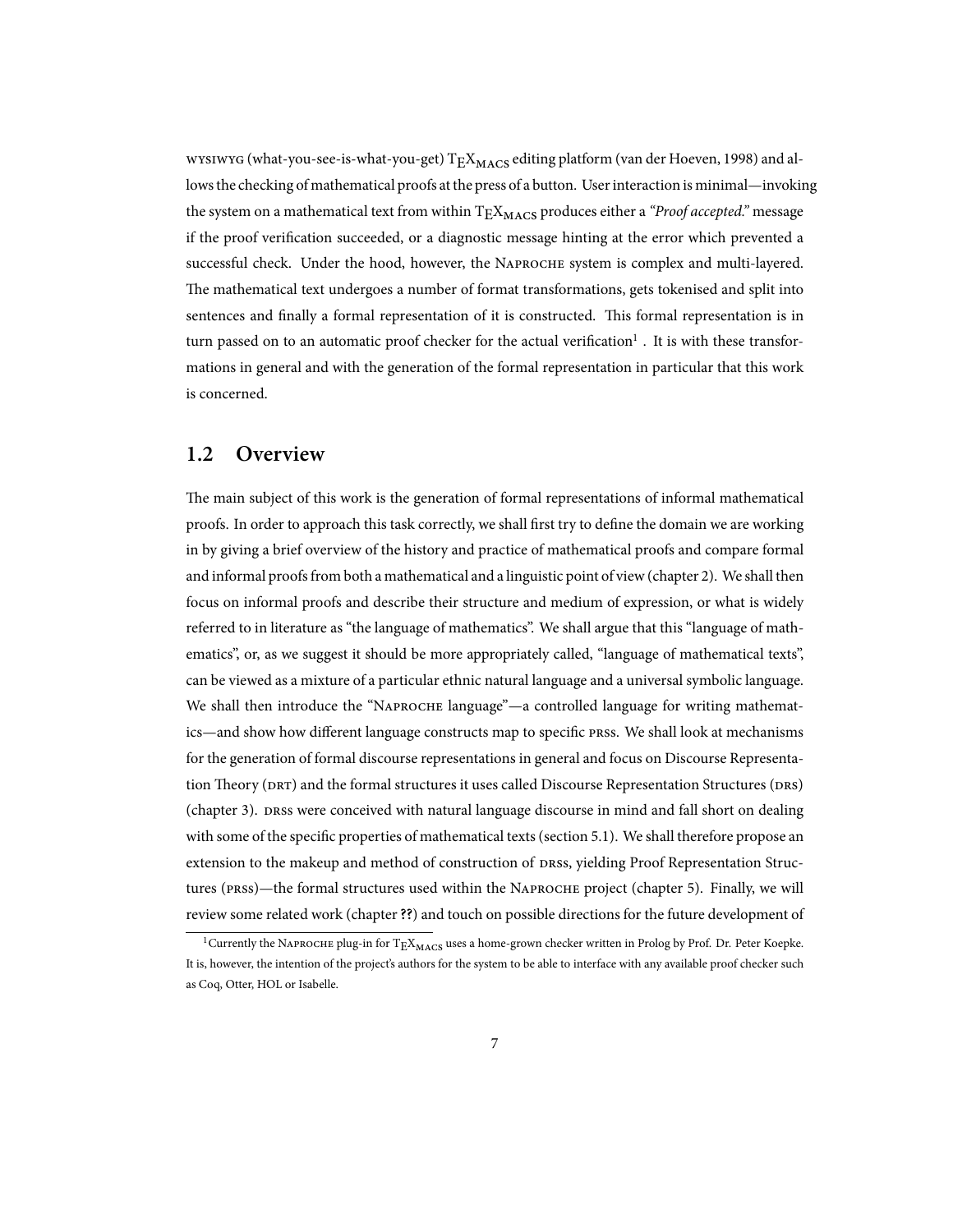the NAPROCHE project (chapter 7).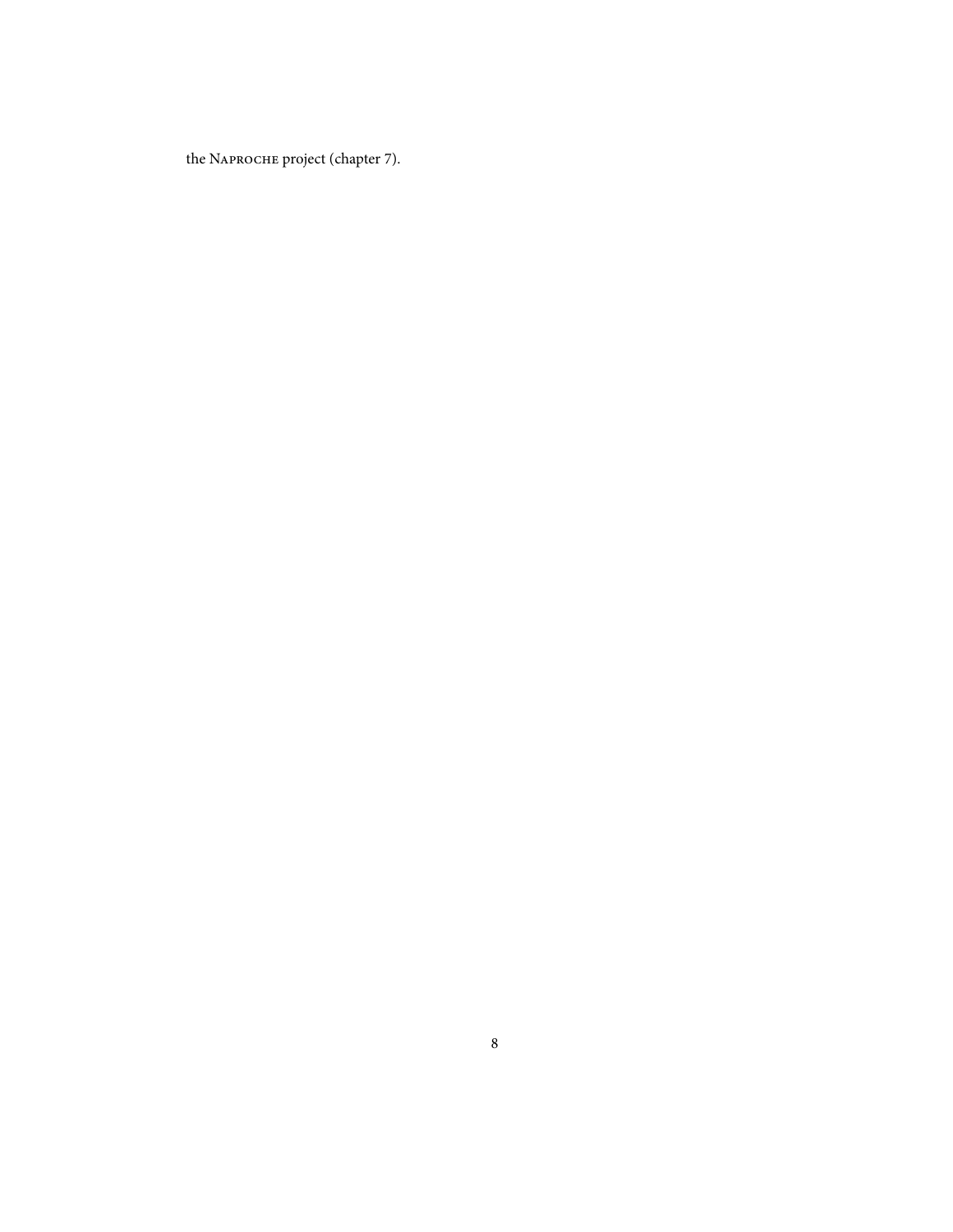## **CHAPTER 2**

## **MATHEMATICAL PROOF**

The main subject of study of this work is the mathematical text as a means for the presentation of a mathematical proof. It is therefore only appropriate that we begin our discussion by looking at what proofs are.

### **2.1 What is a proof?**

A proof in mathematics may refer to the process of discovering a justification for a certain mathematical hypothesis or to the discourse produced as a result of the description of such a process. For the purpose of this work we shall adopt the second meaning. Accordingly, by "mathematical text" we shall mean the written manifestation of this discourse. Spoken mathematical lectures and texts which may be considered as being of a mathematical nature *per se*, such as philosophical, methodological or historical overviews, will not be considered subject of this work.

Despite the central role which proofs play in the practise of mathematics, there seems to exist no universally accepted method for constructing proofs or even a general consensus on what a proof actually is. The answers to the second question do however, seem to converge around two distinct claims. The first of those two claims, which we shall call the *traditionalist* view, is that proofs are rhetorical devices which present a convincing argument that a mathematical statement is true. The second claim, which we shall call the *formalist* view, is that proofs are chains of logical reasoning steps carried out exclusively within a formal system which culminate at a certain mathematical statement of which it is then said to have been proven. Those two approaches to proofs entail very different definitions of "proof correctness" and accordingly different methods of proof verification. Both will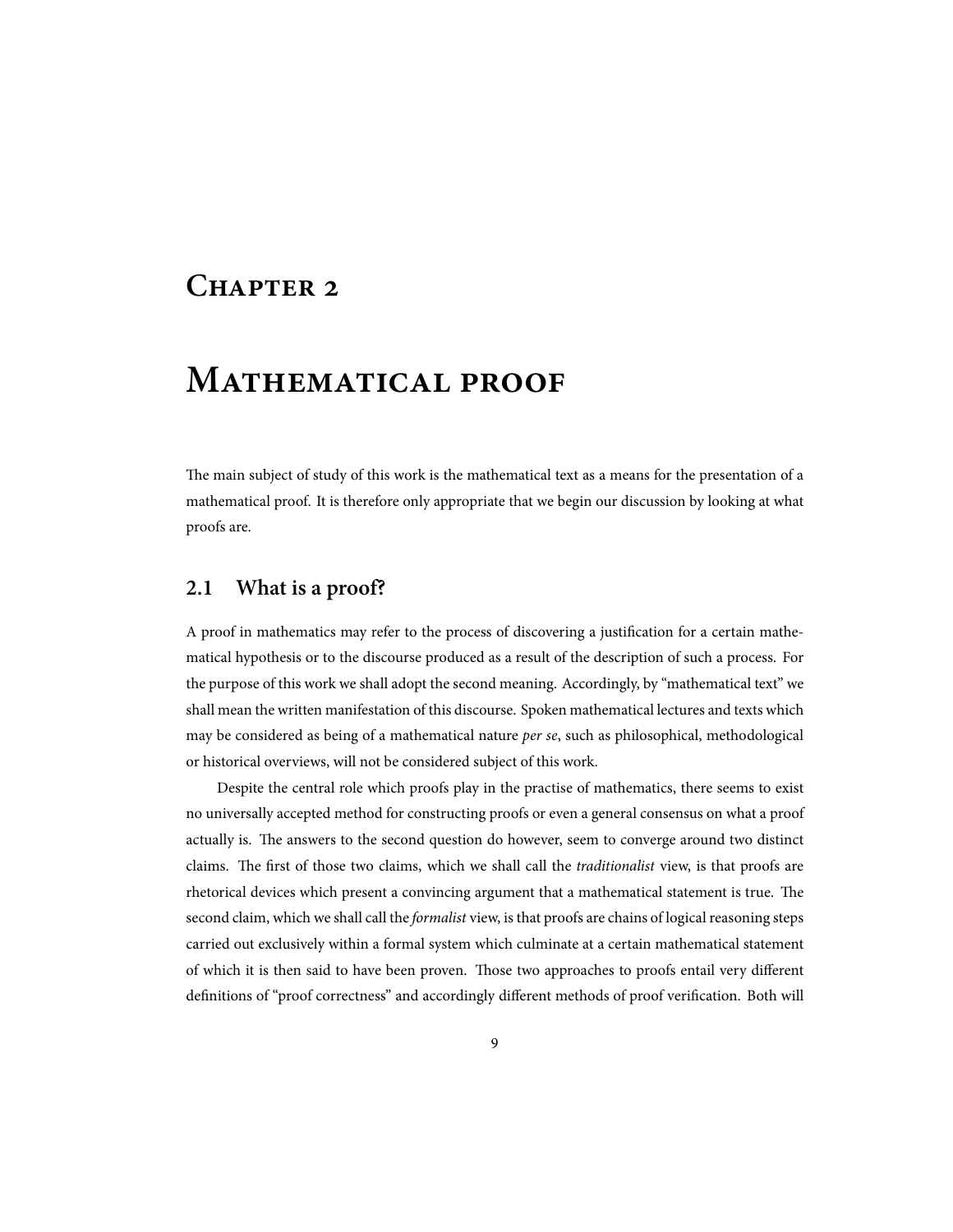be discussed in detail in section 2.3. To understand how it came to be that two different notions, and indeed, standards of proof came to co-exist, we need to look at the evolution of mathematical reasoning.

### 2.2 The evolution of mathematical proofs

The idea that mathematical statements require deductive justification comes from the ancient Greeks. Pythagoras was the first to deductively prove the theorem bearing his name, although the statement of the theorem had been known for at least 500 years. Aristotle devised the axiomatic method and captured in writing the *syllogisms*—a number of inference rules which lie at the heart of deductive reasoning. Using the axiomatic method, one is allowed to define objects only in terms of already defined objects and derive new statements only from statements one has already shown to be true. To avoid an unending chain of reasoning one needs an inventory of objects and statements which need no such rigid justification—*primitive objects* and *axioms*. Euclid's *Elements* was the first large body of work in mathematics (and, arguably, all of science) which made use of the axiomatic method and the application of deductive thinking. In the course of time mathematicians discovered numerous, albeit non-fatal, flaws with Euclid's reasoning<sup>1</sup>. A much more radical shortcoming, at least from the present day's point of view, is that Euclid argumented exclusively in a natural language which is inherently wrought with ambiguity and susceptible to imprecision. It was only through the work of Galileo and Leibniz some 1900 years later that mathematical language acquired its now common form of a mixture of natural language and symbolic expressions. Despite these shortcomings the *Elements* set a paradigm on how mathematics is to be written and was regarded as an example of rigorous proof *par excellence* until well into the 19*th* century.

The 19<sup>th</sup> century saw the advent of the *modern* axiomatic method. The vital new characteristic of this method when compared with Aristotle's was that the statements a mathematician uses should not only follow from statements which have previously been shown to be true, but that they should do so in a purely logical manner, without the need for interpretation. Instrumental in this regards was George Bolle's *Calculus of Logic* (Boole, 1848) in which he described a formal system for logical and set-theoretical reasoning. Boole's calculus lacked quantifiers, however, and was therefore only suitable for propositional reasoning. Gottlob Frege's introduction of quantifiers and the publication of his

<sup>&</sup>lt;sup>1</sup>Both Gauss and Leibniz pointed out that Euclid made use of terms and properties of objects, such as the notion of *betweenness* without justifying them. Those notions are intuitive, but a rigorous application of the axiomatic method requires that they be justified nontheless. For more details see Morris Kline's Mathematics: The Loss of Certainty (Kline, 1982).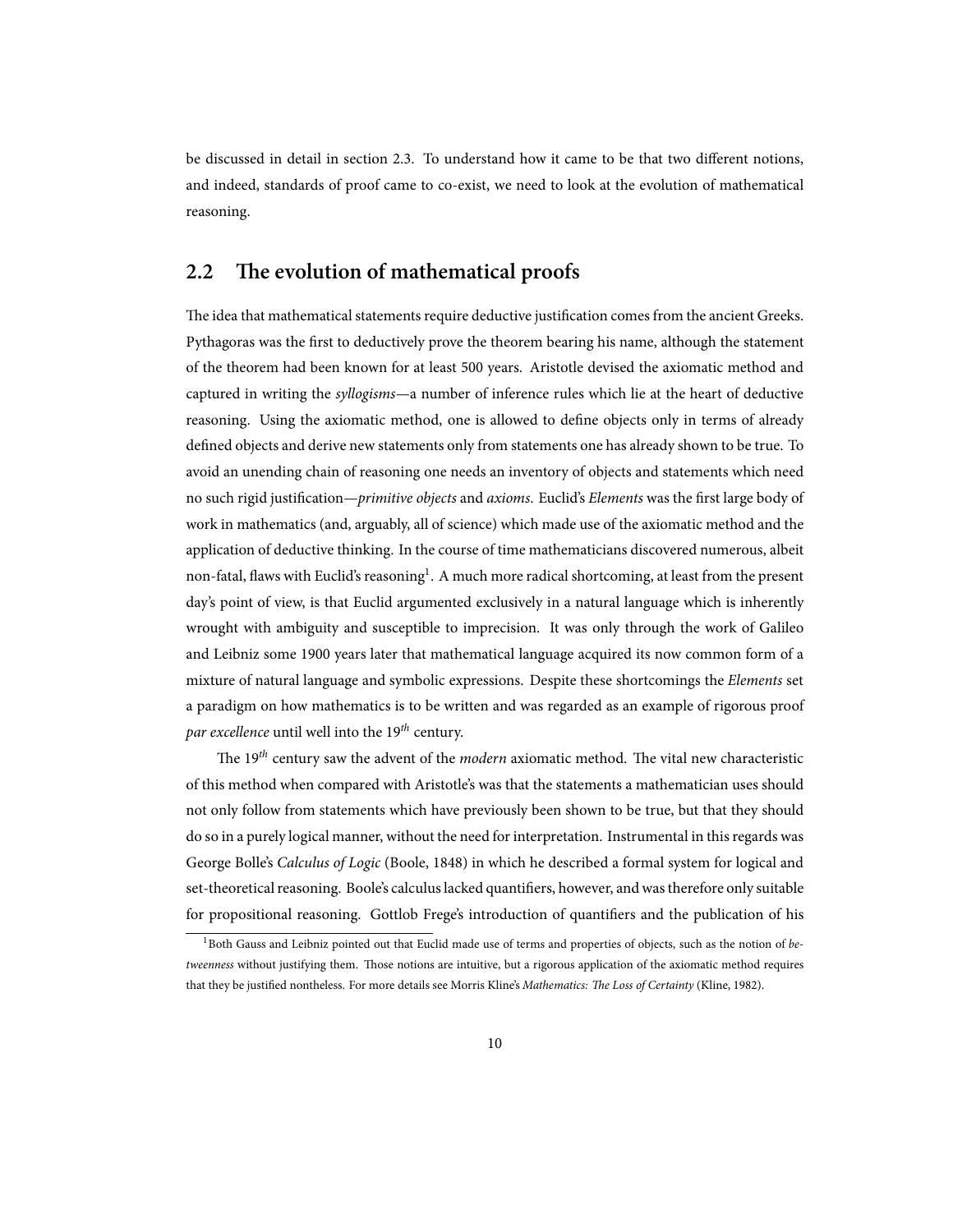*Begriffsschrift* on formal logic (Frege, 1879) marked a cornerstone in the development of mathematical reasoning. Frege argued that a logical derivation of the mathematical axioms was possible and that in order to do so, one needs to work exhaustively within a formal system. A natural consequence of this claim was the requirement for a *formal language* on which to build-up the formal system. Frege insisted that ordinary every day language is not suited to this purpose:

*... [es kommt] aber nicht darauf an, daß man sich von derWahrheit des Schlußsatzes überzeuge, womit man sich in der Mathematik meistens begnügt; sondern man muß sich auch zum Bewußtsein bringen, wodurch diese Überzeugung gerechtfertigt ist, auf welchen Urgesetzen sie beruht. Dazu sind feste Geleise erforderlich, in denen sich das Schließen bewegen muß, und solche sind in den Wortsprachen nicht ausgebildet.*<sup>2</sup>

The strive for reduction of mathematical foundations to pure logic went to extremes at the beginning of the 20*th* century. Mathematics was approached on a completely abstract level, devoid from any recourse to meaning. To quote A. N. Whitehead: "Mathematics is thought moving in the sphere of complete abstraction from any particular instance of what it is talking about" (Whitehead, 1925). Bertrand Russel introduced the Theory of Types in 1903 and pursued his own type-based logic. Together with Whitehead, Russel worked on the establishment of a formal foundation of mathematics, which culminated in the monumental *Principia Mathematica* (Whitehead & Russell, 1910, 1912, 1913). In *Principia*, Russel and Whitehead provided many formal derivations of important theorems in set theory and arithmetic and so demonstrated that vital parts of working mathematics can be specified completely in a formal logic. Moreover, by employing a much clearer notation than the two-dimensional system of lines of Frege's *Begriffsschrift*, *Principia* made evident the expressive power of modern predicate logic. Unfortunately, many mathematicians found Russel and Whitehead's treatment of mathematical logic left a lot to be desired in a number of crucial aspects. E.g., Gödel pointed out that:

*[... ] this first comprehensive and thorough going presentation of a mathematical logic and the derivation of mathematics from it is so greatly lacking in formal precision in the foundations (contained in \*1-\*21 of* Principia*), that it presents in this respect a considerable step backwards as compared with Frege. What is missing, above all, is a precise statement of the syntax of the formalism.*<sup>3</sup>

<sup>&</sup>lt;sup>2</sup>Gottlob Frege, *Kleine Schriften* (Frege, 2006), cited after (Zinn, 2004b).

<sup>&</sup>lt;sup>3</sup> Kurt Gödel, *Russel's mathematical logic* (Gödel, 1944), cited after (Harrison, 1996).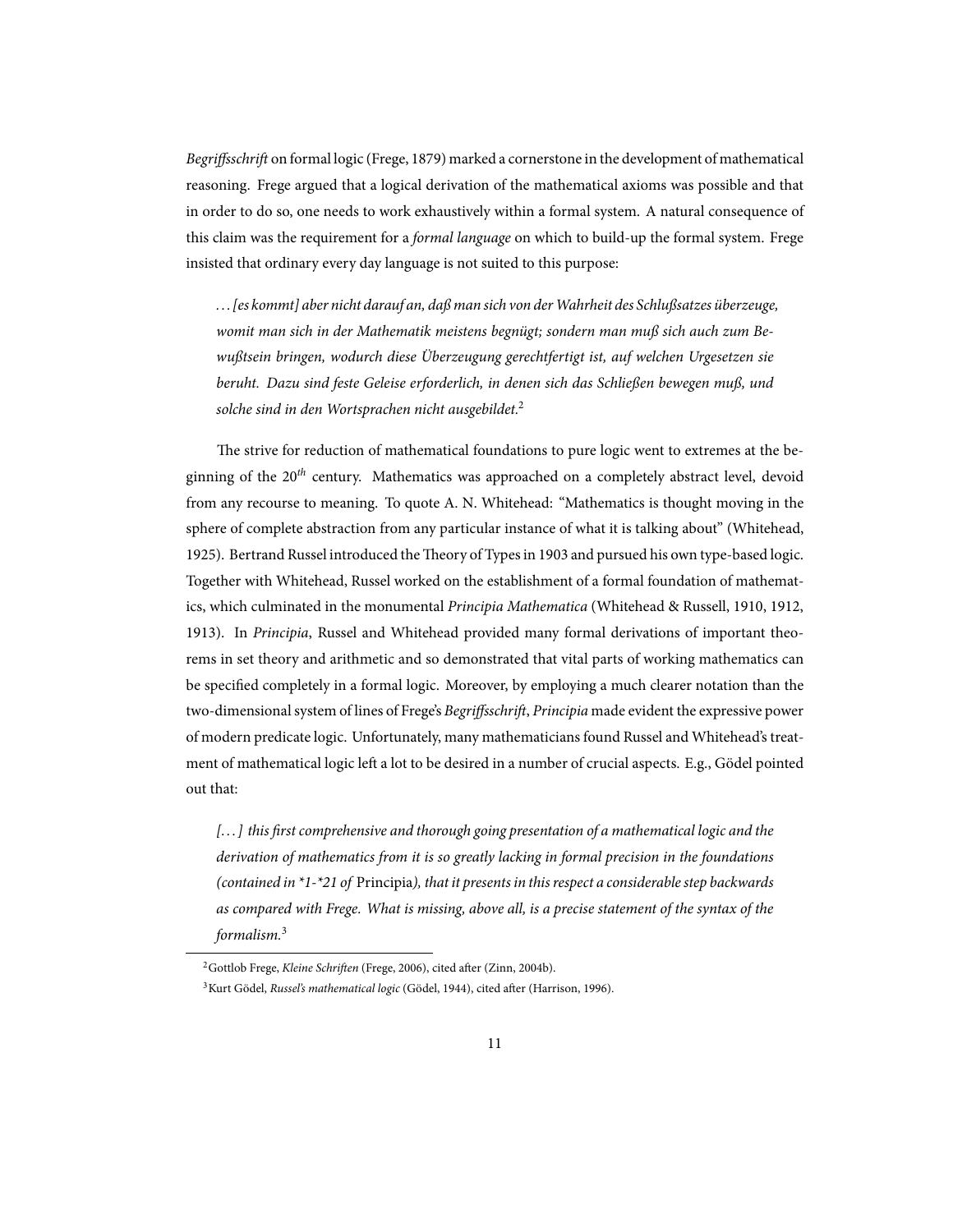e *Principia* also a demonstration that, while logical formalisation was possible, it was certainly impractical:

*Within the mathematical community, the view of mathematics as logical and formal was elaborated by Bertrand Russell [... ] in the first years of this century. [He] saw mathematics as proceeding in principle from axioms or hypotheses to theorems by steps, each step easily justifiable from its predecessors by a strict rule of transformation, the rules of transformation being few and fixed. The Principia Mathematica was the crowning achievement of the formalists.* It was also the deathblow for the formalist view. There is no contradiction here: Russell did *succeed in showing that ordinary working proofs can be reduced to formal, symbolic deductions. But he failed, in three enormous, taxing volumes, to get beyond the elementary facts of arithmetic.*<sup>4</sup>

Both Frege and Russel devised their formal systems in a bottom-up manner—starting with axioms and building new statements only according to the rules of logic, thus seemingly guaranteeing that the systems were consistent. In the 1920s David Hilbert rejected this logicist approach to general axiomatisation and worked on what was later to become known as the Hilbert program—a strive to formalise existing mathematical theories to a finite set of axioms and then prove that the resulting system is consistent using only finitary methods. Finitary methods are intuitive operations on finitary objects—"extralogical concrete objects that are intuitively present as immediate experience prior to all thought". By recursively finding proofs for simpler and simpler systems, all mathematics could be reduced to a non-primitive number theory, such as Peano Arithmetic.

*We have thus reduced Peano's three primitive ideas to ideas of logic: we have given definitions of them which make them definite, no longer capable of an infinity of different meanings, as they were when they were only determinate to the extent of obeying Peano's five axioms.*

*[... ]*

*Assuming the number of individuals in the universe is not finite, we have now succeded not only in defining Peano's three primitive ideas, but in seeing how to proce his five primitive propositions, by means of primitive ideas and propositions belonging to logic. It follows that all pure mathematics, in so far as it is deducible from the theory of natural numbers, is only a prolongation of logic. The extension of this result to those modern branches of mathematics which are not deducible from the theory of natural numbers offers no difficulty of principle...*<sup>5</sup>

<sup>4</sup> (Millo et al., 1979)

<sup>5</sup>Bertrand Russel, *Introduction to Mathematical Philosophy* (Russell, 1919)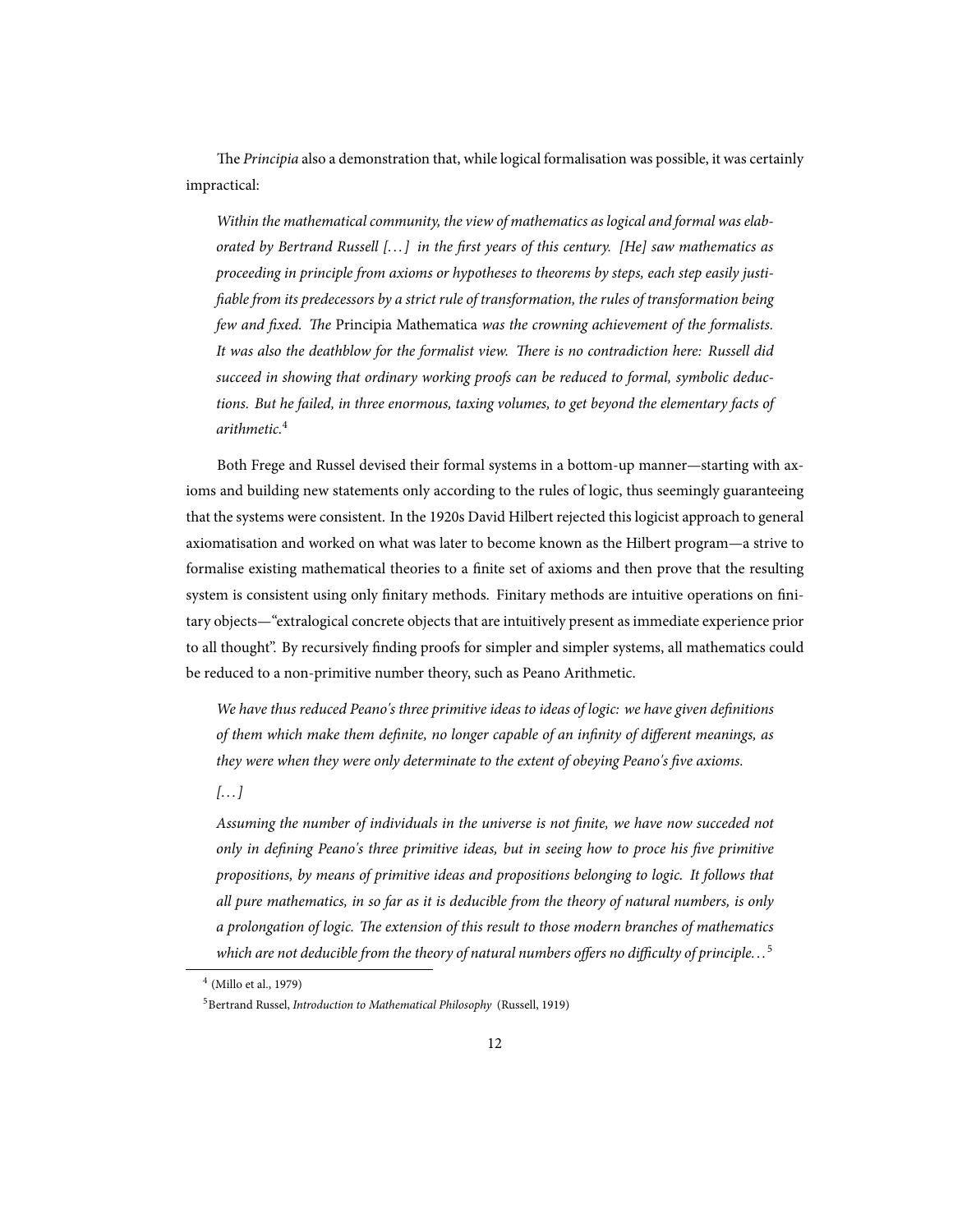The central question was, therefore, whether the system one uses in each recursion step is itself consistent.

Kurt Gödel's work on Incompleteness seemed like a lethal blow to the formalist doctrine. Gödel's First and Second Incompleteness Theorems proved that the effort to formalise *all* of mathematics is inevitably bound to fail. Gödel showed that every formal system which is complex enough to include arithmetic, finitely specified and consistent is also incomplete, i.e. there will always exist true statements which can be expressed in the language of the formal system, but cannot be proven to be true by using the reasoning rules of the system. It has, however, been established that it is possible to express all *working* mathematics in a formal system, e.g. in Zermelo-Fraenkel set theory plus the Axiom of Choice (ZFC) combined with first-order logic (van Heijenoort, 1967).

This is undoubtedly part of the reason why Hilbert's program and the standard it set for mathematical rigour influenced many 20<sup>th</sup> century mathematicians. It certainly inspired Nicolas Bourbaki<sup>6</sup> to also pursue mathematics "from the beginning, [by giving] complete proofs". Bourbaki set out to write books on the foundations of mathematics, covering only material that "any mathematics graduate student should know" and which was not "active area of current research in mathematics" (Krantz, 2007). Bourbaki worked in a fixed formal system of axiomatic set theory of which he stated "[on] these foundations, [...] I can build up the whole of mathematics"<sup>7</sup> seemingly ignoring Gödel's findings:

*[... ] Bourbaki had grasped the positive worth of the work of Hilbert and his school, and welcomed the idea of the reduction of the question of correctness of mathematics to a set of rules, but nevertheless persisted, even after Gödel's work showed that Hilbert's program could never be completed, in thinking of logic and set theory as stu one settled in Volume One and then forgot about.*

*[... ]*

*He regards the foundational crisis of the beginning of the century as having been resolved by Hilbert's formalist doctrine that the correctness of a piece of mathematics is a question of its following certain rules, and not a question of its interpretation.*<sup>8</sup>

Despite the fact the he provided a description of the formal the system he was working in, Bourbaki did not limit himself to the language of that system for the recording of presented proofs for "reasons of readability and practicality":

<sup>6</sup>Nicolas Bourbaki was the *nom de plume* of a group of French mathematicians which formed in the 1930s at the École Normale Supérieure.

<sup>&</sup>lt;sup>7</sup>Nicolas Bourbaki, *The Theory of Sets* (Bourbaki, 1968), cited after (Harrison, 1996).

<sup>8</sup> A.R.D. Mathias, *The Ignorance of Bourbaki* (Mathias, 1992)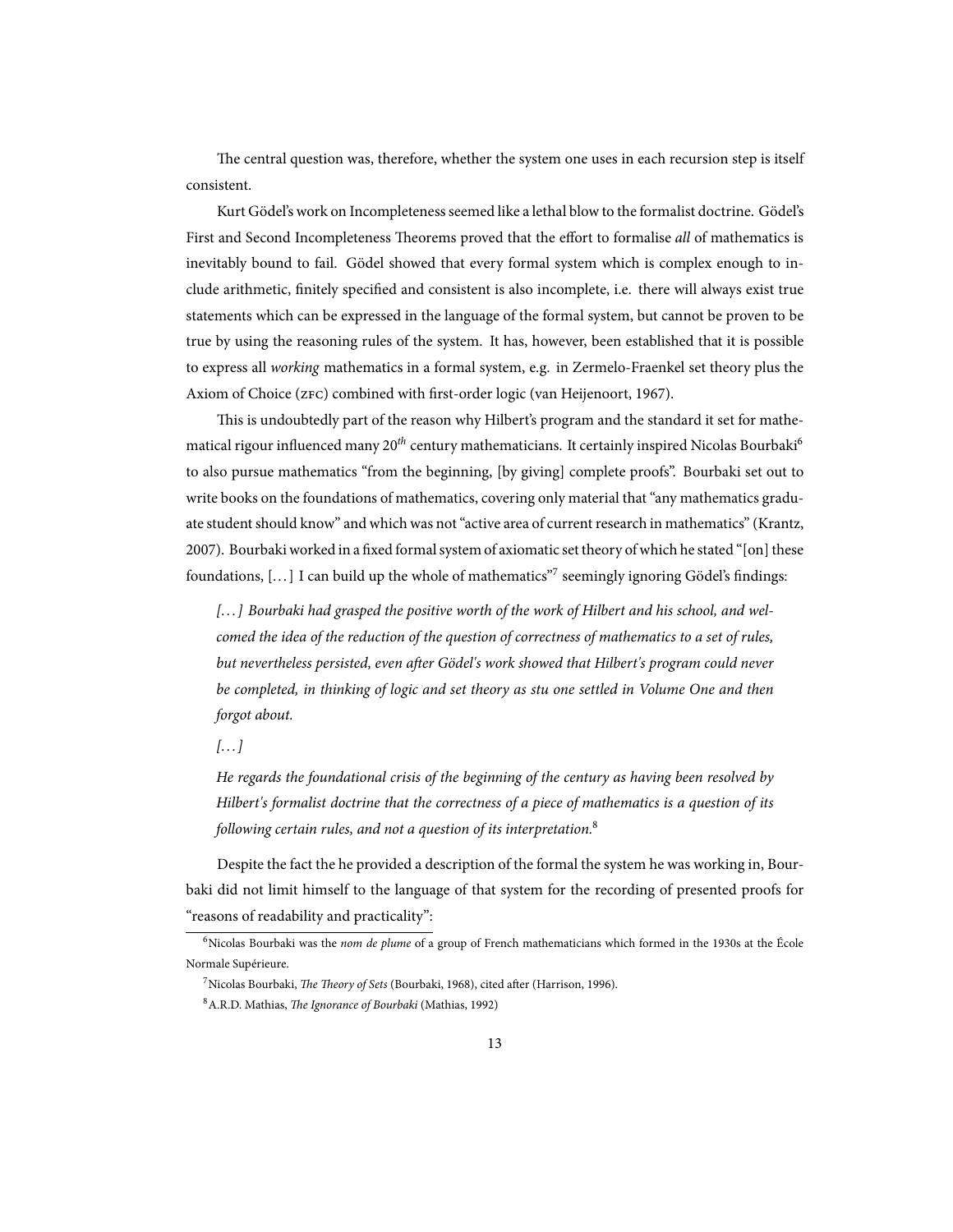*If formalized mathematics were as simple as the game of chess, then once our chosen formalized language had been described there would remain only the task of writing out our proofs in this language, [... ] But the matter is far from being as simple as that, and no great experience is necessary to perceive that such a project is absolutely unrealizable: the tiniest proof at the beginning of the Theory of Sets would already require several hundreds of signs for its complete formalization. [... ] formalized mathematics cannot in practice be written down in full, [... ] We shall therefore very quickly abandon formalized mathematics.*<sup>9</sup>

Bourbaki proofs cannot be checked on purely syntactic grounds (which would have been the case had he adhered to the formal language he described in such copious detail). The final arbiter of proof validity is, therefore, not mechanical verification, but rather the fact that each proof could *in theory* be expressed in this formal language.

### **2.3 Formal and informal proof**

We chose to end the brief overview of the history of mathematical reasoning with Nicolas Bourbaki's views as they are rather symptomatic of the general attitude towards mathematical work within a formal system. Indeed, the fact that proofs *can* be reduced to formal symbolic deduction seems to have had little influence on the way "ordinary mathematics" is practised today.

At the beginning of this chapter we hinted at the two different notions of proof: proof as a chain of logical inferences and proof as a sufficiently convincing argument. It is now time to give those two notions names—*formal* and *informal* proof, offer precise definitions and focus on the implications each of the two approaches have on the methods of proof verification.

#### **2.3.1 Formal proof**

Consider the following definition of proof in (Mendelson, 1997):

A formal theory *L* is defined when the following conditions are satisfied:

1. A countable set of symbols is given as the symbols of *L*. A finite sequence of symbols of *L* is called an *expression* of *L*.

<sup>&</sup>lt;sup>9</sup>Nicolas Bourbaki, *The Theory of Sets* (Bourbaki, 1968), cited after (Harrison, 1996).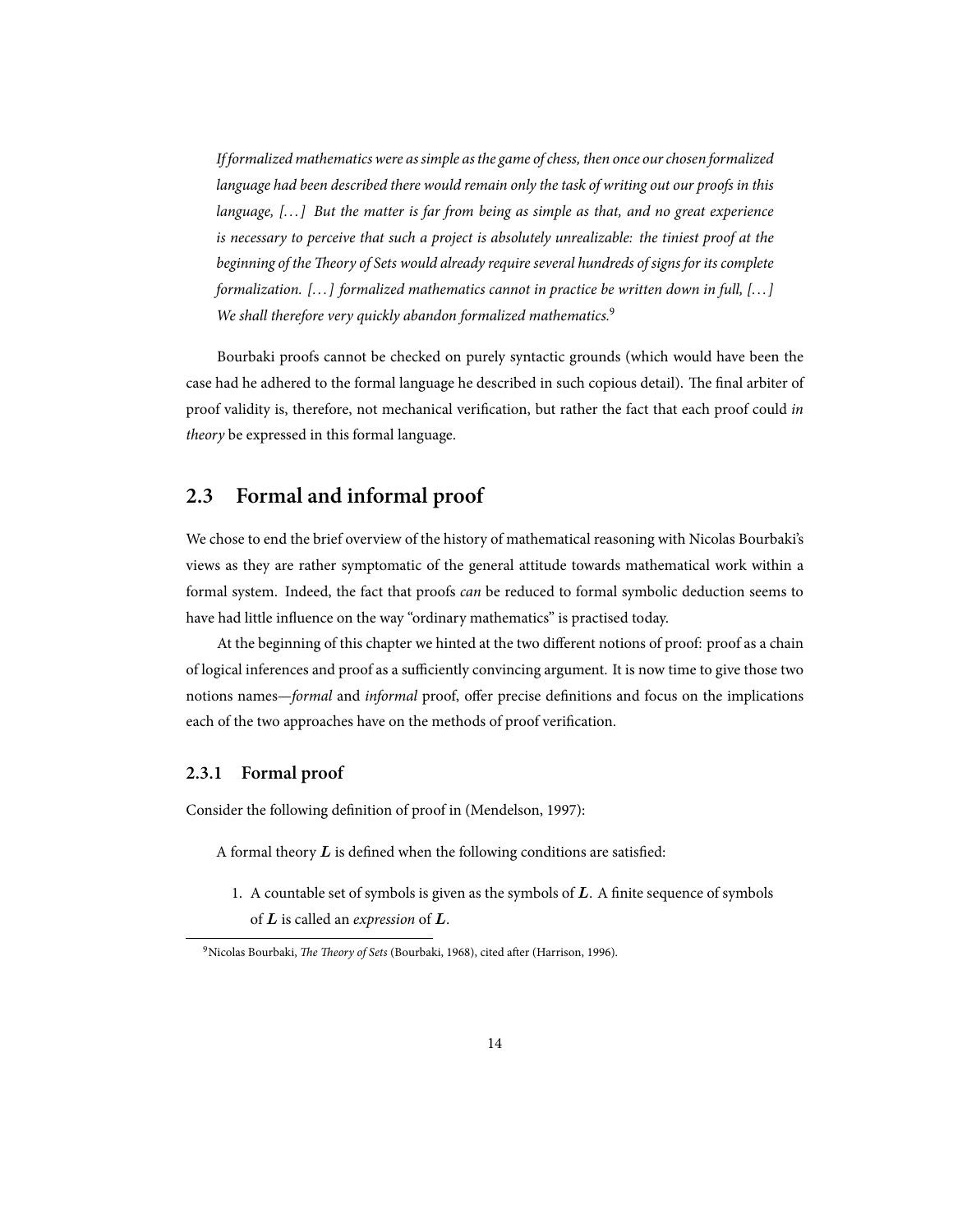- 2. There is a subset of expressions of  $L$  called the set of *well-formed formulas* (*wfs*) of  $L$ . There is usually an effective procedure to determine whether a given expression is a wf.
- 3. There is a set of wfs called the set of *axioms* of L. Most often one can effectively decide whether a given wf is an axiom; in such as case *L* is called an *axiomatic* theory.
- 4. There is a finite set  $R_1, \ldots, R_n$  of relations among wfs, called *rules of inference*. For each  $R_i$  there is a unique positive integer  $J$  such that, for every set of  $j$  wfs and each wf  $B$ , one can effectively decide whether the given  $j$  wfs are in the relation  $R_i$  to  $B$ , and, if so, *B* is said to *follow from* or to be a *direct consequence of* the given wfs by virtue of *R<sup>i</sup>* .

A *proof* in  $L$  is a sequence  $B_1,\ldots,B_k$  of wfs such that, for each  $i$ , either  $B_i$  is an axiom of  $L$  or  $B_i$  is a direct consequence of some preceding wfs in the sequence by virtue of one of the rules of inference of *L*.

A *theorem* of *L* is a wf *B* of *L* such that *B* is the last wf of some proof in *L*. Such a proof is called a *proof of B* in *L*. A wf *A* is said to be the consequence in *L* of a set of **Γ** of wfs if and only if there is a sequence  $B_i, \ldots, B_k$  of wfs such that  $\Phi$  is  $B_k$  and, for each *i*, either  $B_i$ is an axiom or  $B_i$  is in  $\Gamma$ , or  $B_i$  is a direct consequence by some rule of inference of some of the preceding wfs in the sequence. Such a sequence is called a *proof* (or *deduction*) of **Φ** *form* **Γ**. The members of **Γ** are called *hypotheses* or *premises* of the proof.<sup>10</sup>

Across Mendelson's definition we find the properties of proofs of we already encountered in the brief historical digression. To summarise: a proof is formal if is carried out exclusively within a formal system (called formal theory in (Mendelson, 1997)). This constitutes two properties of proofs vital to our discussion:

Proofs are expressed in a formal language. The use of the term *formal language* is perhaps misleading considering the traditional dichotomy of "formal" and "natural" languages. The language of a formal system may well include words and syntactic constructions from natural languages, as long as the following conditions are met: a) the natural language words are included in the alphabet/lexicon of the formal language; b) the algorithms for recognition of well-formed formulas in the formal language are able to recognise the syntactic rules "borrowed" from the natural language; and c) the words and syntactic constructions coming from the natural language are unambiguous. There is nothing special

<sup>&</sup>lt;sup>10</sup>Elliott Mendelson, *Introduction to Mathematical Logic* (Mendelson, 1997), cited after (Zinn, 2004b).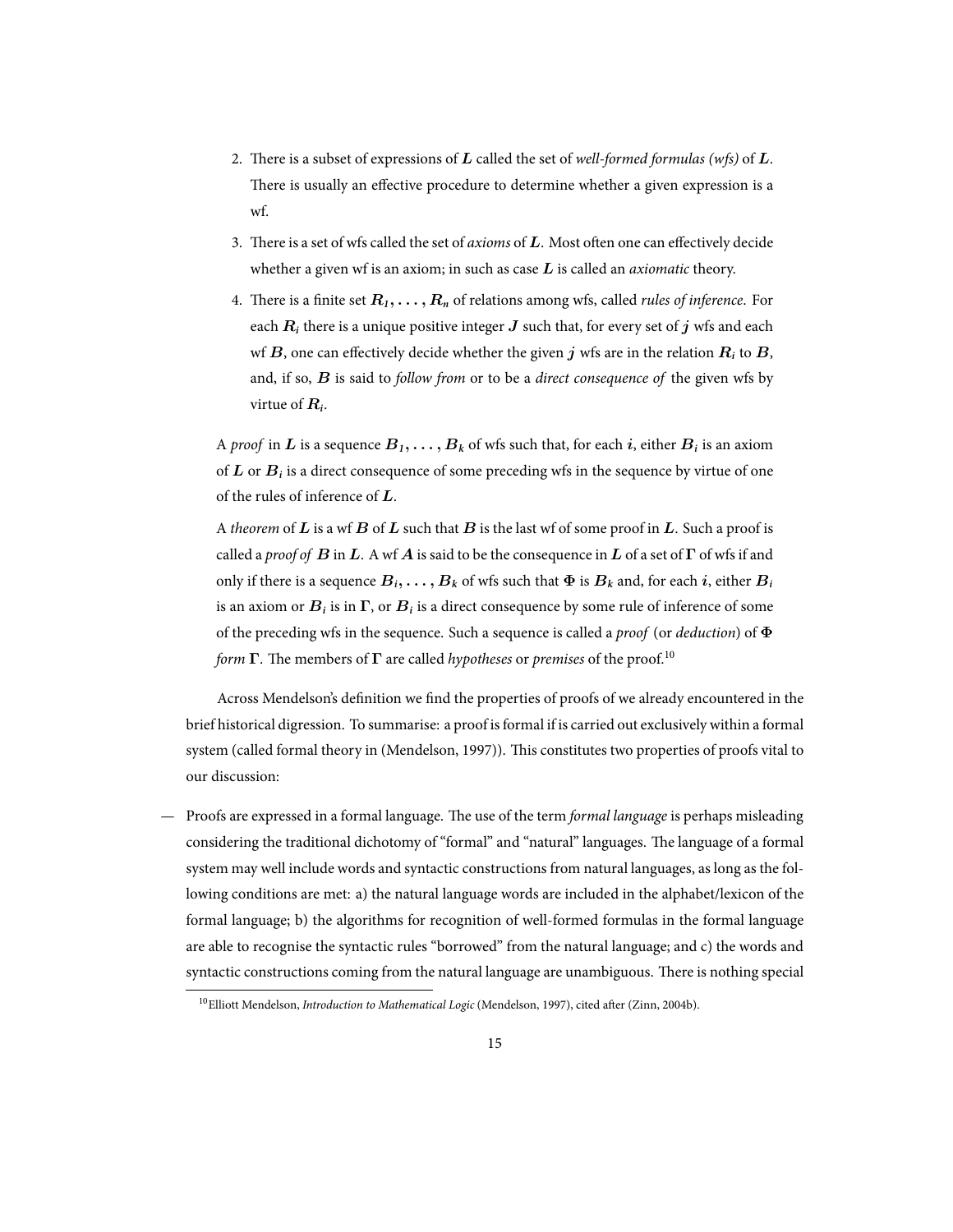about the "symbols" and syntactic rules of a formal language that would prevent natural language words and phrases from becoming part of the formal language, as long as the semantics of the formal language remains well-defined. Indeed, this is just the approach we take with the NAPROCHE language—it includes a mixture of symbolic and natural language, yet the lexicon and grammar of the natural language are controlled and unambiguous. More details will be presented in the dedicated chapter 4.

Proofs are expressed exhaustively. This means that every single expression of the proof sequence is a well-formed formula and is there as a consequence of the application of one of the system's inference rules, i.e. no reasoning steps have been left and no additional "noise" is present. By noise we mean expressions which are not part of the reasoning process (such as hints and emphasis common with informal proofs). This means that one can manipulate formal proofs on purely syntactic grounds, without recourse to meaning or the need for interpretation. For the implications of this fact on the mechanism of proof verification, consider the following treatment by (Jones, 2007):

*e purpose of proof is to provide a standard of demonstration which is independent of intuition, at least insofar as the validation of proofs is concerned. Though intuition may be essential in the discovery of a proof, once discovered, it should be possible to verify the correctness of a proof in a completely mechanical way.*

*What is meant here by a mechanical verification is that given the rules and axioms of the logical system in which the proof is conducted, and the definitions upon which the proof depends, the checking of the correctness of the proof is simply a matter of syntactic manipulations which can be checked in principle without any understanding of the subject matter of the proof.*

It is the utter explicitness of formal proofs which enables their verification on purely syntactic grounds. Unfortunately the very same explicitness makes formal proofs extremely taxing for human readers. This was equally true at the beginning of the 20<sup>th</sup> century for Russel and his own work<sup>11</sup> and for the formal proofs created for automated proofs checkers and those produced by automated theorem provers.

The features we highlighted above—the language, the factor of readability, and the verification mechanism—are of special interest to us, considering the goal of the NAPROCHE system to allow authors to write human readable proofs and verify them. We shall summarise them in a table (2.1), which will be updated with the information on informal and NAPROCHE proofs in the next sections.

<sup>&</sup>lt;sup>11"</sup> (Principia Mathematica] demands extremely close attention from the reader, and there can be few who made the effort. Indeed, (Russell, 1968) remarks that his own intellect 'never quite recovered from the strain of writing it.'" (Harrison, 1996)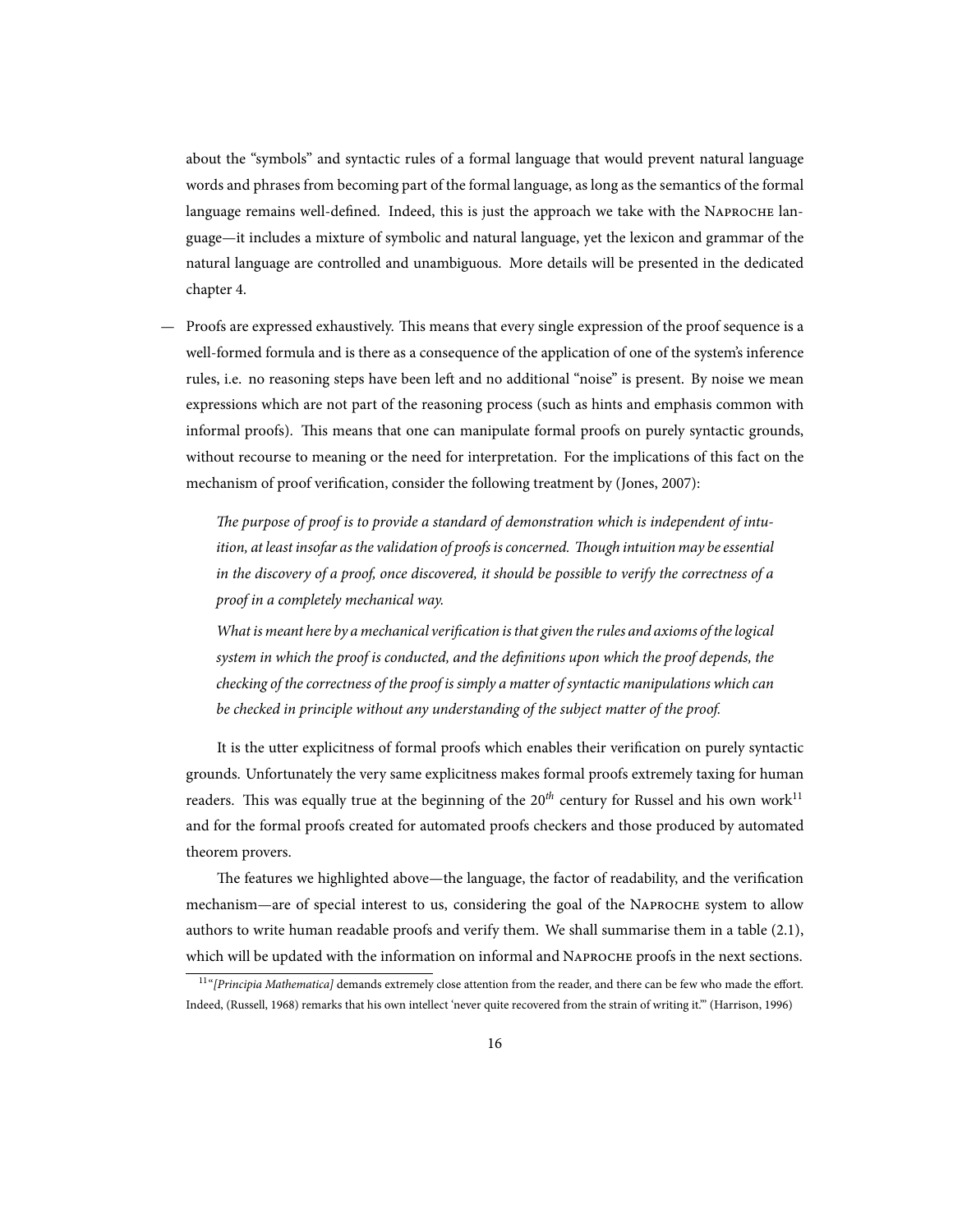|              | Formal                                                              |
|--------------|---------------------------------------------------------------------|
| language     | symbolic, formally defined                                          |
|              | <i>readability</i> hardly/not readable                              |
| verification | mechanical, on syntactic<br>grounds, interpretation not<br>required |

**Table 2.1:** Language, readability and verification mechanism for formal proofs.

#### **2.3.2 Informal proof**

Despite the existence of numerous guides on writing mathematics, e.g. (Steenrod et al., 1973) and (Krantz, 1997), there is no definitive processing model for informal proof texts. This lies in part in the lack of definition of the language of informal proofs (see (Trybulec & Święczkowska, 1991), (Wolska & Kruijff-Korbayová, 2004a) and (Wolska & Kruijff-Korbayová, 2004b)). This necessitates the existence of a social mechanism for verification. Consider (Millo et al., 1979):

*In mathematics, the aim is to increase one's confidence in the correctness of a theorem, and it's true that one of the devices mathematicians could in theory use to achieve this goal is a long chain of formal logic. But in fact they don't. What they use is a proof, a very different animal. [... ] First of all, the proof of a theorem is a message. [... ] We believe that, in the end, it is a social process that determines whether mathematicians feel confident about a theorem [... ] .*

Contrast the definition of proof by Mendelson we presented in the previous section with that of Krantz (Krantz, 2007): "Heuristically, a proof is a rhetorical device for convincing someone else that a mathematical statement is true or valid". "Convincing" implies that proofs have an intended audience which is not only a recipient, but also, by some process of critical thinking, responsible for the "social" verification of the proof.

William Thurston elaborates on this "social process" in (Thurston, 1994):

*However, we should recognize that the humanly understandable and humanly checkable proofs that we actually do are what is most important to us, and that they are quite different from formal proofs. For the present, formal proofs are out of reach and mostly irrelevant: we have good human processes for checking mathematical validity.*

*[... ]*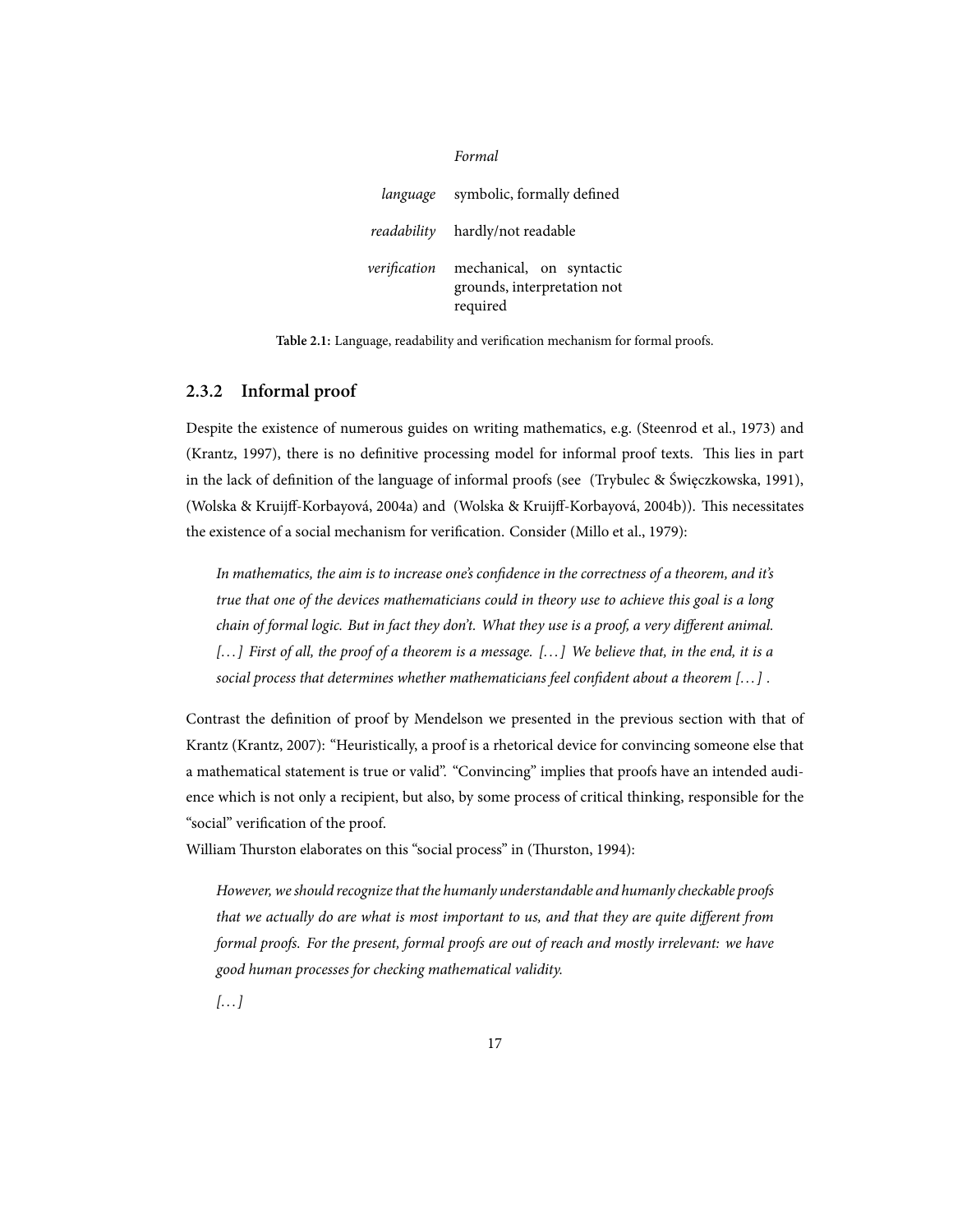*Mathematicians can and do fill in gaps, correct errors, and supply more detail and more careful scholarship when they are called on or motivated to do so. Our system is quite good at producing reliable theorems that can be solidly backed up. It's just that the reliability does not primarily come from mathematicians formally checking formal arguments; it comes from mathematicians thinking carefully and critically about mathematical ideas.*

The main criterion in proof verification becomes the "social acceptability" of the proof rather that the adherence to a formal system and accuracy with respect to that system's language and rules. This means that mathematicians can rely on the fact that their peers posses certain background knowledge and familiarity with the operational methods of the particular field of mathematics. They can forego explicit logical reasoning in parts of the proof, omitting certain steps, and rely on the fact that the audience will be able to, by intuition or experience, "fill in the gaps".

The rather vague notion of social acceptability is described in (Hanna, 1983):

- 1. They understand the theorem, the concepts embodied in it, its logical antecedents, and *its implications. There is nothing to suggest it is not true;*
- 2. The theorem is significant enough to have implications in one or more significant branches *of mathematics (and is thus important and useful enough to warrant detailed study and analysis);*
- 3. The theorem is consistent with the body of accepted mathematical results;
- 4. The author has an unimpeachable reputation as an expert in the subject matter of the *theorem.*
- *5. There is a convincing mathematical argument for it (rigorous or otherwise), of a type they have encountered before.*

*If there is a rank order of criteria for admissibility, then these five criteria all rank higher than rigorous proof.*

*[... ]*

[The] mathematician is much more interested in the message embodied in the proof than its *formal codification and syntax. The mechanics of proof are seen as a necessary but ultimately less significant aspect of mathematics. Certainly being able to follow the steps of a proof is not the same as understanding it.*<sup>12</sup>

Adding informal proofs to the matrix of proof properties yields table 2.2:

<sup>&</sup>lt;sup>12</sup>G.Hanna, *Rigorous proof in mathematics education* (Hanna, 1983), cited after (Zinn, 2004b)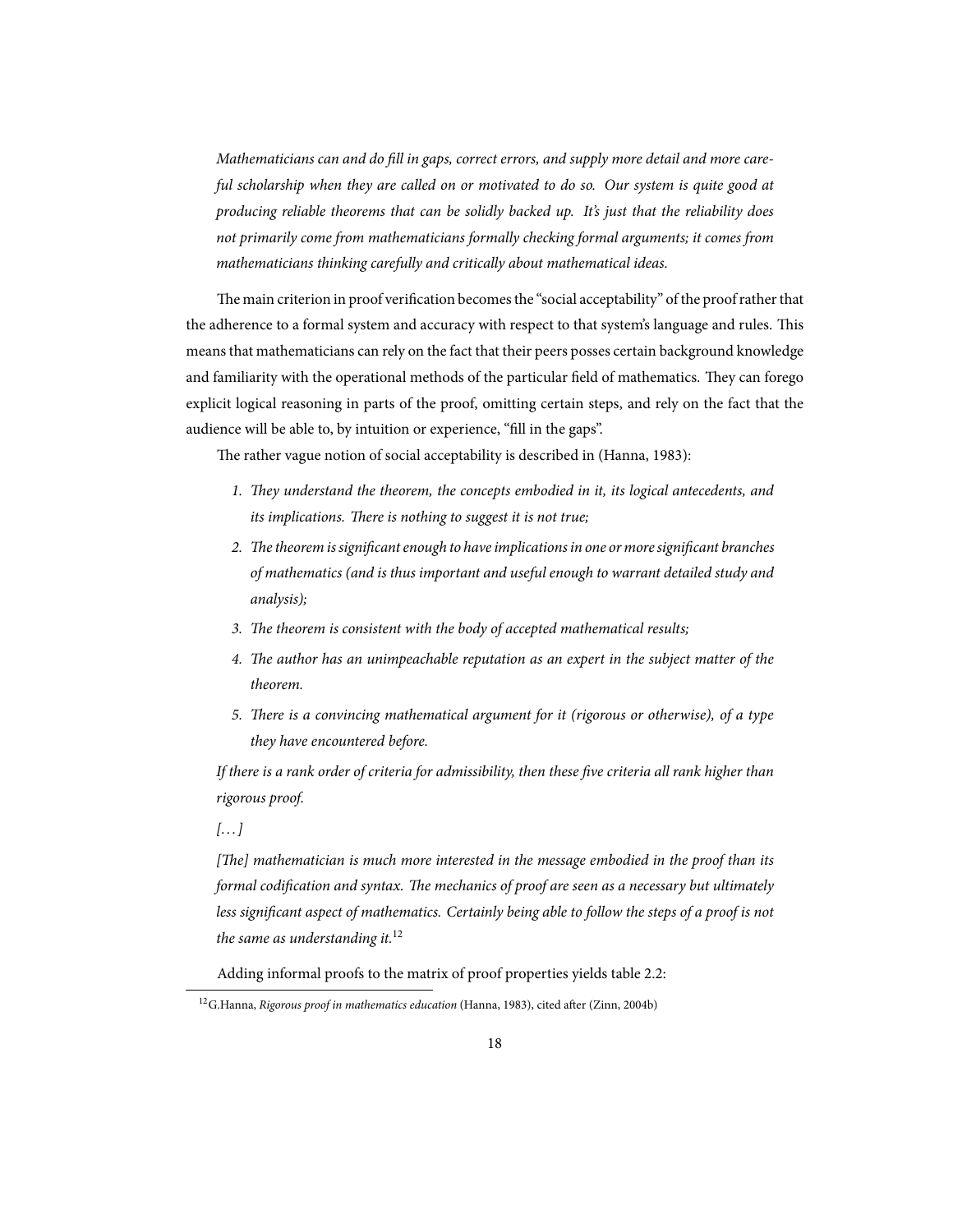|              | Formal                                                              | Informal                                                                    |
|--------------|---------------------------------------------------------------------|-----------------------------------------------------------------------------|
| language     | symbolic, formally defined                                          | mixture of natural and<br>symbolic, not formally<br>defined                 |
| readability  | hardly/not readable                                                 | readable                                                                    |
| verification | mechanical, on syntactic<br>grounds, interpretation<br>not required | social, interpretation<br>required; mechanical<br>verification not possible |

**Table 2.2:** Language, readability and verification mechanism for formal and informal proofs.

## 2.4 Requirements for NAPROCHE proofs

Having seen how formal and informal proofs compare with regard to their language, readability and verification, we shall now place NAPROCHE proofs in the comparison matrix.

The mathematical proofs which the NAPROCHE system accepts display a fusion of both formal and informal characteristics. The language they are written in is, just like that of informal proofs, a mix of natural and symbolic language which makes them readable by humans and thus suitable for a "social" process of verification. Yet the language is controlled, having a fixed lexicon and grammar, and unambiguous, which means that the proofs are also machine verifiable.

The NAPROCHE system also provides a mechanism which allows authors to write hints and explanations (say, to provide a proof outline) such as are typical of informal proofs. These "comments" of a sort are only helpful to human readers, yet they are not part of the proof proper and are silently discarded when the proof is submitted for automated verification.

Table 2.3 shows the updated comparison matrix of proofs types.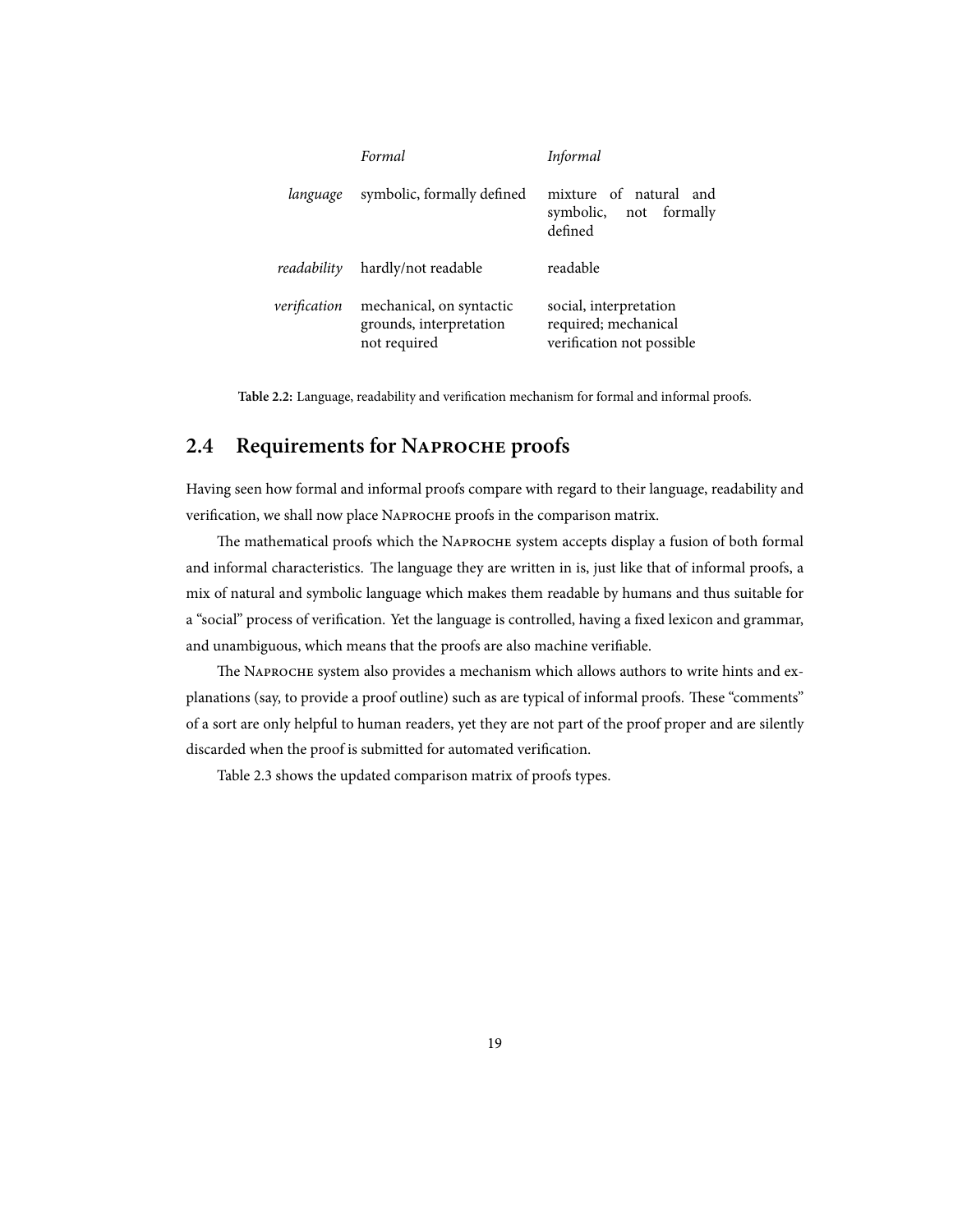|              | Formal                                                              | Informal                                                                    | <b>NAPROCHE</b>                                         |
|--------------|---------------------------------------------------------------------|-----------------------------------------------------------------------------|---------------------------------------------------------|
| language     | symbolic, formally defined                                          | mixture of natural and<br>symbolic, not formally<br>defined                 | mixture of natural<br>and<br>symbolic, formally defined |
| readability  | hardly/not readable                                                 | readable                                                                    | readable                                                |
| verification | mechanical, on syntactic<br>grounds, interpretation<br>not required | social, interpretation<br>required; mechanical<br>verification not possible | mechanical and social<br>possible                       |

**Table 2.3:** Language, readability and verification mechanism for formal, informal, and N proofs.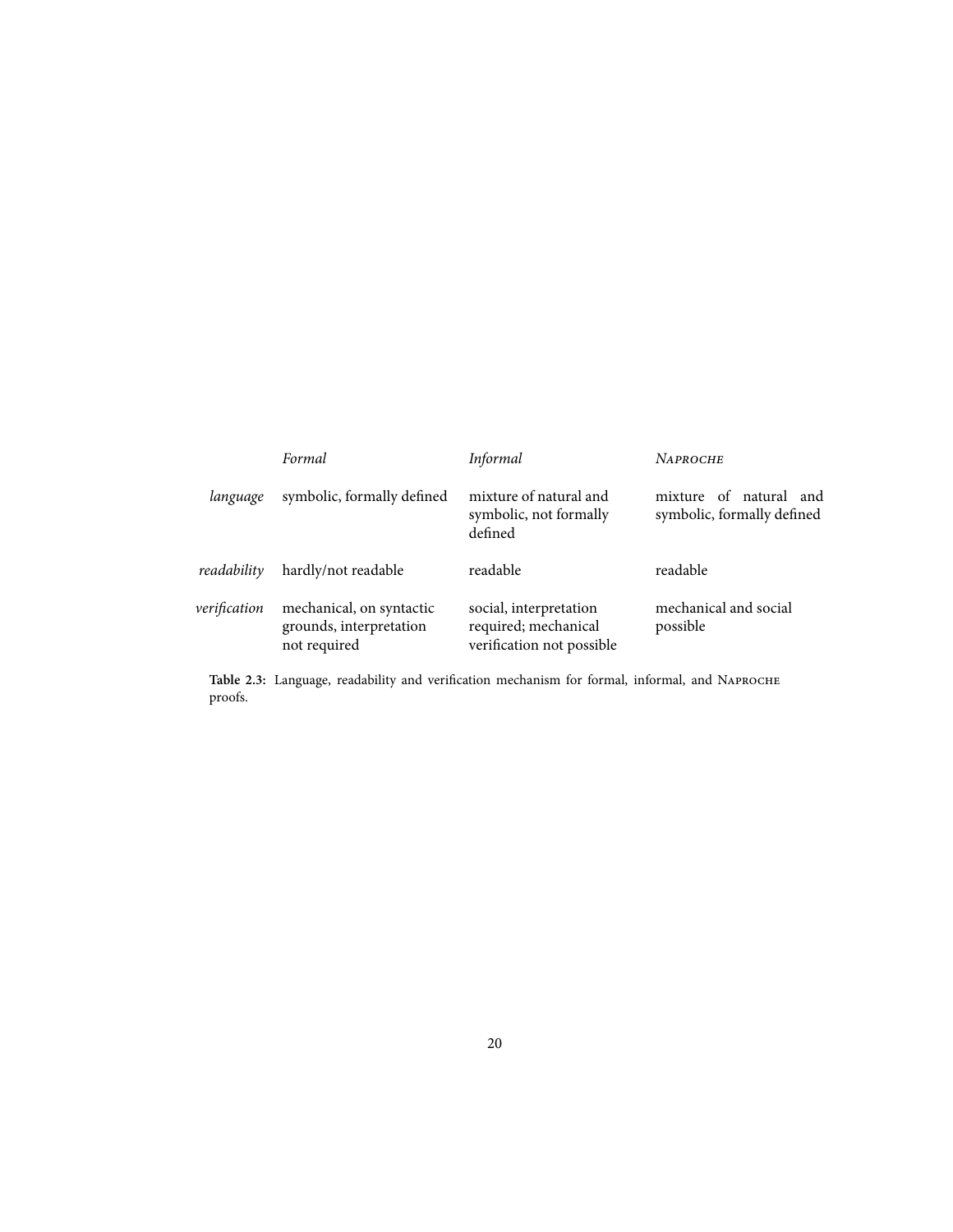## CHAPTER 3

## **DISCOURSE REPRESENTATION THEORY**

Discourse understanding has been one of the main directions of research in computational linguistics and numerous theories have sprouted as a result of this research—File Card Semantics (Heim, 1982), Dynamic Predicate Logic (Groenendijk & Stokhof, 1991), Update Semantics (Veltman, 1996) and (Groenendijk et al., 1996) and Discourse Representation Theory (Kamp, 1981) among others. As we are concerned with mathematical discourse, it is only natural to look at those theories as a useful starting point.

We chose Discourse Representation Theory (DRT) as it is one of the oldest and certainly the most prominently established theories of discourse understanding. It has seen numerous implementations and has, since its inception, been adapted to explain a number of different natural language phenomena such as anaphora and quantification (Black, 1993).

provides a basic data structure—the Discourse Representation Structure (DRS)—which servers a two-fold purpose: it is used to represent content and to provide context.

### **3.1 Discourse Representation Structures**

#### **3.1.1 Formal definition of DRSS**

For the following definition, let  $x_1, \ldots, x_n$  be discourse referents, let  $\gamma_1, \ldots, \gamma_m$  be conditions, let *R* be a relation symbol of arity  $n$ , and let  $B$  and  $B<sub>1</sub>$  be DRSS. **Definition 1:** Discourse Representation Structures.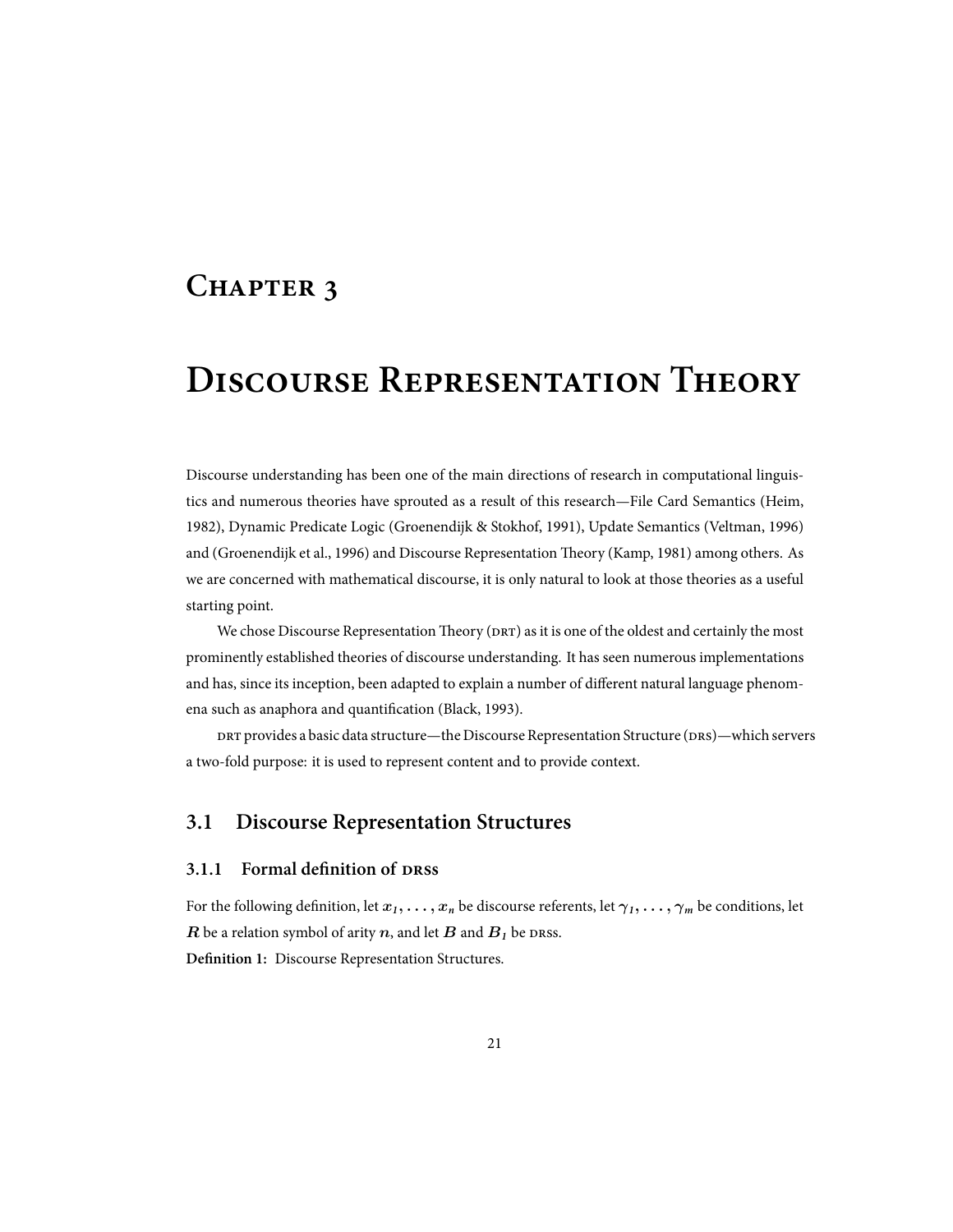

- 2.  $R(x_1, \ldots, x_n)$  is a condition.
- 3.  $x_1 = x_2$  is a condition.
- 4.  $\neg B$  is a condition.
- 5.  $B \vee B_1$  is a condition.
- 6.  $B \to B<sub>1</sub>$  is a condition.
- 7. Nothing else is a DRS or a condition.

## **3.2 Accessibility**

The notion of accessibility states which discourse referents are available for resolution. The accessibility of discourse referents is defined in terms ot the accessible relation between DRSS. A discourse referent *x* is accessible from a sub-DRS  $B$  if and only if  $x$  is introduced in some DRS  $B'$  and  $B$  is accessible from  $B'$ . The accessibility between  $D$ RSS is defined as follows:

**Definition 2:** A  $\text{DRs } B_i$  is accessible from a  $\text{DRs } B_j$  if and only if

- 1.  $B_i$  equals  $B_j$ ; or
- 2. *B<sup>i</sup> subordinates B<sup>j</sup>* .

Definition 3: A  $\text{DRs } B_i$  subordinates a  $\text{DRs } B_j$  if and only if

- 1.  $B_i$  immediately subordinates  $B_j$ ; or
- 2. there is some <code>prs</code>  $B$  such that  $B_i$  subordinates  $B$  and  $B$  subordinates  $B_j$ .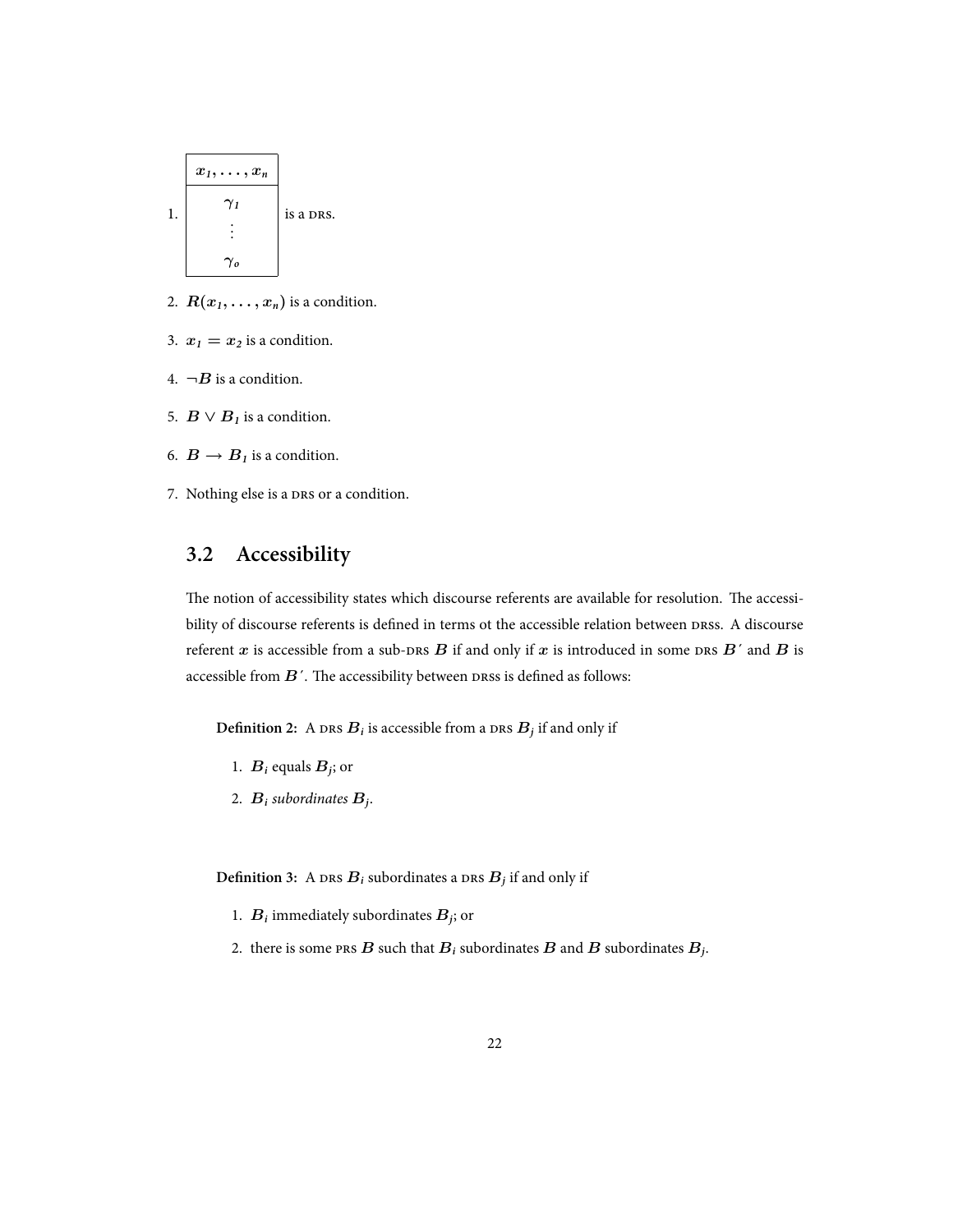Definition 4: For the <code>DRSs</code>  $B_i$  and  $B_j$ ,  $B_i$  immediately subordinates  $B_j$  if and only if

- 1.  $B_i$  contains a condition of the form  $\neg B_j$ ; or
- 2.  $B_i$  contains a condition of the form  $B_j \vee B$  or  $B \vee B_j$  for some DRS  $B$ ; or
- 3. *B*<sub>*i*</sub> contains a condition of the form  $B_j \to B$  for some PRS *B*; or
- 4. *B* contains a condition  $B_i \to B_j$  for some DRS  $B$ .

### **3.3 construction**

 construction is an iterative, incremental process. In the original version of processing the discourse  $s_1, s_2, \ldots, s_n$  where  $s_1, s_2, \ldots, s_n$  is the list of sentences in the discourse proceeds as follows: the parse tree of  $s<sub>1</sub>$  is transformed according to DRS construction rules into a DRS  $K<sub>1</sub>$  which serves as the context of  $s_2$ . The algorithm halts when the end on the list of sentences is reached. This basic principle has remained, yet there have been numerous reformulations to address compositionality (Bos et al., 1994), the notion of sentences as transformation of information states (Johnson & Klein, 1986), etc. For a thorough overview of the implications of the different approaches see (Black, 1993).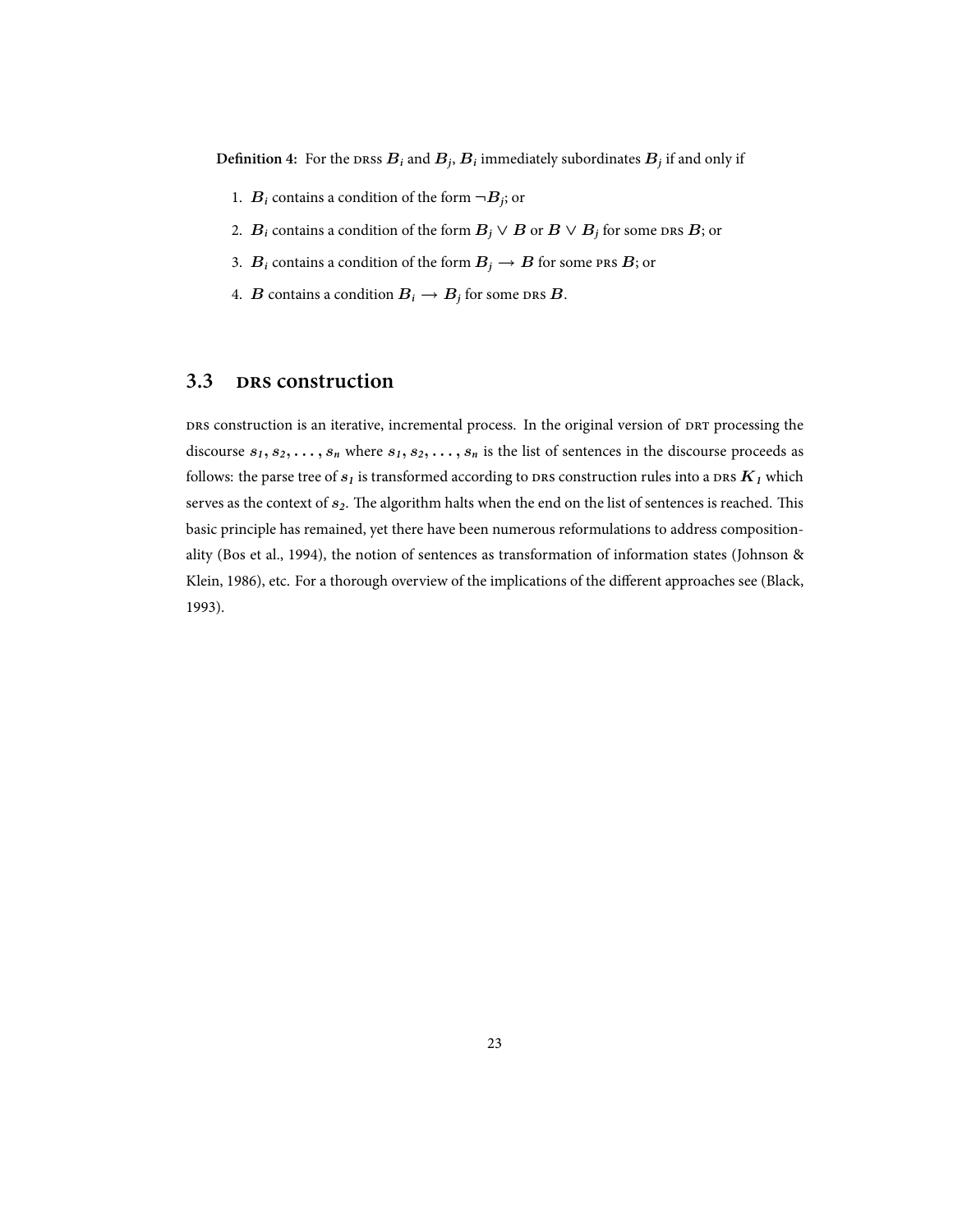## **CHAPTER 4**

## **THE NAPROCHE LANGUAGE**

The NAPROCHE language is the language in which NAPROCHE proofs are written in. It is a controlled language with well-defined semantics and represents a mixture of selected English natural language expressions extracted from common mathematical practise and a symbolic language which allows the use of simple mathematical expressions. We shall confine the discussion in this chapter to the syntax of the NAPROCHE language and define its semantics in terms of the structures it is used to represent (chapter 5).

The NAPROCHE language is currently a template language, i.e. it is defined as a set of templates in which we use so called trigger phrases to infer the type of sentence. The basic building block is the sub-statement. What this means will become clear in the listing of the templates below. For them we shall use a pseudo-DCG notation. The expressions in brackets are fixed parts of the templates.

The NAPROCHE language supports five types of sentences—structure markers, statements, definitions, assumptions and assumption closing sentences.

### **4.1 Structure markers**

Structure markers are not part of the proof proper, i.e. they play no role in the reasoning recorded within the proof. Rather, they are used to denote the structure of the proof. The structure markers currently supported by the NAPROCHE system are "Theorem.", "Lemma.", "Proof." and "Qed."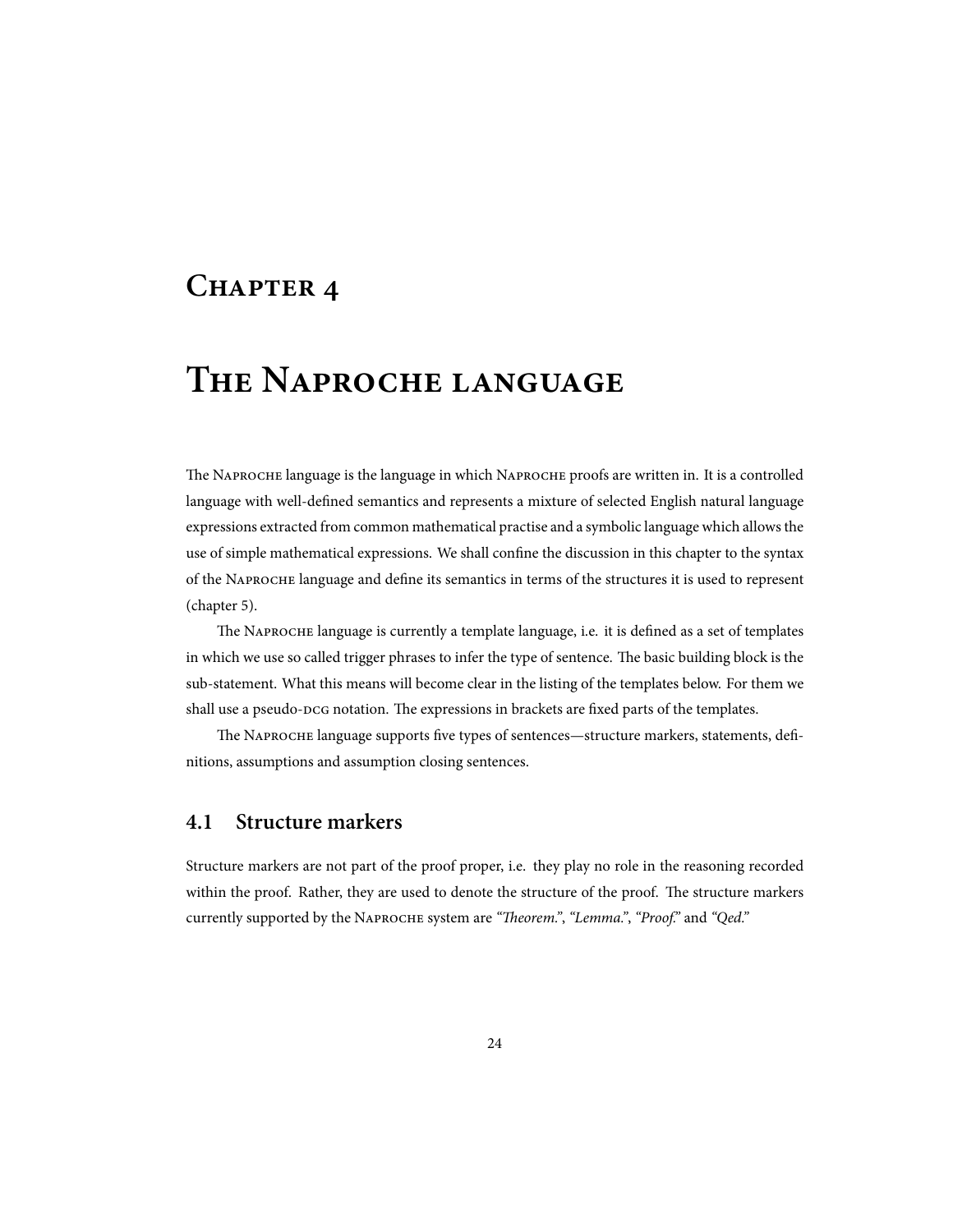### **4.2 Statements**

Statements have the general form of

statement --> (statement\_trigger), sub-statement.

Currently supported statement triggers are: *then, hence, recall that, but, in particular, observe that, together we have* and *so*.

## **4.3 Definitions**

Definitions have the general form of

```
define --> (define), sub-statement, if and only if, sub-statement.
```
or

define --> (define), sub-statement, iff, sub-statement.

## **4.4 Assumptions**

Assumptions have the general form of

assumption --> (assumption\_trigger), sub-statement.

```
Currently supported statement triggers are: let, consider, assume that and assume for a contradiction
that.
```
## **4.5 Assumption closing sentences**

Assumption closing statements have the general form of

```
closing -> (closing trigger), sub-statement.
```
Currently, the only supported closing trigger is *thus*.

## **4.6 Other expression types**

The NAPROCHE language also supports the expression of natural language quantification and implication. Those are defined as follows.

Natural language quantification:

```
(for all), sub-statement, ',', sub-statement.
```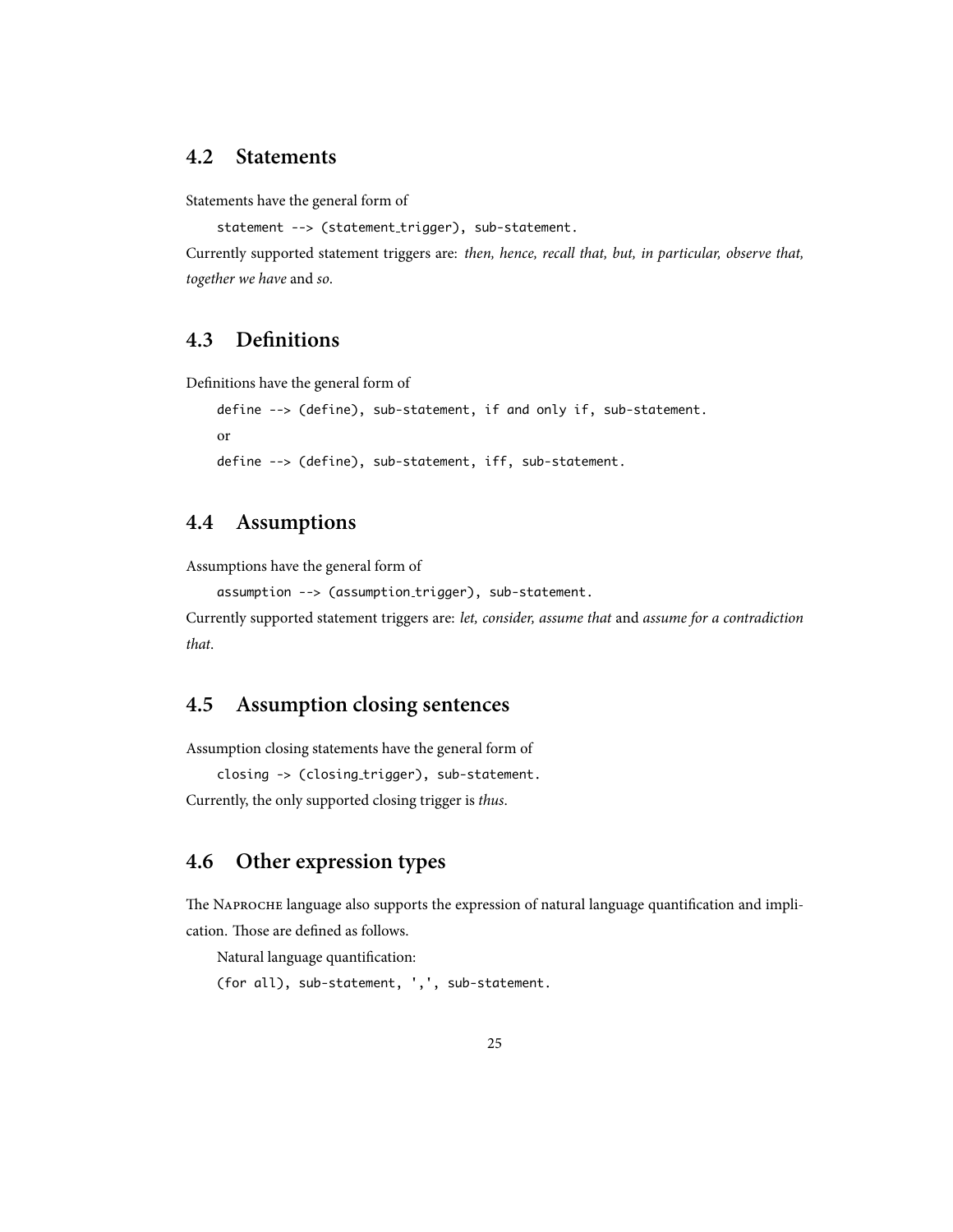Implication:

sub-statement, (implies), sub-statement.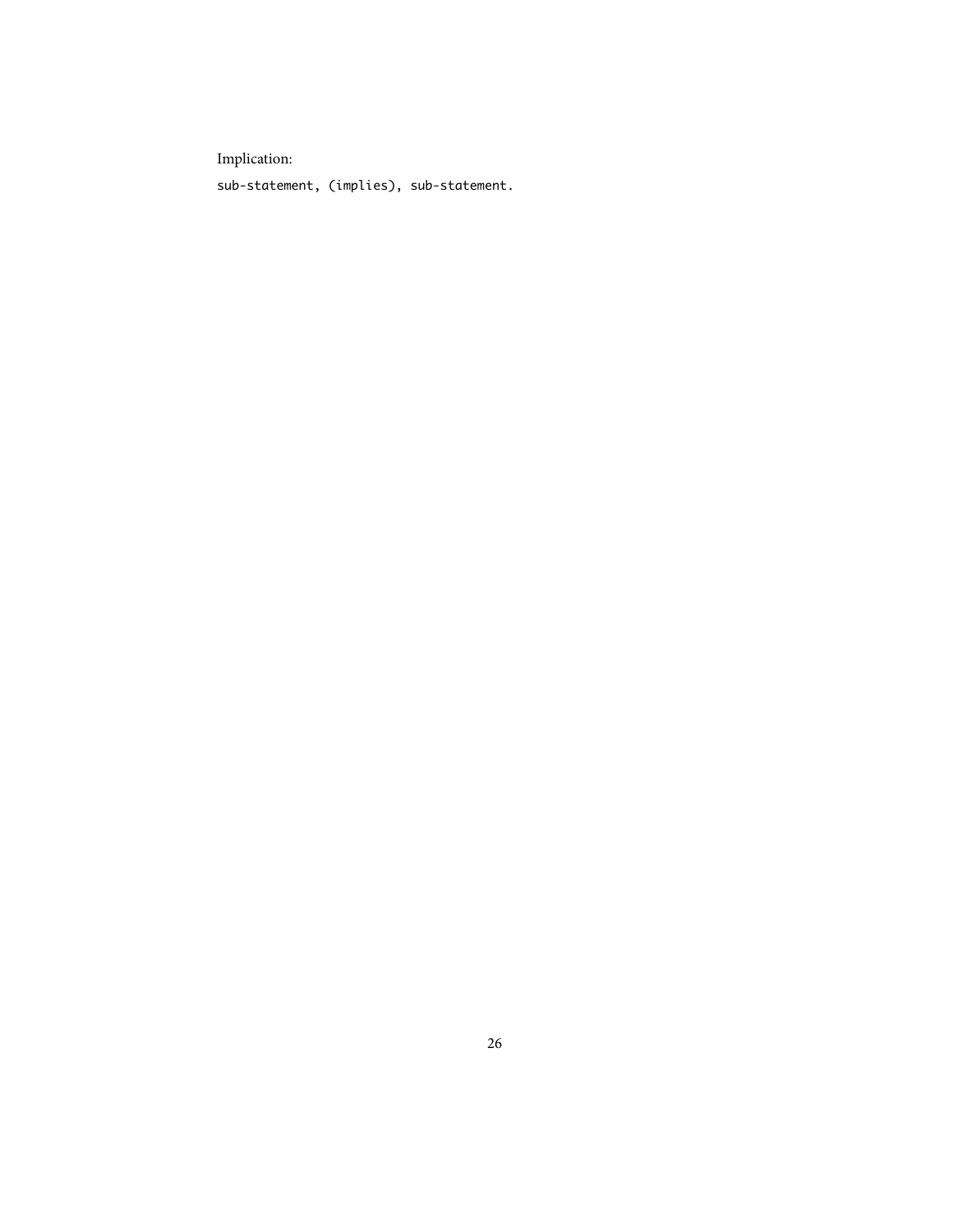## CHAPTER 5

## **PROOF REPRESENTATION STRUCTURES**

Having provided the linguistic description of the NAPROCHE system, it is time to focus on its processing model. In this chapter we shall describe the structure we devised to support the formalisation of NAPROCHE texts—the Proof Representation Structure (PRS)<sup>1</sup>. Following a brief summary of the requirements we set out to fulfil by developing the PRS specification (section 5.1), we shall give a bird's eye overview of the role press play within the NAPROCHE project (section 5.2) and give their formal definition (section 5.4). We shall then focus on the all-important accessibility relation (section 5.6) and describe how specific expressions in the NAPROCHE language map to different PRS instances (chapter 6).

## **5.1 Limitations of with regard to proof texts**

So far we have established that in order to pass an informal mathematical text to a proof verification system, we need to convert it to some kind of formal structure first. We claim that semantic theories designed for accomplishing this task for natural language narrative text provide a good basis, yet fail to capture crucial properties specific to mathematical texts. So the question becomes "can we extend natural language semantic theories to support the analysis of said properties?". We claim that the answer to this question is *yes*. And since we deemed particularly fit for our purposes (chapter 3),

<sup>&</sup>lt;sup>1</sup>The name Proof Representation Structure coincides with the name of a similar structure described by Claus Zinn in his doctoral thesis (Zinn, 2004b). In addition to their names, both structures share the same motivation ("How do we represent informal mathematical discourse in a formal manner?") and the same background (both are extensions of Discourse Representation Structures). Despite this similarities the NAPROCHE PRSS and Zinn's PRSS are different in both their composition and their construction mechanism. Zinn's work will be further described in chapter **??**.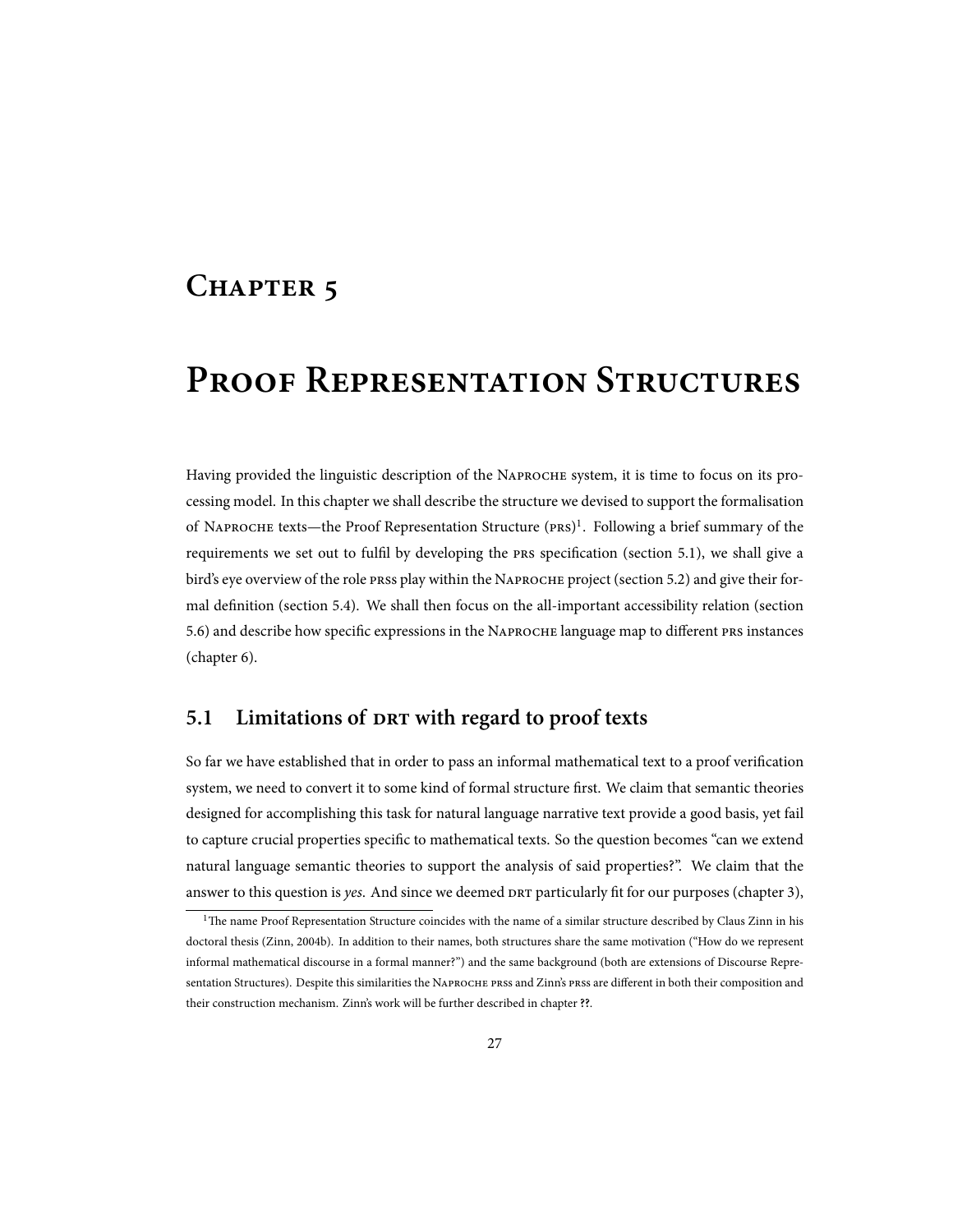we will look at extending its underlying formal structure—the DRS—in both composition, semantics and methods of construction.

Before we describe the extensions we propose, let's recap the requirements for the NAPROCHE formal structure. The following list of requirements is both general, in the sense that any NLP system for mathematical text should fulfil them, as well as NAPROCHE-specific, driven by the motivation behind the project itself—to provide a useful teaching aid for students of mathematics and related disciplines.

**Text and proof structure** Mathematical proofs are highly structured, unlike narrative text. Proofs are commonly divided into discrete theorems, which are themselves composed of a goal (*the proposition we want to prove*) and a body (*the steps of the proof itself*). Proof building blocks may also be nested, usually by including one or more auxiliary proofs (lemmas) inside a theorem. On an even lower level, specific linguistic expressions—such as assumption-conclusion pairs and case differentiations—lead to similar natural bracketing.

Nesting and bracketing in this manner are crucial for the comprehension of proofs by readers, as well as their verification by automated proof checkers. It is therefore necessary to preserve such structures when formalising a proof.

Sequentiality The order in which the sentences of which a proof consists of are interpreted should be mirrored in the final formal representation. Proof verification systems rely on this order to check whether each consecutive proposition follows logically from the preceding ones. DRT's goal of processing the whole discourse to a sort of a "net" meaning representation by merging sub-structures whenever possible results in a loss of individual sentences, and thus of their order, and must therefore be abandoned.

Reuse of variable names The natural nesting and bracketing outlined at the beginning of this list, and the strive to minimise the number of variable names used within a proof (in order to increase readability and clarity), means that variables are possibly bound by different existential conditions at any point of the proof. Basic examples of this are variable definitions, which are usually not shared between the different theorems in a proof, and variables for which a case differentiation is performed (say, considering three possibilities for a number—it can be positive, negative or equal to 0).

This calls for a highly dynamic reading of variable conditions which allows us to add binding conditions when assumptions about a variable are made, as well as to retract those conditions when the assumption loses scope.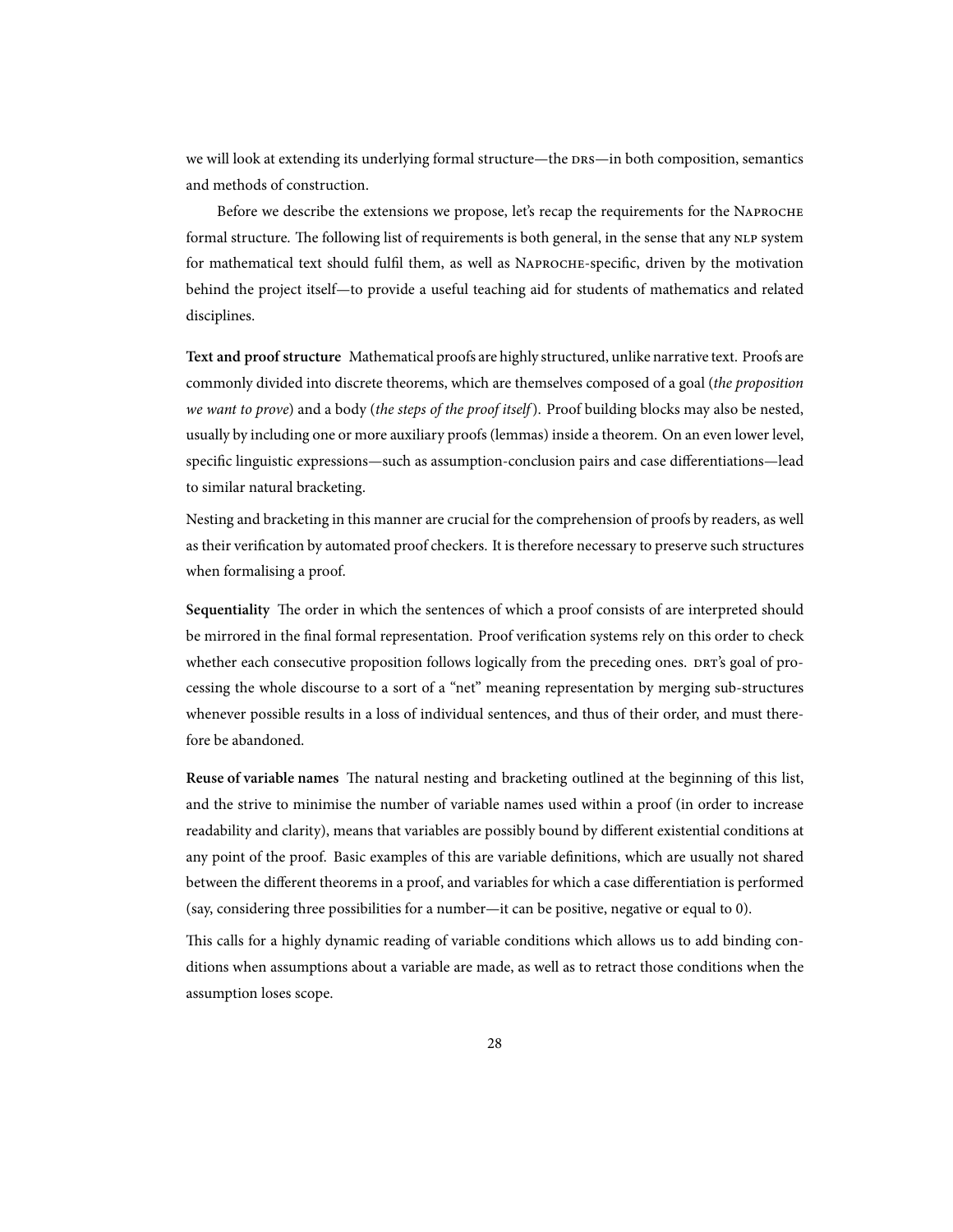**Definitions\*** Definitions provide a mechanism for proofs to dynamically modify the very language they are written in. They introduce new language constructs which must be added to the language processing modules on-the-fly.

**Intertextual and intratextual references\*** Proofs commonly make use of other, already proven, propositions. A reference by number or name (if one is available and commonly agreed upon) is usually inserted to show this relationship. A formal structure suitable for representing proofs should, therefore, account for a way of uniquely identifying proofs, as well as a way for resolving references made to them.

**Localisation** We should be able to easily identify the exact location of the original proof text which is responsible for the creation of each individual sub-structure in our formal representation. This is mainly necessary for the generation of meaningful error messages, no matter whether they are visual (e.g. the highlighting of an erroneous sentence) or textual. Error reporting is desirable for both linguistic errors, which are usually caught during the initial parsing, and logical errors which are identified by the proof checking system.

### **5.2 Overview**

To address the requirements outlined in the previous section we propose a new formal structure called *Proof Representation Structure*. It inherits its basic form from the Discourse Representation Structure and extends it with new slots and a novel construction mechanism.

A PRS is a heterogeneous quintuple  $(i, D, M, C, R)$  where

- *i* is a unique id;
- *D* is a set of discourse referents;
- *M* is a set of mathematical referents;
- *C* is a set of conditions;
- and  $R$  is a set of references to parts of the same text or other texts.

<sup>\*</sup> Provisions for this feature have been made in the definition of the formal structure and its associated construction mechanisms. However, it is not fully implemented in current the codebase.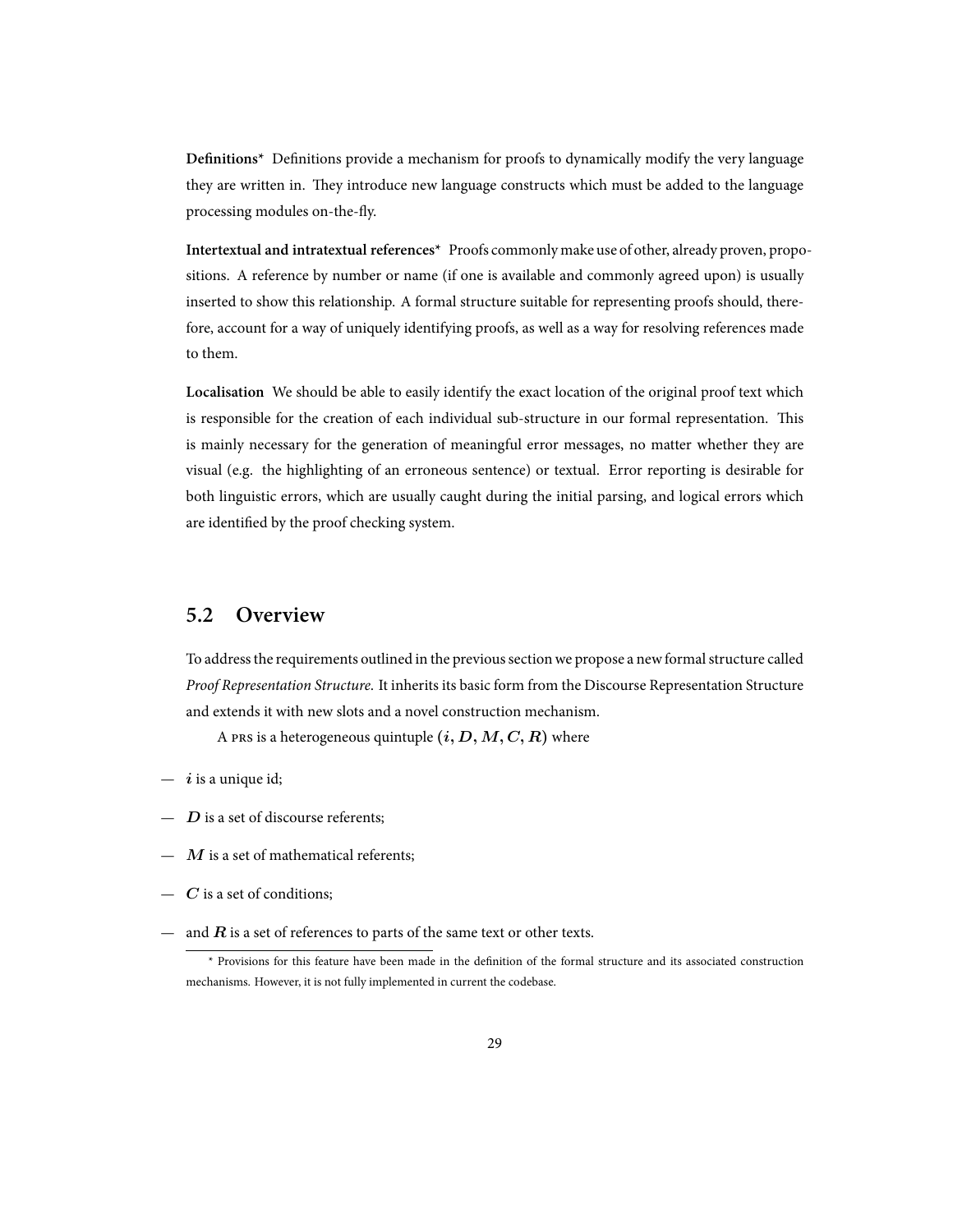| $d_1,\ldots,d_n$             | $m_1,\ldots,m_k$ |
|------------------------------|------------------|
|                              |                  |
|                              | c <sub>1</sub>   |
|                              |                  |
|                              |                  |
|                              | $c_l$            |
|                              |                  |
| $\rightarrow r_1,\ldots,r_p$ |                  |

**Figure 5.1:** The basic form of a PRS. *i* is the id,  $d_1, \ldots, d_n$  are discourse referents,  $m_1, \ldots, m_k$  are mathematical referents,  $c_1, \ldots, c_l$  are conditions and  $r_1, \ldots, r_p$  are textual references.

We will often use a graphical representation of such tuples as a box-like structure, like the one in fig. 5.1. When the set of references is empty, which is the case for most formalised sentences, we will leave out the bottom-most field in order to save space (fig 5.2). This graphical notation is particularly useful when displaying nested structures\* .

| $m_1,\ldots,m_k$   |
|--------------------|
|                    |
| c <sub>1</sub>     |
|                    |
|                    |
| $\boldsymbol{c}_l$ |
|                    |

Figure 5.2: A PRS with no refereces. Note that the references field is missing at the bottom. For the remaining elements, the conditions of fig. 5.1 apply.

<sup>\*</sup> If one imagines the tuple as a physical structure, the analogy of a labelled chest of drawers comes to mind; the id being the label, the four remaining elements being drawers or slots one has to fill. This terminology is common within the NAPROCHE working group and we shall adopt it here, using *label* interchangeably with *id* and speaking of the references drawer/slot, the conditions drawer/slot, etc.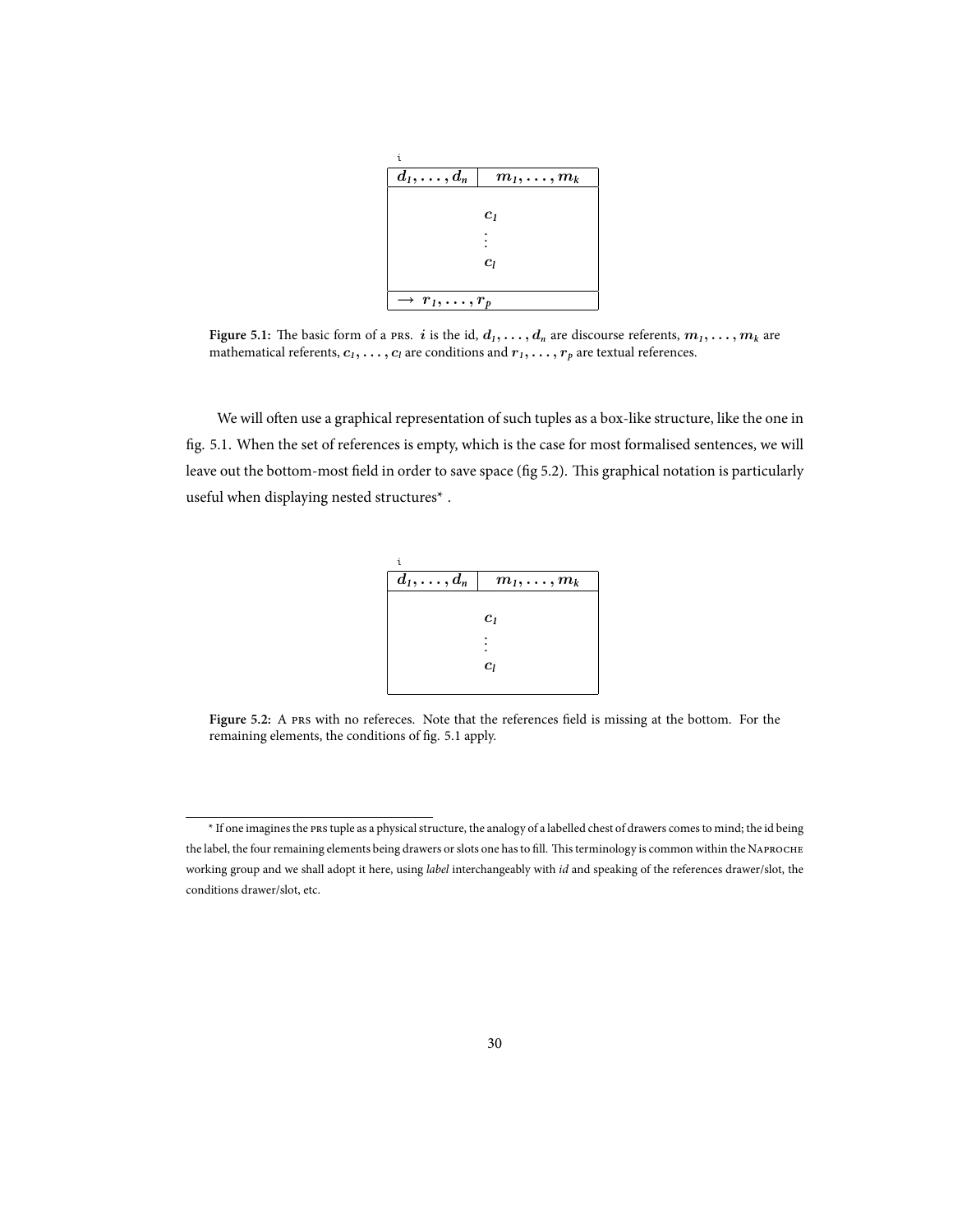### **5.3** Two roles for PRSS

The PRS was devised, on a lower lever, with the representation of sentence meaning in mind. The formalisation of each sentence is stored a single PRS or an operator-bound pair of PRSS, and an updated accessibility relation guarantees that discourse referent resolution works correctly across PRS boundaries (see section 5.6). In order to accommodate the proof structure and semantic bracketing we spoke of in the requirements list at the beginning of this chapter as well, the early drafts of the NAPROCHE codebase used an additional structure to represent the nested composition of proofs (listing 5.1).

```
1 proof(
2 theorem(goal(...)
              body(
4 . . . . . . . . . . . . 9
                lemma(goal(...)
                       body(\ldots)),\ldots))
```
Listing 5.1: Initial draft of a proof representation in pseudo-Prolog notation. This one shows a proof consisting of a single theorem with a nested lemma. Ellipses represent sequences of discrete sentence **PRSS** 

To avoid the overhead caused by dealing with two different structures, and thus having to write two different parsers—one for the proof structure and one for the press representing sentences, we later decided to abandon this approach in favour of re-using a special case of prss with pre-defined ids, empty discourse referents and mathematical referents slots. The "contents" of a logical proof section could be represented in a simple manner by including them in the conditions slot of the special-case representing that section. Due to the box-like nature of press, this approach is feasible and has so far proved to be sufficient. We shall refer to these special-case PRSS as *composition* PRSS to be able to differentiate them from *sentence* PRSS.

The predefined ids for composition prss begin with the type of the sub-structure in question, followed by an underscore and a running integer for unique identfication. Thus, a PRS which represents a whole proof has an id of the form proof\_n, a PRS containing a theorem—an id like theorem\_n, etc., where n is an unique integer. More details on ids will be provided in section 5.5.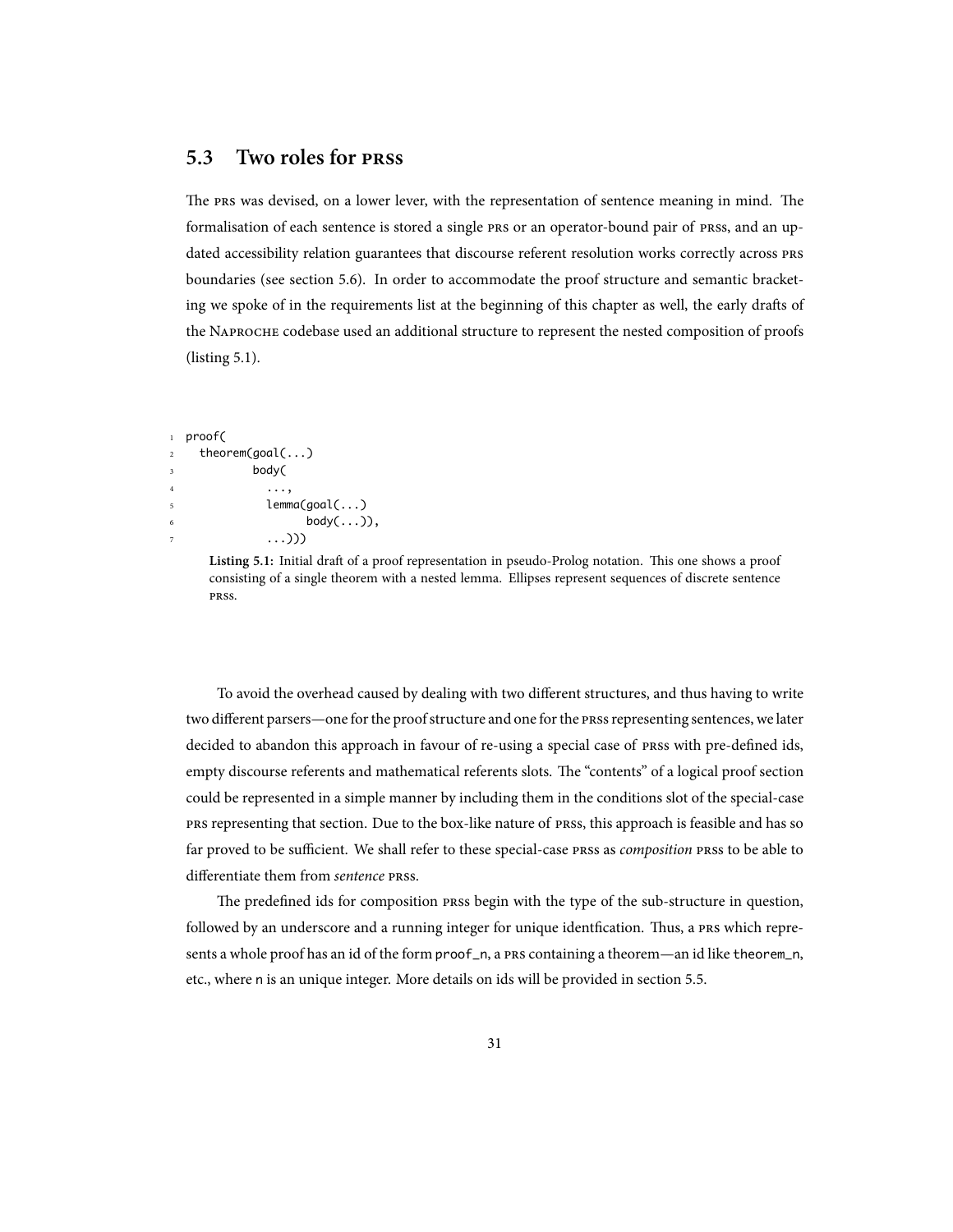#### **PRS** and sub-PRS

So far we used the name PRS when referring to the type of structure we are using. The convention agreed to by the NAPROCHE working group states that when talking about instances of this structure, we use the name PRS only when referring to a complete proof representation, and the name sub-PRS when referring to any structure within that top-level PRS. We shall, however, retain the name PRS when describing the formal properties of the structure and come back to this distinction when discussing the construction mechanisms in chapter 6.

## **5.4 Formal Definition**

For the following definition, let  $x_1, \ldots, x_n$  be discourse referents, let  $y_1, \ldots, y_m$  be mathematical referents, let  $\gamma_1, \ldots, \gamma_k$  be conditions, let  $R$  be a relation symbol of arity  $n$ , let  $r_1, \ldots, r_p$  be references to other parts of the same text or to other texts, and let  $B$  and  $B<sub>1</sub>$  be prss.

**Definition 5:** Proof Representation Structures.



- 2.  $R(x_1, \ldots, x_n)$  is a condition.
- 3. *B* is a condition.
- 4.  $\neg B$  is a condition, representing a negated statement.
- 5.  $B := B<sub>1</sub>$  is a condition, representing a definition.
- 6.  $B \rightarrow B<sub>1</sub>$  is a condition, representing an implication or a universal quantification.
- 7.  $B \Rightarrow B_1$  is a condition, representing an assumption.
- 8. Nothing else is a PRS or a condition.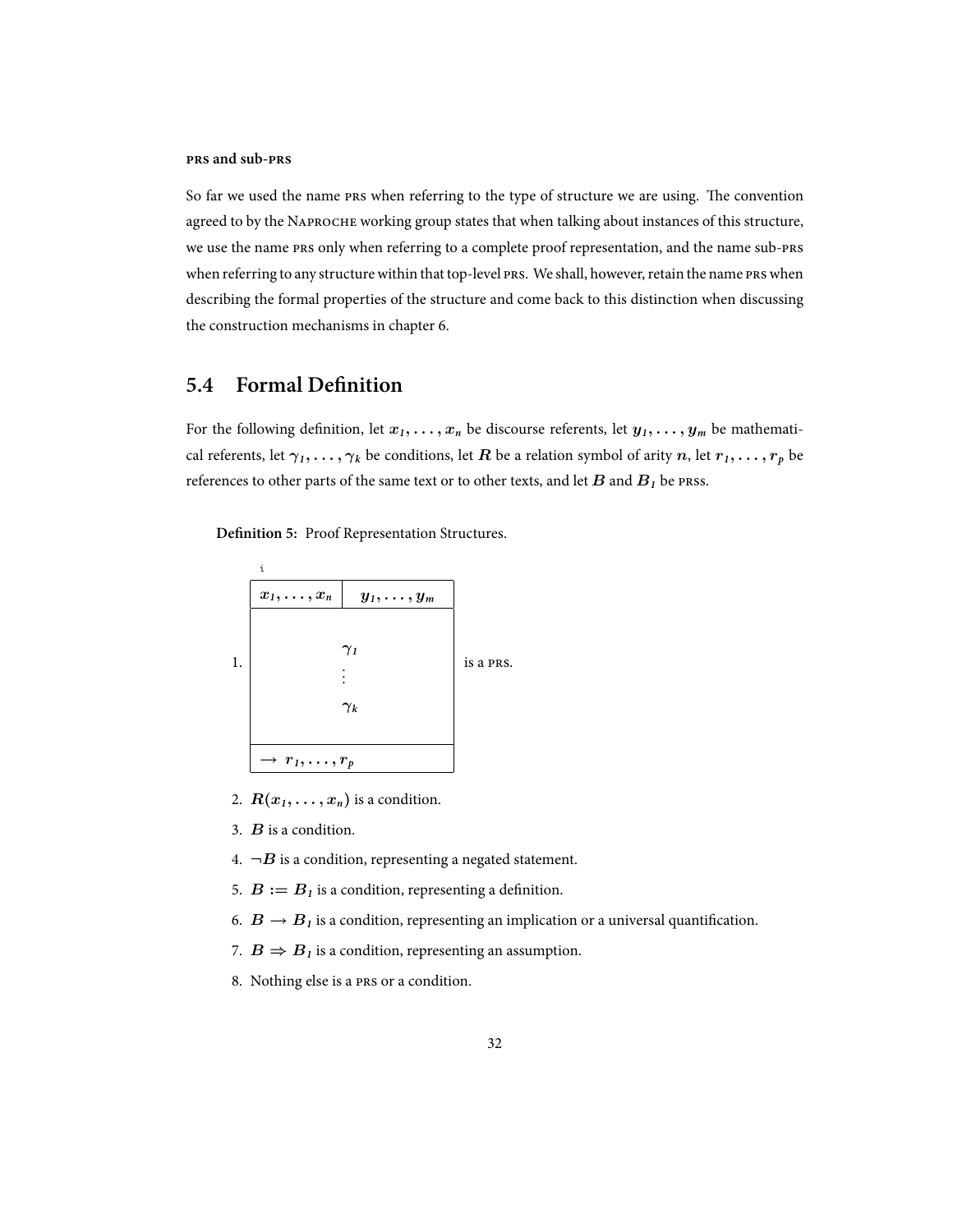### **5.5** The anatomy of a PRS

Let's look at the individual constituents of a PRS. In this section we will confine ourselves to describing *what* the building blocks of a PRS are and reserve a further section to the discussion of *how* they come into being.

#### **5.5.1 Id**

The id of a PRS is a token (represented in Prolog by an atom) which uniquely $^2$  identifies this PRS within the representation structure. The original motivation behind "labelling" press in this manner is the ability to pinpoint the exact location in the original proof text which is responsible for the creation of the sub-PRS in question<sup>3</sup>.

Each PRS which was created as a direct consequence of formalising a particular sentence, inherits the id of that sentence. The sentence id in turn is composed of the line it is to be found on in the original text (this is provided by the  $T_{\rm E}X_{\rm MACS}$  export plug-in), a dash and a running number representing the position of the sentence in that line. So the third sentence in the line with id 1.2.3 would be  $1.2.3-3$ , that of the fourth one would be  $1.2.3-4$ , etc. (fig. 5.3). This covers the basic case, when a sentence is represented by a single PRS.

For sentences which result in a complex construction of two press connected by an operator, such as assumptions, definitions and implications, the right hand PRS inherits the sentence id, and the left hand PRS is assigned an artificial id consisting of a type name, an underscore and a running integer, which is guaranteed to be unique within the entire proof representation. E.g., an assumption in the third sentence of line 1.2.3 would result in  $|1.2.3-3| \Rightarrow$  consec 1 (for the sake of clarity, we shall use the framed strings to represent ids only, the rest of the press is left out). In the left hand side pres id *consec* stands for consequence. Similarly, a definition will generate  $|1.2.3-3| := |$  definiens 1. Implications generate a higher-level PRS with two sub-PRSS inside. Those have ids which begin with prefix\_ and matrix\_ for the left hand-side and the right-hand side respectively. The higher-level PRS inherits the sentence id, the sub-press get the above prefixes and a running index.

 $2$ The id is guaranteed to be unique within a single discourse representation even if this contains multiple proofs. The ids are not, however, guaranteed to be unique between different runs of the formalisation algorithms if the input text is the same. If, at some point, the NAPROCHE system is to become distributed and save formalisations for re-use and combination, the sensible thing to do would be to add augment ids with a generated Universally Unique Identifiers (UUIDS).

<sup>&</sup>lt;sup>3</sup>Recall that the aim of the NAPROCHE system is to aid authors in writing correct proofs; a major part of this aid resides in the ability to highlight erroneous parts of the proof when something goes wrong. An error message which references the exact sentence which caused a linguistic (parsing) or a logical error is inherently more useful than a message which merely states that such an error occurred.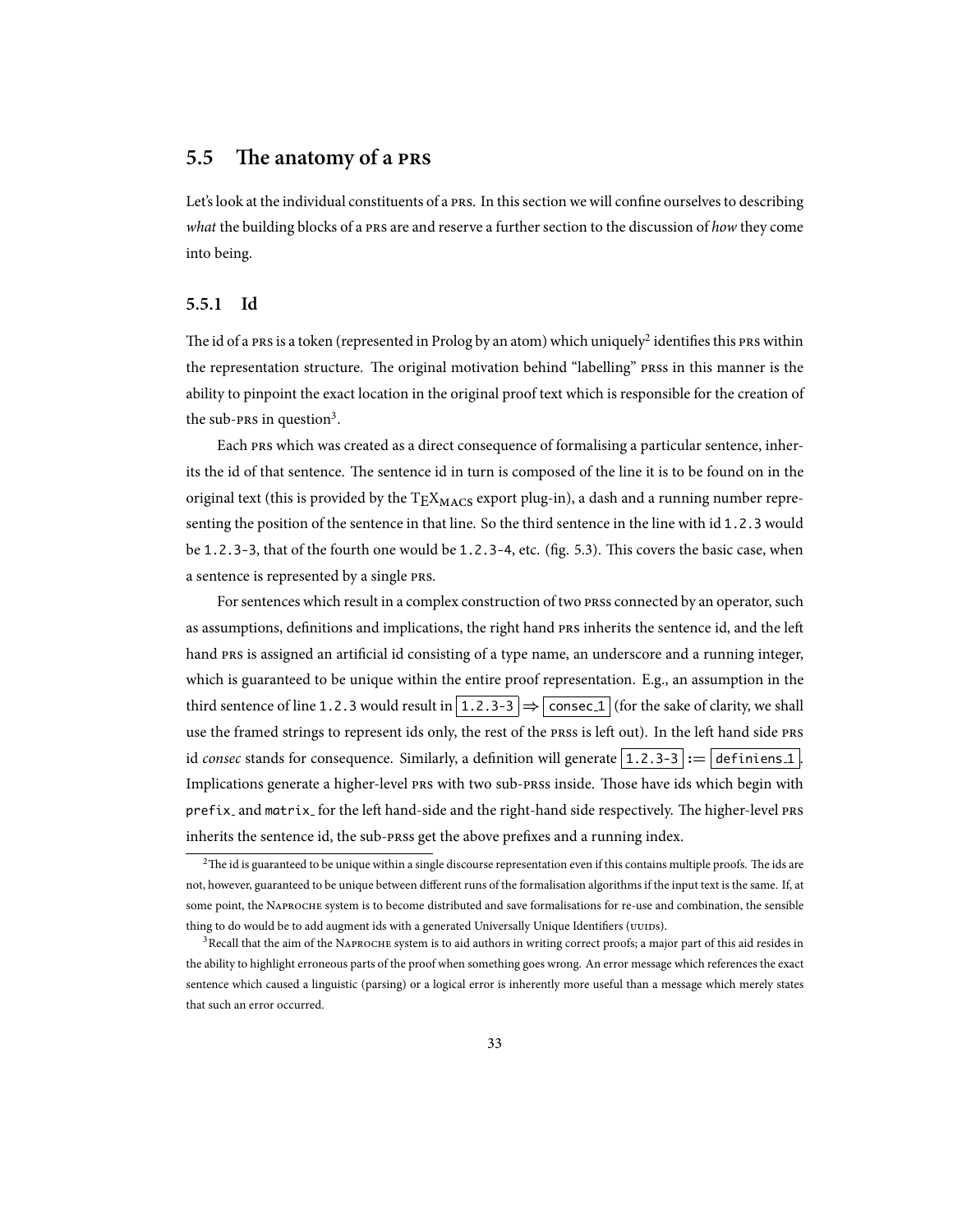

**Figure 5.3:** Id composition for statements. Line ids are in rounded triangles, the running number of sentences within a line in circles. The resulting id for the PRS representation of the underlined sentence is shown at the top.

The third type of id is reserved for composition press which denote the higher-level proof structure. All consist of a prefix and a text-wide unique integer. We have five prefixes to represent the five types of composition press, their names follow the names of the structures they represent—proof., theorem<sub>-</sub>, lemma<sub>-</sub>, goal<sub>-</sub> and body<sub>-</sub>.

#### **5.5.2 Discourse referents**

The role of discourse referents in press follows the one we described for press in section 3.1.1.

Discourse referents in the current NAPROCHE implementation are represented by running integers.

#### **5.5.3 Mathematical referents**

Just as discourse referents, sets of mathematical referents are also generated from content sentences only, and thus only occur in sentence prss. They are a set of all sentence constituents which are marked up as "math" in the  $T_{\rm E}X_{\rm MACS}$  source and all free variables<sup>4</sup> contained within these constituents. Consider the sentences in (1):

(1) a. Hence *x* is an ordinal.

b. Let  $u \in v$  and  $v \in x$ .

<sup>4</sup>Currently, when considering which variables are free and which are bound, only quantification which occurs within formulae is considered. Natural language quantification, such as *For all integers*  $x$ *...* and *There is no*  $x$  *such that...*, is handled on a different level (see chapter 6).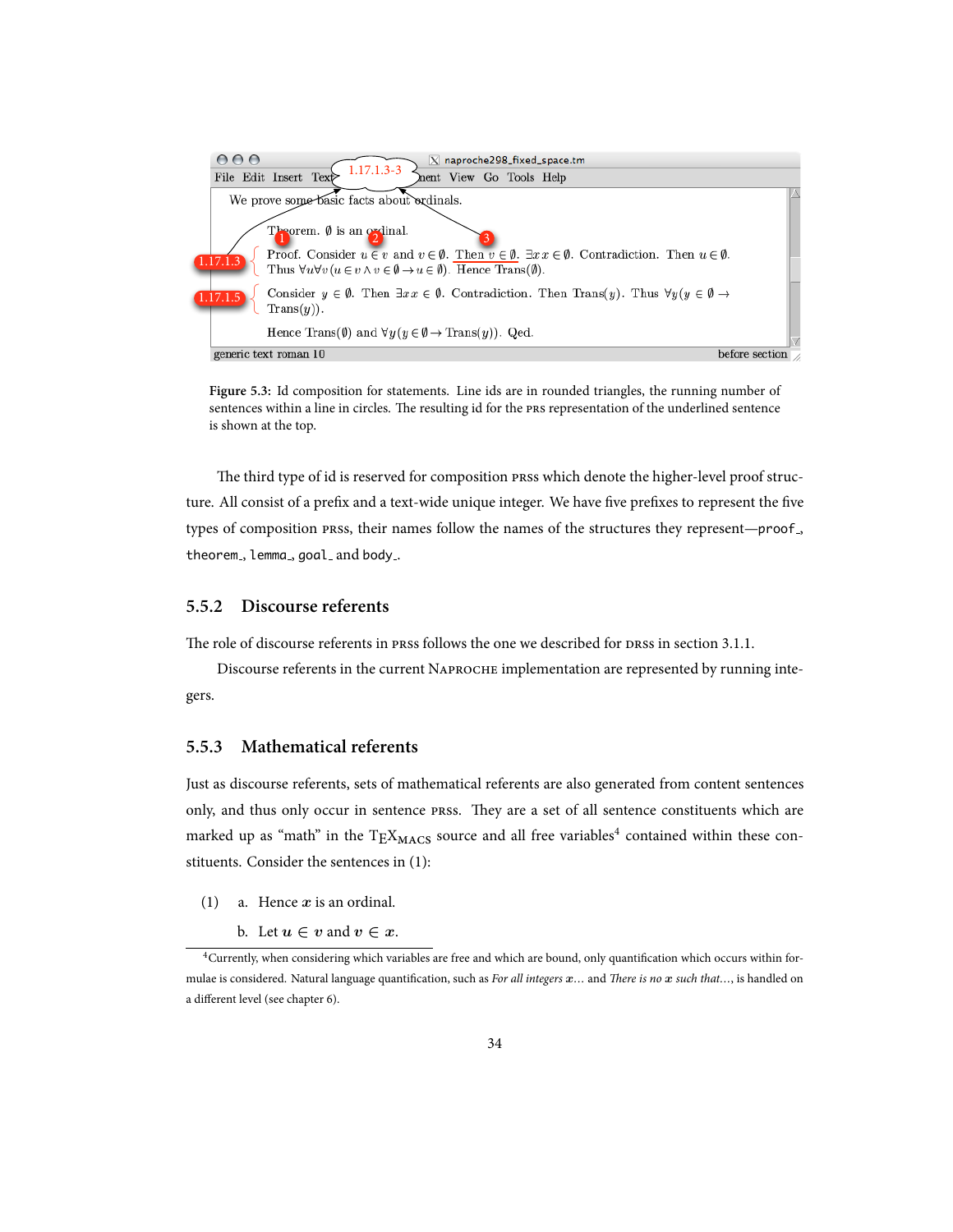c. Thus there is no *x* such that  $∀u(u ∈ x \leftrightarrow Ord(u))$ .

The sentence  $f(x)$  respectively contain  $x$  as the sole mathematical referent as it is the only part of the sentence marked-up as "math" in the source file and the variable  $x$  is not being quantified over within that sentence. The mathematical referents for the sentence in (1b) will be  $u \in v, u \in x, u, v$ and x. First, the formulae  $u \in v$  and  $v \in x$  are accepted into the slot, the sets of their free variables  $(u \text{ and } v, \text{ and } v \text{ and } x \text{ respectively})$  are merged and the result is also added to the slot. For sentence (1c) the mathematical referents would be *x* and  $\forall u (u \in x \leftrightarrow \text{Ord}(u))$ . *u* is universally bound in the second formula and is thus omitted from the set of referents.

#### **5.5.4 Conditions**

The conditions acceptable in a PRS depend on the type of expression the PRS represents. Recall from the previous chapter that we divide sentences in the NAPROCHE language into distinct groups depending on their semantic contribution. We have structuring sentences, such as "Theorem.", "Lemma." and "Proof." and what we termed content sentences—simple statements, definitions, implications (which we re-use to represent natural language quantification) and assumptions. Furthermore, we described how content sentences are either statements or can be treated as multiple statements which are connected by operators to reflect the nature of the original sentence.

So we can reduce the problem of describing which conditions are allowed in which PRS type to two basic cases—press which represent statements and press which represent some sort of structure.

#### **Conditions for PRSS representing statements**

For statement <code>prss</code> the allowed conditions are of the type  $R(x_1,\ldots,x_i)$  or  $x_m=x_n$  where  $x_i,\ldots,x_j$ ,  $x_m$  and  $x_n$  are discourse referents associated with the same PRS or accessible from it (accessibility will be discussed at length in section 5.6). Two predefined relations which are very common in N formalisations are the binary math id and the unary holds.

Any PRS which introduces a new mathematical referent (because it is part of the sentence the prs in question will eventually stand for), automatically associates it with a discourse referent. The relationship between the mathematical referent and the discourse referent is expressed by the math id relation. Recall example (1a). The variable  $x$  would cause an  $x$  to be inserted into the drawer of mathematical referents. Provided there is no accessible discourse referent which can be resolved to  $x$ , a new discourse referent, say 1, will be added to the appropriate drawer. The relation which binds the two together, mathid(1,  $x$ ), is then inserted into the conditions drawer. Subsequent encounters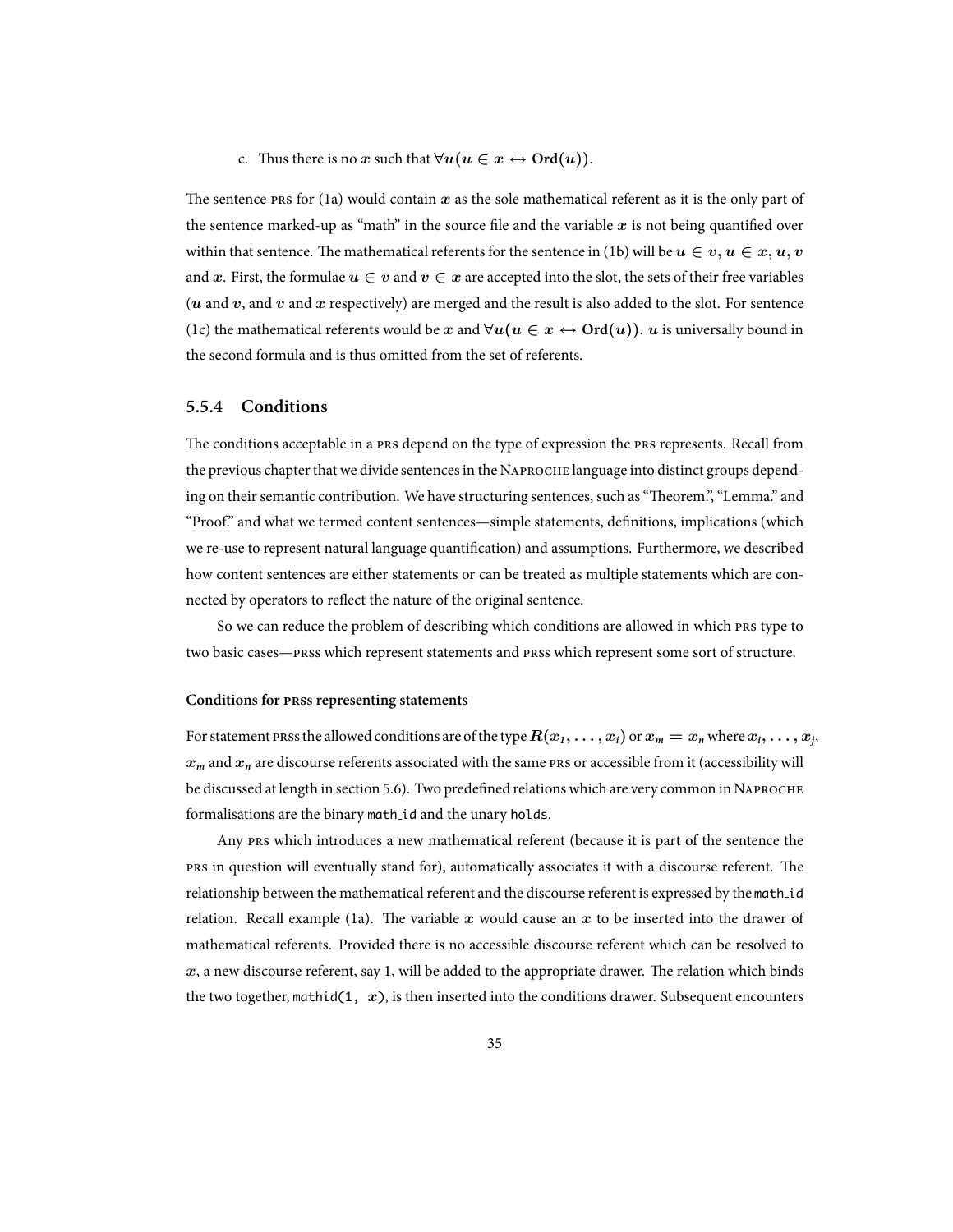of *x* will only add a mathematical referent, as a discourse referent bound to *x* is already accessible, making a repetition of the statement for the relation between 1 and  $x$  is unnecessary. From this point on, this is the default behaviour of the construction mechanism until the variable *x* goes out of scope.

The unary holds is used to denote that a formula encountered within a certain sentence is believed to be true at this particular point of the proof. It takes a discourse referent as its single parameter. Consider sentence (2):

#### (2) Hence  $\forall u (u \in x \leftrightarrow \text{Ord}(u))$ .

After putting a discourse referent and a mathematical referent into the respective slots, a further condition is added, stating that the formula is true at this point. The resulting PRS looks like the one in fig. 5.4.



Figure 5.4: A partial PRS demonstrating the use of the holds condition.

#### **Conditions for composition PRSS**

For prss representing structure, the only allowed conditions are other prss and operator-connected pairs with some fairly straightforward constraints imposed on the nesting. Those constraints are not of a technical nature; rather, they mirror the established conventions for writing mathematical proofs<sup>5</sup>.

The PRS which effect high-level (proof, theorem, lemma) structuring are composition PRSS (see section 5.3) with the following constraints:

<sup>5</sup> It is common to prove a lemma in the course of a proving a theorem and thus nest the lemma inside the theorem body. Nesting a theorem inside another theorem, however, is not allowed. Also, when writing a proof, *what* is to be proven is stated before the steps showing *how* it can be proven. Such rules are describes in a number of manuals on mathematical style such as (Krantz, 1997) and (van Gasteren, 1990).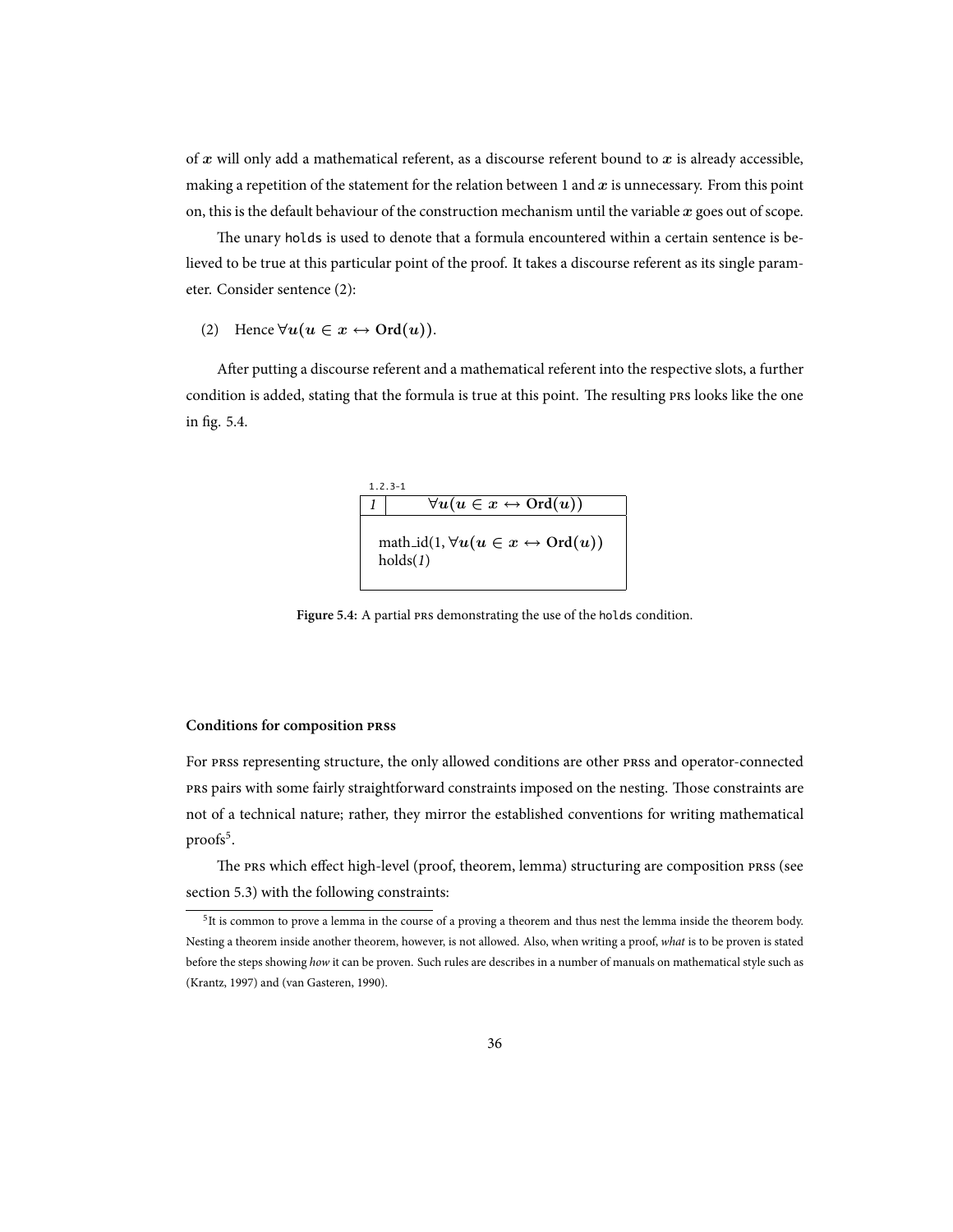- 1. A proof  $prs^6$  must subordinate<sup>7</sup> at least one theorem  $prs$ .
- 2. A proof PRS may not subordinate another proof PRS.
- 3. A theorem PRS contains exactly two conditions in the following order—a goal PRS and a body PRS.
- 4. A theorem PRS cannot subordinate another theorem PRS.
- 5. A lemma PRS may be included anywhere in the body PRS of a theorem PRS.
- 6. A lemma PRS contains exactly two conditions in the following order—a goal PRS and a body PRS.
- 7. A lemma PRS may not subordinate a theorem PRS or another lemma PRS.
- 8. No other constraints apply.

#### **Pairing statement PRSS**

We represent definitions, implications and assumptions by pairing lower-level statement prss using three pre-defined operators—the assignment operator (**:=**), the single arrow (*→*) and the double arrow (*⇒*). To demonstrate what the pairs look like, consider the following examples:

- (3) Define  $\text{Trans}(x)$  if and only if  $\forall u \forall v (u \in v \land v \in x \rightarrow u \in x)$ .
- (4)  $x \in y$  and *y* is an ordinal implies *x* is an ordinal.
- (5) For all  $x, \text{not } x \in x$ .
- (6) Assume that *¬∃xx ∈ ∅*.

 $(3)$  is a definition. The corresponding  $PRS$  is shown in fig. 5.5.

 $(4)$  is an implication. The corresponding  $PRS$  is shown in fig. 5.6.

We represent natural language quantification as an implication. Both interpretations are dynamically and statically equivalent, so the re-use of the representation structure is justified. The corresponding  $PRS$  for  $(5)$  is shown in fig. 5.7.

Assumptions such as (6) are represented in a form like the one in fig. 5.8.

Much more details on the form of conditions will be discussed in the next chapter, where we shall look at the methods of construction for prss.

<sup>&</sup>lt;sup>6</sup>We shall use the "proof PRS" to mean a PRS representing a whole proof text, a "theorem PRS" to mean a PRS representing a theorem structure, etc.

<sup>&</sup>lt;sup>7</sup>The definition of the *subordinate* relation with regard to press will be discussed section 5.6.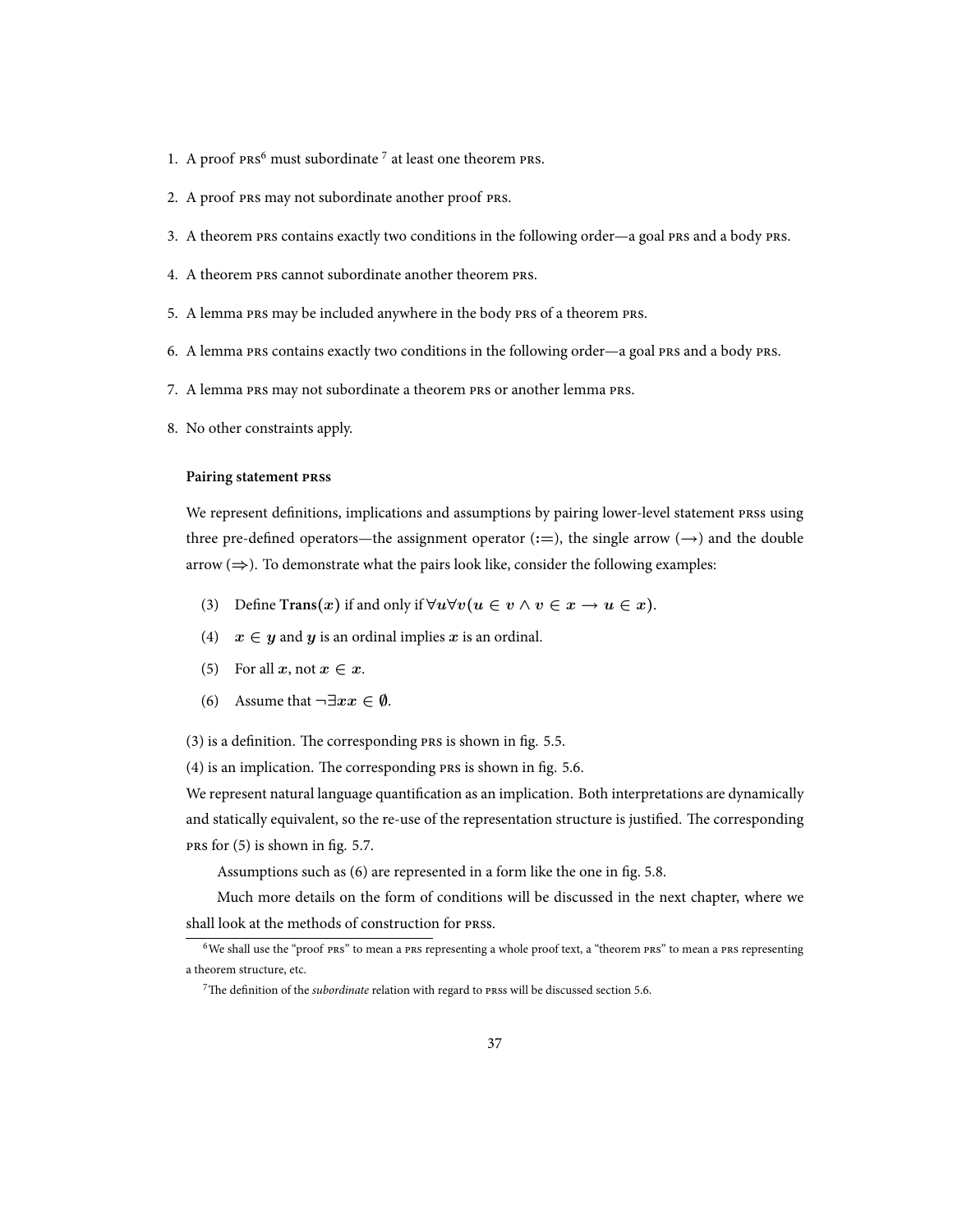

Figure 5.5: A PRS demonstrating a definition formalisation.



Figure 5.6: A PRS demonstrating an implication formalisation.



Figure 5.7: A PRS demonstrating natural language quantification.



Figure 5.8: A PRS demonstrating an assumption representation.

#### **5.5.5 Textual references**

The textual references slot of with each PRS is a set of ids which refer to other parts of the same proof or, if the discourse we are formalising contains multiple proofs, to parts of other proofs. Those parts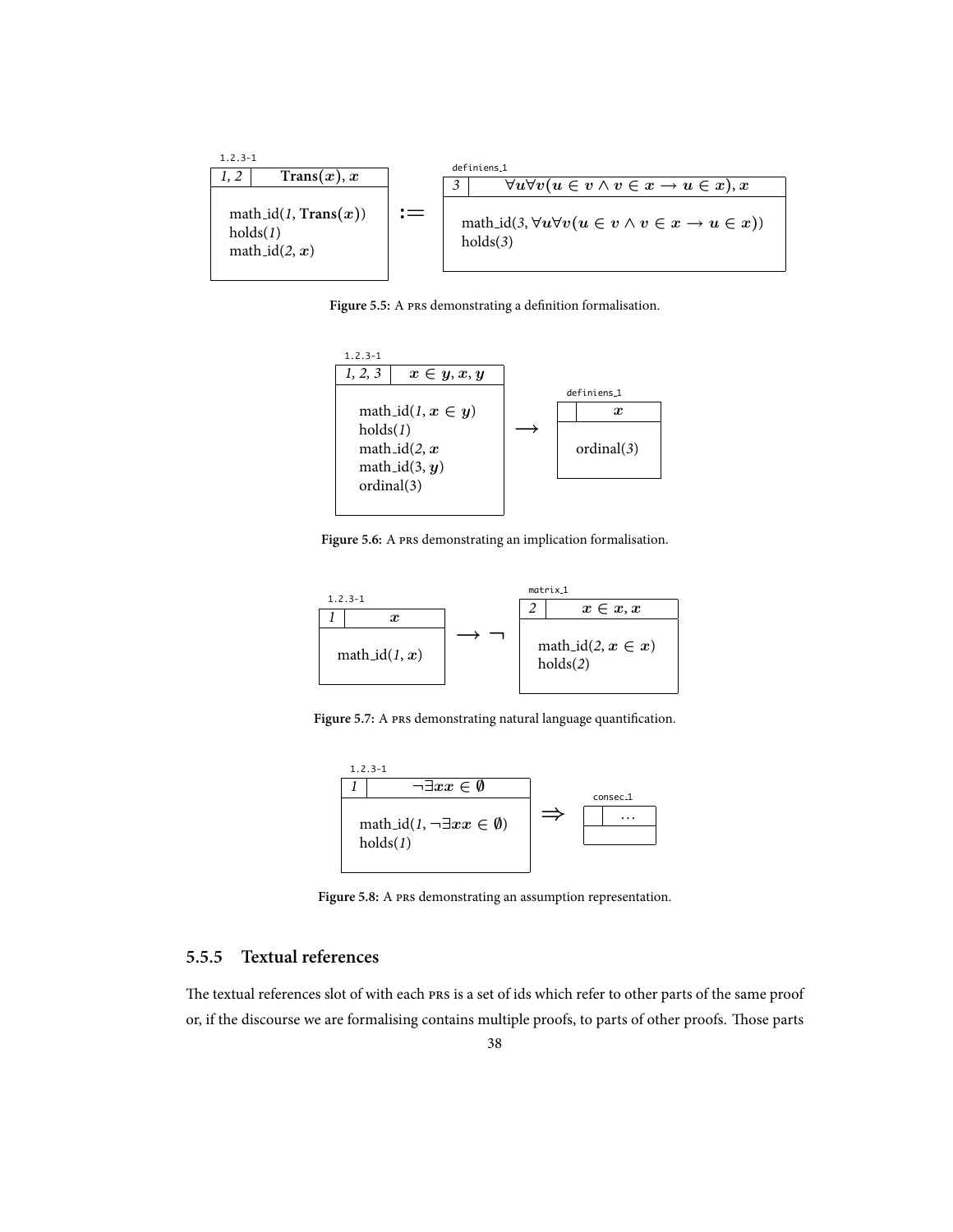are expected to be theorems and lemmas, in order to support the form of the most common references which occur in informal proofs—"By theorem N" and "By lemma N" where N is usually a running number of the theorems, resp. lemmas in a text.

It would not be hard to extend the definition of this slot to support the inclusion of references to named theorems and lemmas, providing those names (and the proofs associated with them) are available to the proof checking software we are interfacing with.

### **5.6 Accessibility in a**

The accessibility relation for prss we discussed in section 3.2 applies unaltered to prss as well:

**Definition 6:** A  $\text{PRS } B_i$  is accessible from a  $\text{PRS } B_j$  if and only if

- 1.  $B_i$  equals  $B_j$ ; or
- 2. *B<sup>i</sup> subordinates B<sup>j</sup>* .

The same holds for the *subordinates* relation:

Definition 7: A  $\text{PRS } B_i$  subordinates a  $\text{PRS } B_j$  if and only if

- 1.  $B_i$  immediately subordinates  $B_j$ ; or
- 2. there is some <code>prs</code>  $B$  such that  $B_i$  subordinates  $B$  and  $B$  subordinates  $B_j$ .

To accommodate for the fact that we use a sub-PRS per sentence and to handle the richer language of s, we need to alter the *immediately subordinates* relation. It is defined as follows:

Definition 8: For the prss  $B_i$  and  $B_j$ ,  $B_i$  immediately subordinates  $B_j$  if and only if

- 1.  $B_i$  contains the conditions  $B_j$ ; or
- 2.  $B_i$  contains a condition of the form  $\neg B_j$ ; or
- 3. *B* contains the conditions  $B_i$  and  $B_j$  such that  $index(B_i) < index(B_j)$  for some *B*, where  $index(B_i)$  and  $index(B_j)$  are the positions of  $B_i$  and  $B_j$  in the list of conditions of *B*; or
- 4.  $B_i$  contains a condition of the form  $B_j := B$  or  $B := B_j$  for some PRS  $B$ ; or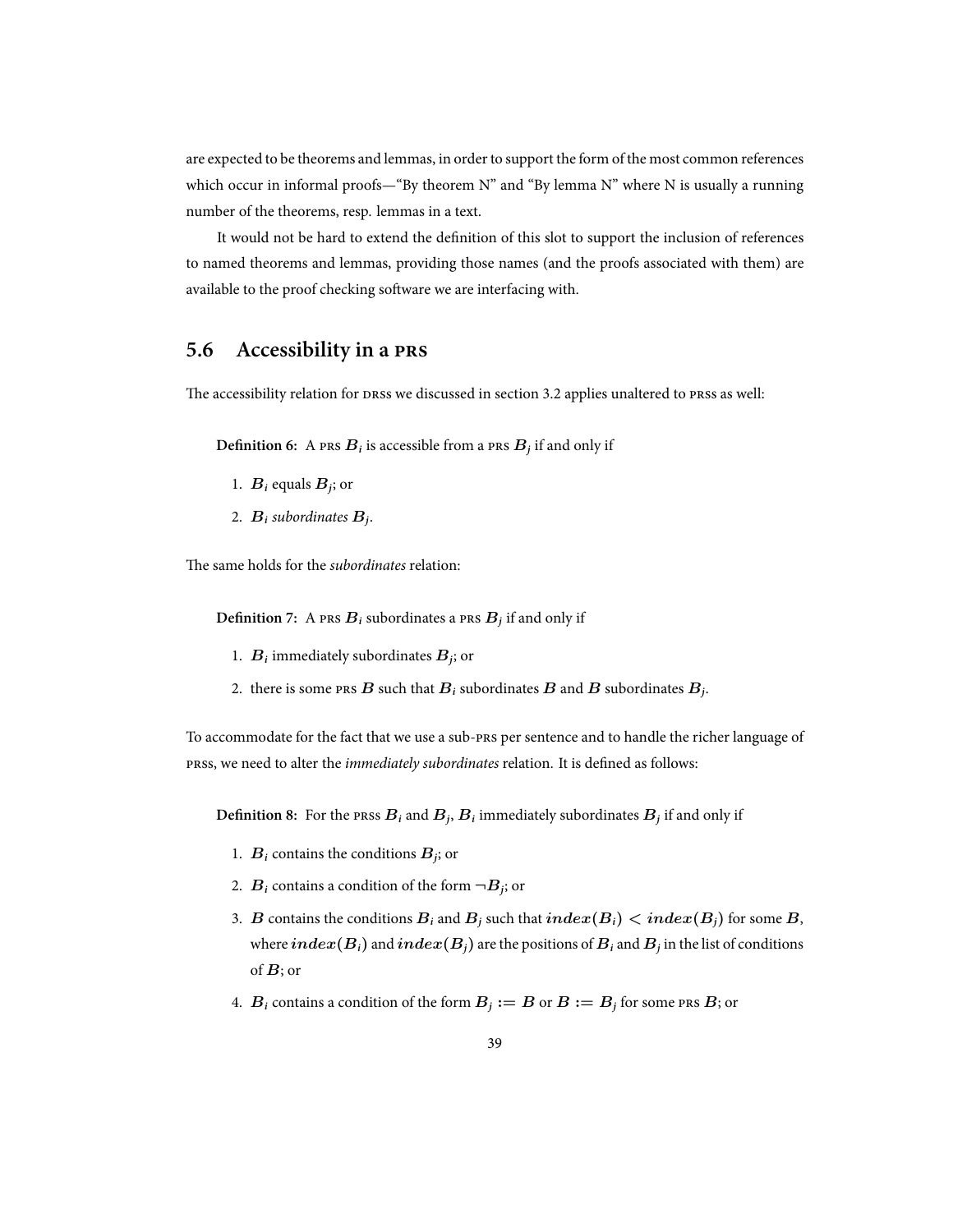- 5.  $B_i$  contains a condition of the form  $B_j \to B$  or  $B \to B_j$  for some PRS  $B$ ; or
- 6. *B*<sub>*i*</sub> contains a condition of the form  $B_j \Rightarrow B$  or  $B \Rightarrow B_j$  for some PRS *B*; or
- 7. *B* contains a condition of the form  $B_i := B_j$  or for some PRS  $B$ ; or
- 8. *B* contains a condition of the form  $B_i \rightarrow B_j$  or for some PRS *B*; or
- 9. *B* contains a condition of the form  $B_i \Rightarrow B_j$  or for some PRS *B*.

The accessibility relation is, just as in DRT, useful only insofar as it poses constraints on the list of available discourse referents available for resolution.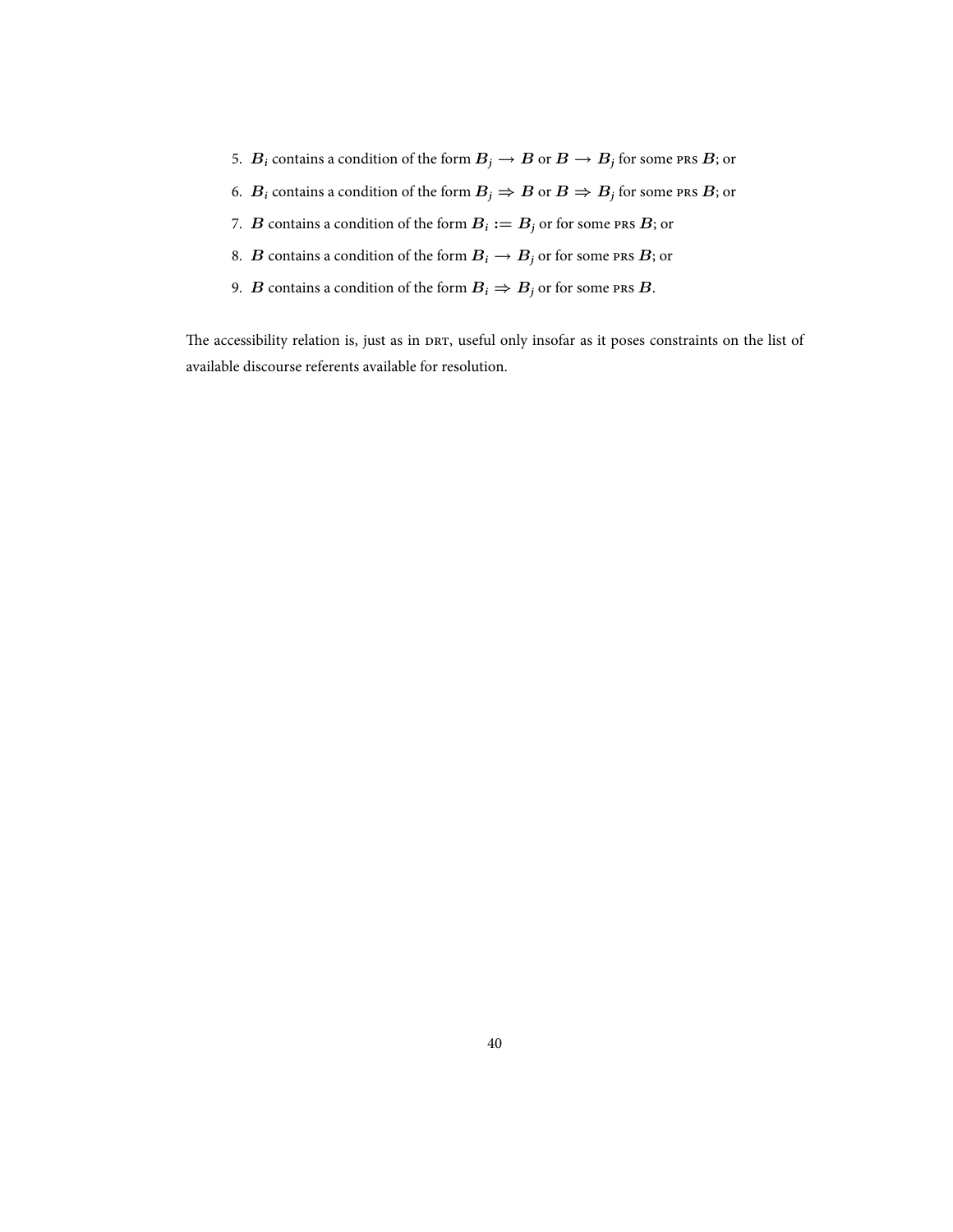## **CHAPTER 6**

## **CONSTRUCTING PRSS**

So far we have described the language and expression types of NAPROCHE proofs and the formal structure we want to use to represent them. What remains to be defined are the rules of the N processing model, i.e. the methods for constructing formal representations from sentences and entire discourses.

In the chapter on DRT we mentioned that there exist a number of strategies of building DRSS. Because the Proof Representation Structure is a rather straightforward extension of the DRS, a generation algorithm for prss can reuse these methods provided the necessary modifications are made to support the richer PRS language and the novel accessibility relation for discourse referents.

For the implementation of the NAPROCHE system we choose a functional style of construction, similar to that of  $\lambda$ -DRT, as it remains close to the notion of sentences as functions from PRSS to s. In order to ensure a more modular architecture, we define the task of constructing a complete from a proof representing discourse as a *two-layer iterative* process. We shall call the two layers micro-construction and macro-construction.

Micro-construction ("micro" because it operates on the sentence level) is the process of generating an *update function* based on the parse tree of a single sentence, considering the previously processed discourse as context. The update function can perform a number of operations on prss, including shifting the pointer to the currently active sub-PRS and the insertion of new sub-PRSS and even whole sub-PRS constructions.

Macro-construction ("macro" because it operates on the discourse level) is the process of iteratively applying the update functions to a context PRS, yielding a new PRS which in turn serves as a context for the generation of a new update function from the next sentence and so on until the list of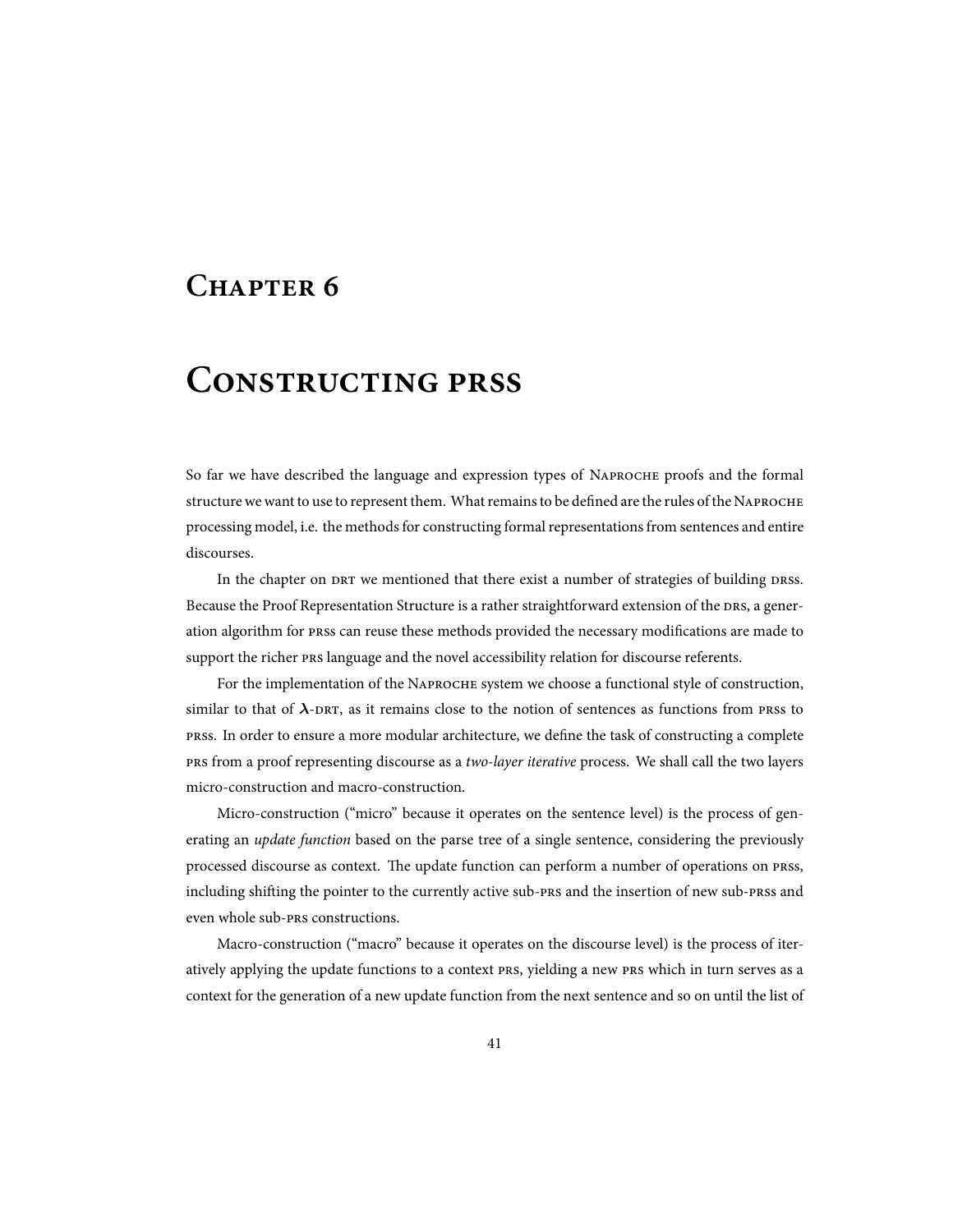sentences is exhausted.

We shall start by giving a (necessarily crude at this point) description of the construction algorithm (section 6.1), discuss the notion of *active* PRS (section 6.2.1) and why we need it, and then turn to the details of micro-construction (section 6.3) to see how we can build up sub-prss from NAPROCHE language expressions.

### **6.1 A birds-eye view of the construction algorithm**

- 1. We start with an empty PRS  $B_0$  and a list  $s_1, \ldots, s_n$  of sentences.
- 2. (micro) We parse  $s_1$  and, based on type of  $s_1$ , the parse tree and in the context of  $B_0$ , construct an  $u$ pdate function  $f_{s_1}$  which takes a PRS as an argument and yields a richer, modified PRS.
- 3. (macro) The application of  $f_{s_1}$  on  $B_0$  yields  $B_1$ .
- 4. (micro+macro) We construct an update function  $f_{s_2}$  from  $s_2$  and apply it to  $B_1$  which yields  $B_2$ .
- 5. Applying  $f_{s_n}$  to  $B_{n-1}$  yields  $B_n$ .

Formally expressed:  $B_n = f_{s_n}(\ldots (f_{s_2}(f_{s_1}(B_0)))\ldots)$ , where  $B_n = B_{s_1,\ldots,s_n}$  is the <code>prs</code> for the complete proof represented by the discourse *s1, . . . , sn*.

### **6.2 Preliminaries**

Before we look at the construction process in detail we need to discuss some preliminary issues which directly influence the current NAPROCHE implementation. Because of the natural scoping of proofs, we need to define the notion of an *active sub-PRS* and a memoisation mechanism for keeping track of accessible discourse referents.

#### **6.2.1 Active sub-**

Recall that proofs are not flat, but rather hierarchically nested. This means that we have to re-construct a nested structure from a flat list of sentences. Moreover, when processing each subsequent sentence, we not only have to interpret it in the context of the PRS we have built up to this point, but also respect the scope the sentence is nested in within the original proof and incorporate any scope changes the sentence may introduce. To facility scope management we introduce the notion of an *active sub-* PRS. The active sub-PRS is a meta-property of the PRS which is essential only for the process of PRS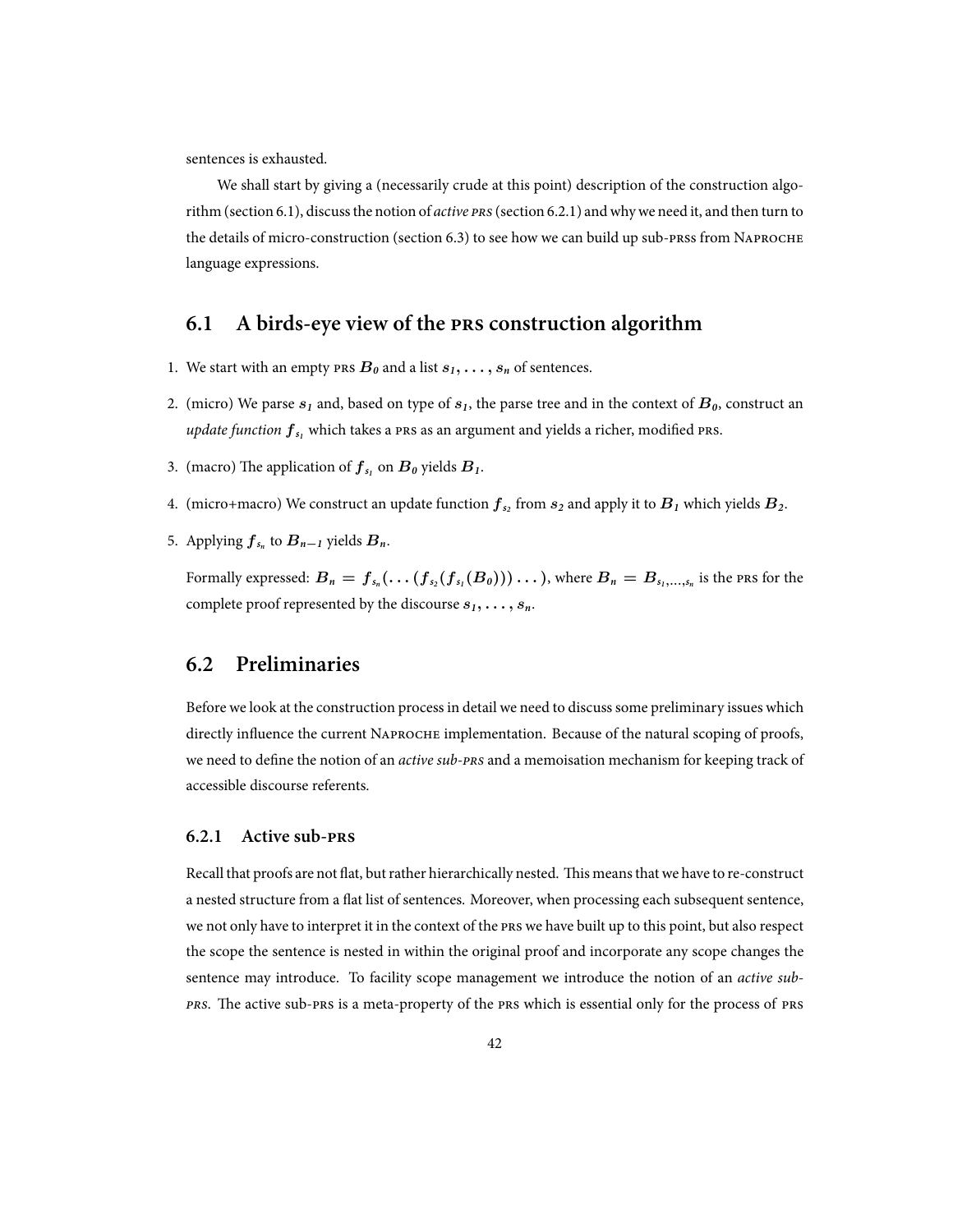construction. Is not needed for the further manipulation of the final PRS and is therefore silently discarded before the verification proper.

To manage multi-level nestings, say, several assumptions in succession, we actually implement a *stack of active sub-s*. Sentences which introduce a new nested scope level add to the history stack, e.g. assumptions push the sub-PRS representing their succedent onto the stack. Sentences which return the scope to a previous level push one or more elements off of the stack, e.g. assumption closing sentences pop one element, qed-sentence pop all the elements needed so as to return to the scope of the current lemma or theorem.

#### **6.2.2 Memoising accessible discourse referents**

From the definition of accessibility (section 5.6) it is clear that we can take a straightforward declarative approach to the resolution algorithm. This would, however, require "walking" the PRS tree for each sentence. This is the approach taken in standard DRT and it presents no problem there, because the nesting of sub-structures in press is relatively small (one of the goals of pres construction is to keep the universe of discourse referents in the top level of the DRS as much as possible). With PRSS however, the multiple levels of nesting and the fact that we construct at least one sub-pres per sentence lead to a very fragmented discourse referent universe so walking the tree for each iteration becomes impractical.

Therefore we employ memoisation, keeping a set of currently accessible discourse referents together with the objects assigned to them for each sub-PRS. This also enables us to return the set of discourse referents to a previous state when we change the active sub-PRS by popping from the history stack. As is the case for the active sub-PRS these sets of accessible discourse referent is not needed for the proof verification and are discarded once the construction process in complete.

Instead of encoding these two meta properties in the PRS itself we chose to embed them in a richer structure which *includes* the PRS. This structure is a triple  $\{B, H, A\}$  where  $B$  is the PRS,  $H$  is the history stack and A is a list of the per sub-PRS accessible discourse referent and their associations. We can now update the definition of the construction algorithm—for each formalisation, we are starting with an empty instance of this richer structure, i.e. consisting of an empty  $\text{PRs } B_0$ , a history stack consisting of just *B<sup>0</sup>* and an empty list of accessible discourse referents. Listing 6.1 shows the Prolog code (save for an omitted portion of error checking) for the main loop of the construction algorithm.

discourse\_to\_prs(Sentences, PRS) :-

 $Initial = id$ <sup>o</sup>proof\_1..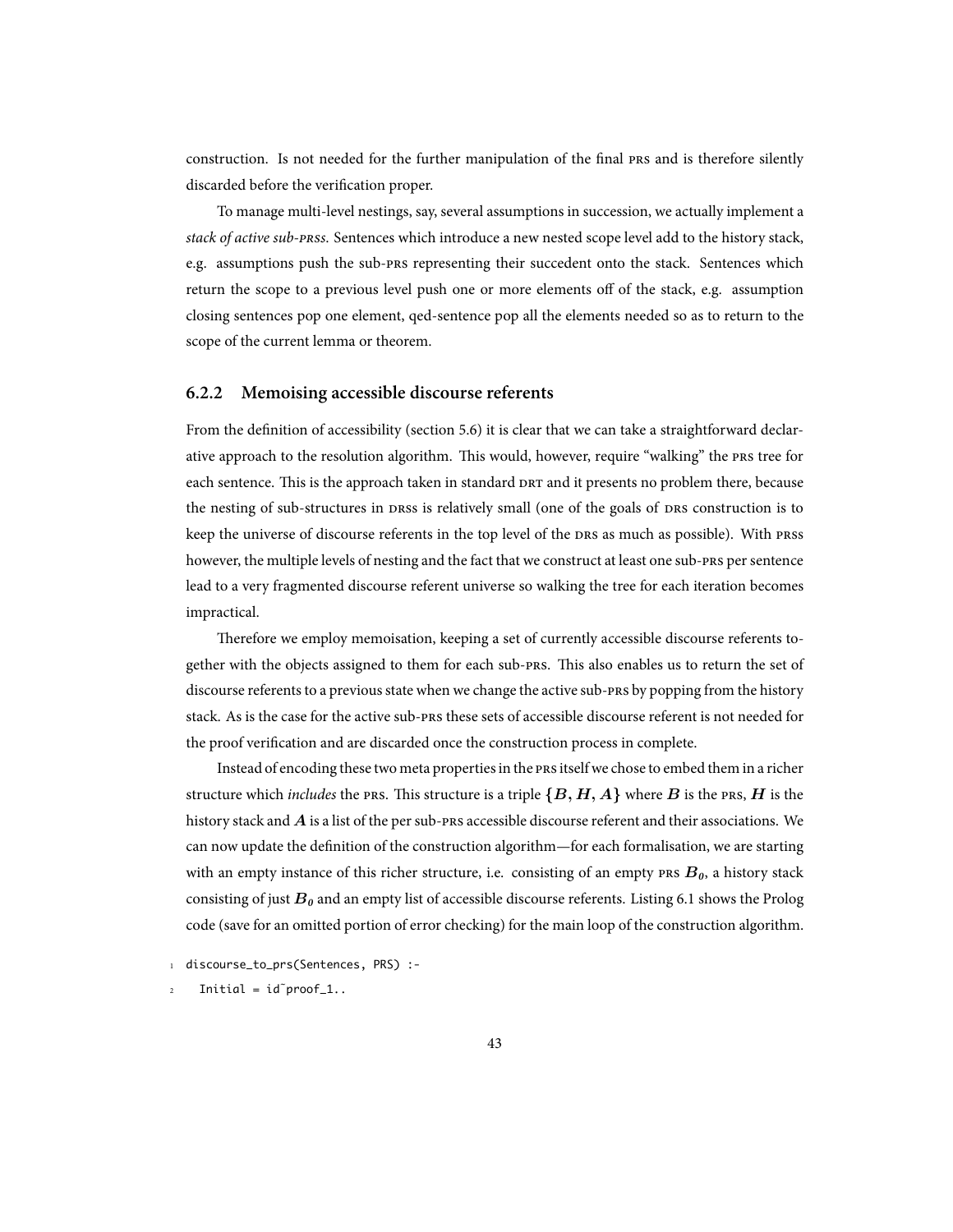```
3 drefs \bigcap.
4 \qquad \qquad \text{mrefs}^{\sim} \Box.
               conds []..
               6 rrefs˜[],
7 In = id_stack˜[proof_1]..accessibles˜[]..prs˜Initial,
8 add_sentences(Sentences, In, PRS).
9
10 add_sentences([], In, In).
11 add_sentences([sentence(id(Id), Content)|Rest], In, Out) :-
12 In = accessibles˜Accessibles,
13 phrase(sentence(Id, In, TmpOut), Content),
14 add_sentences(Rest, TmpOut, Out).
```
Listing 6.1: The main loop of the NAPROCHE PRS construction algorithm. If you are not familiar with the tilde and double period notation, have a look at section B.5.

## **6.3 Micro-construction**

The micro-construction algorithm works as follows:

- 1. Recognise the sentence type according to the templates in our grammar, i.e. is the sentence a definition, an assumption, etc.
- 2. Identify the individual sub-statements in the sentence.
- 3. Iterate over the sub-statements, constructing a temporary sub-PRS for each one.
- 4. Process the temporary sub-press to a pres representing the whole sentence according to the rules associated with the appropriate template.
- 5. Create the update function. Broken down procedurally, the update function consists of at least one of three possible instructions:
	- (a) Insert a sub-PRS or a complex, operator connected sub-PRS construction into the active sub-PRS!
	- (b) Update the list of accessible discourse referent associations!
	- (c) Update the history stack!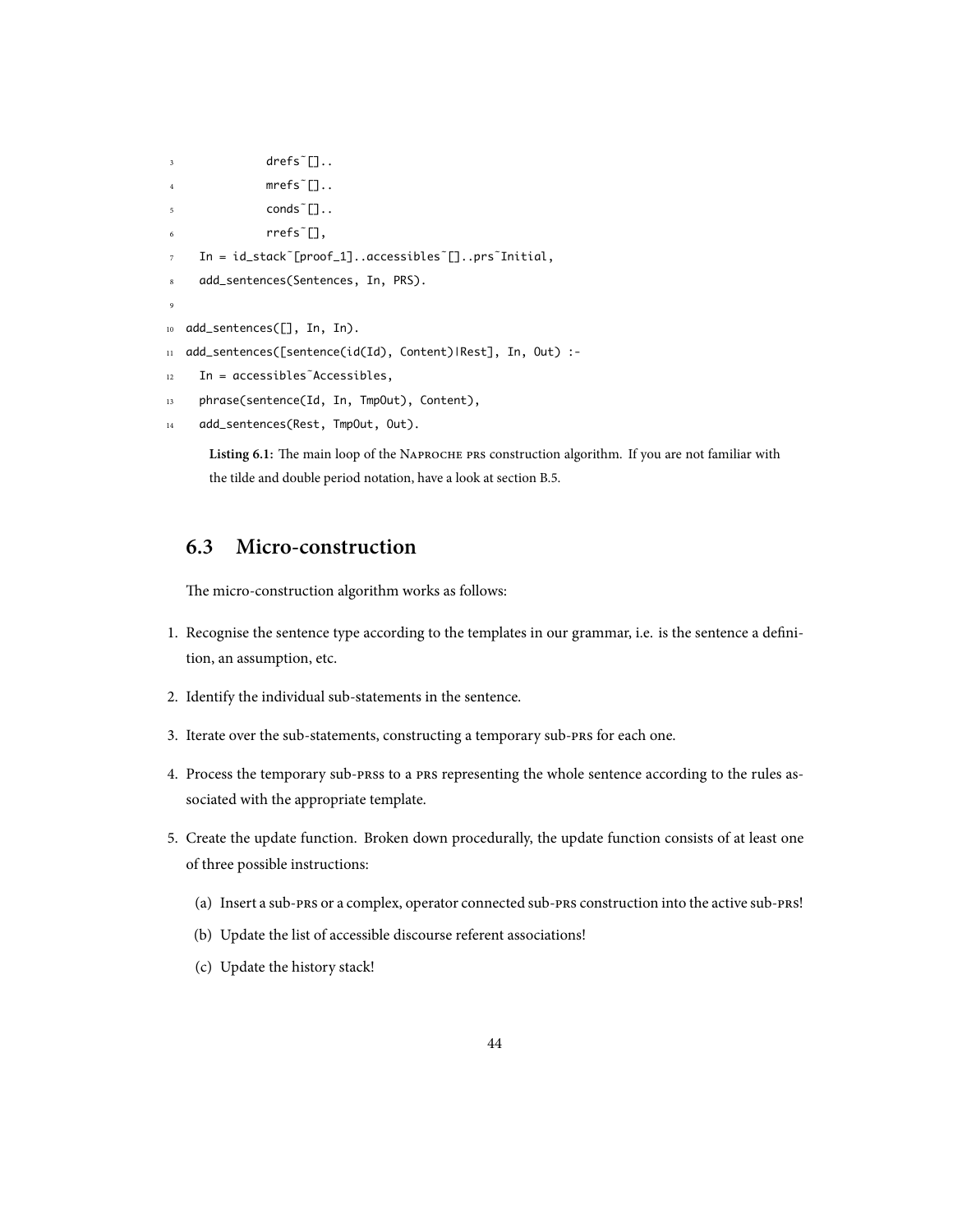Let us look at a few introductory examples to illustrate the low-level construction mechanism. Consider the sentences (7). The numbers in brackets represent the ids of the sentences.

- (7) a. [1] Observe that  $u \in x$  and  $x \in y$ .
	- b. [2] Hence  $u \in y$ .

(7b) is an example of the simplest sentences it is possible to express in the NAPROCHE language—it consists of a single mathematical expression. We will follow the application of the microconstruction algorithm to this sentence step by step, assuming an empty context.

1. We start off with an empty PRS with a fictional id of context.



2. The trigger "hence" identifies the sentence as a statement. We match it against the template statement --> "hence" + sub-statement.

and create a new PRS to accommodate the semantic contribution of the sub-statement, passing it the id of the sentence.



- 3. The sub-statement is  $u \in y$ —a single mathematical expression.
- 4. We insert  $u \in y$  into the list of mathematical referents. We check whether we have already associated this expression with a discourse referent by looking it up in the list of accessible discourse referent associations. The list is empty so, naturally, no available association can be found. Therefore, we insert a new discourse referent (say, the integer 1) into the discourse referents drawer and a condition binding the expression to the referent (using the math id predicate) into the conditions drawer. We add the association to the previously empty list of associations. Because  $u \in y$  is an expression (as opposed to a single variable mention), we also add a holds condition.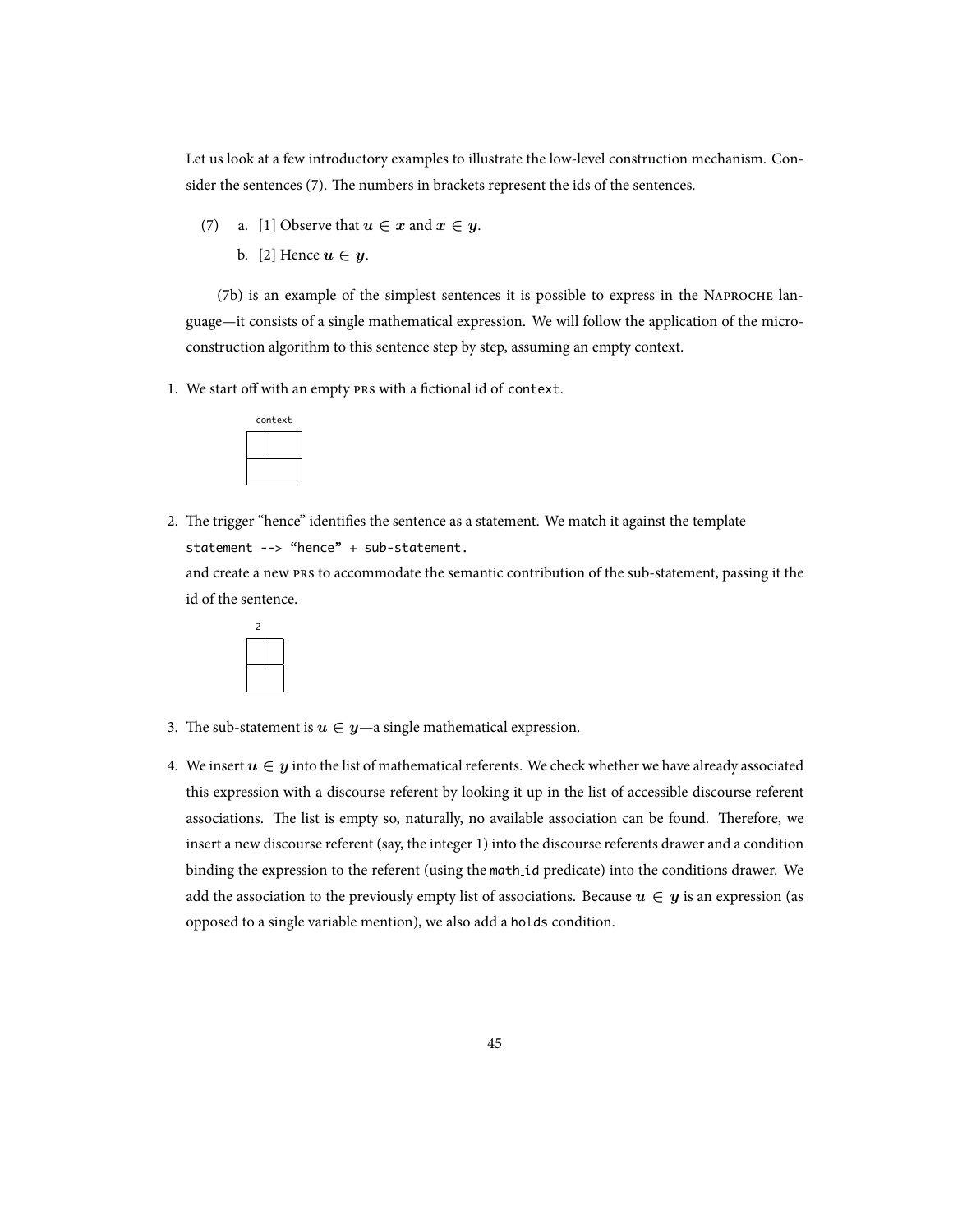

5. We identify the free variables in the sub-statement—*u* and *y*. We insert them into the mathematical referents drawer and perform the same look up of discourse referents, and, finding none, create new ones and associate them with the variables. The newly created associations are added to the running list of associations.

| 1, 2, 3          | $u \in y, u, y$        |  |  |
|------------------|------------------------|--|--|
|                  |                        |  |  |
|                  | math_id(1, $u \in y$ ) |  |  |
|                  | holds(1)               |  |  |
| math_id $(2, u)$ |                        |  |  |
| math_id $(3, y)$ |                        |  |  |
|                  |                        |  |  |

- 6. This completes the parsing of the sentence. We have created a new sub-PRS for its contribution and have a list of discourse referent-mathematical object associations.
- 7. The rule for statements says that the update function they create contains the following instructions:
	- (a) Insert the sub-PRS for the statement into the currently active sub-PRS!
	- (b) Update the associations list!
- 8. Applying the update function to our initial context PRS we get the PRS in fig. 6.1.

Conjuncted sub-statements are represented in a single sub-PRS by first creating a temporary sub for each of the sub-statements and then merging them. One thing to note is that the list of the accessible discourse referent associations is updated and passed from the one temporary sub-PRS to the next. Fig. 6.2 shows the representation of sentence 7a.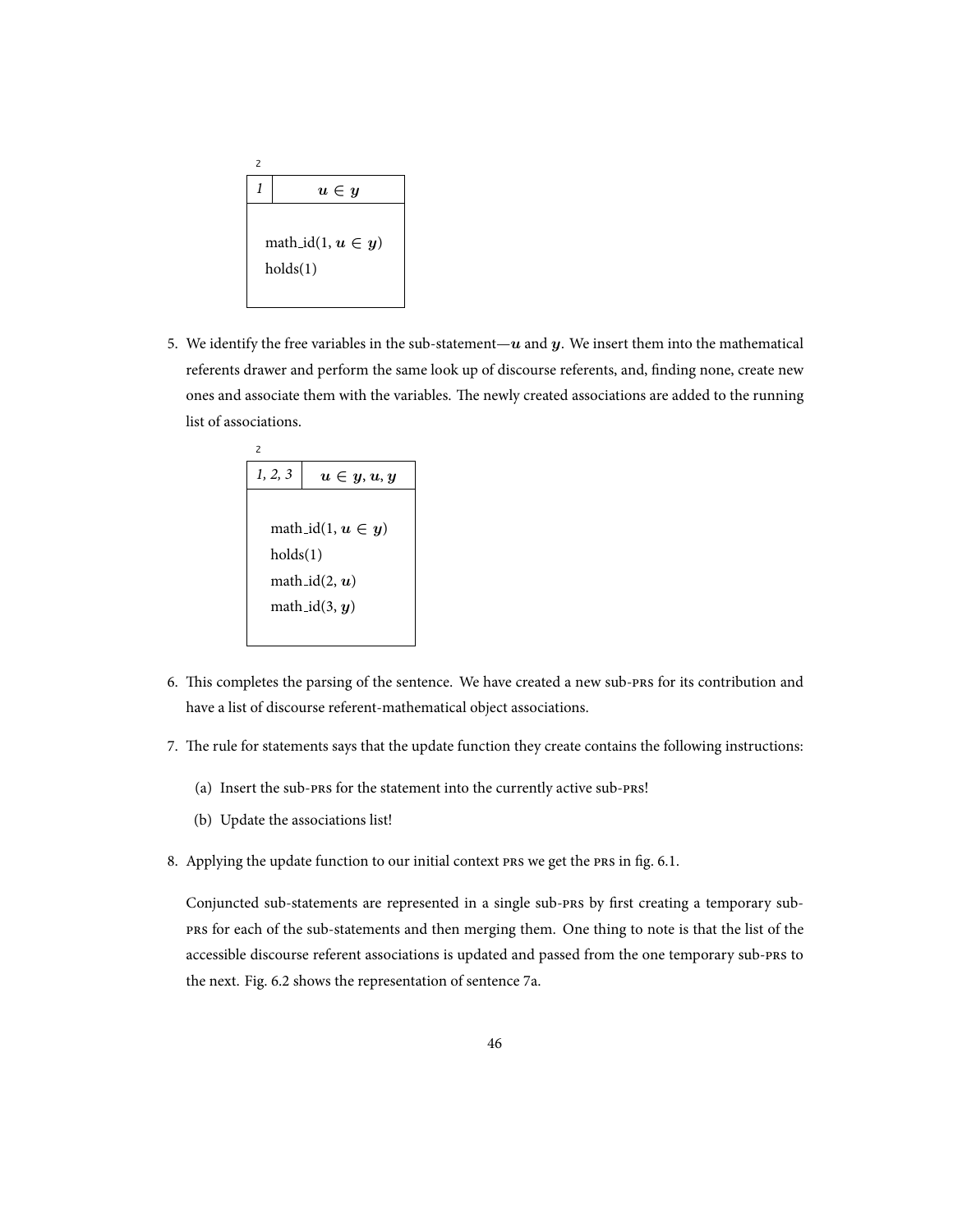

**Figure 6.1:** The result of inserting "Hence  $u \in y$ ." into an empty context PRS.

| $\overline{c}$<br>1, 2, 3, 4, 5<br>$u \in x, u, x$<br>math_id(1, $u \in x$ )<br>holds(1) |  |
|------------------------------------------------------------------------------------------|--|
|                                                                                          |  |
|                                                                                          |  |
|                                                                                          |  |
|                                                                                          |  |
|                                                                                          |  |
|                                                                                          |  |
| math_id $(2, u)$                                                                         |  |
| math_id $(3, x)$                                                                         |  |
| math_id(4, $x \in u$ )                                                                   |  |
| holds(4)                                                                                 |  |
| math_id $(5, y)$                                                                         |  |

**Figure 6.2:** The result of inserting "Observe that  $u \in x$  and  $x \in y$ ." into an empty context PRS.

## **6.4 Macro-Construction**

In this section we shall look at the the representation of sample discourses and the construction of complex sub-prss (such as those for definitions, assumptions, etc.) as they are best illustrated in a discourse context.

We shall refrain from discussing the management of accessible discourse referents as it can easily be inferred by the careful reader from the definition of accessibility (section 5.6), the remark on memoisation (section 6.2.2) and the detailed description of the low-level construction mechanism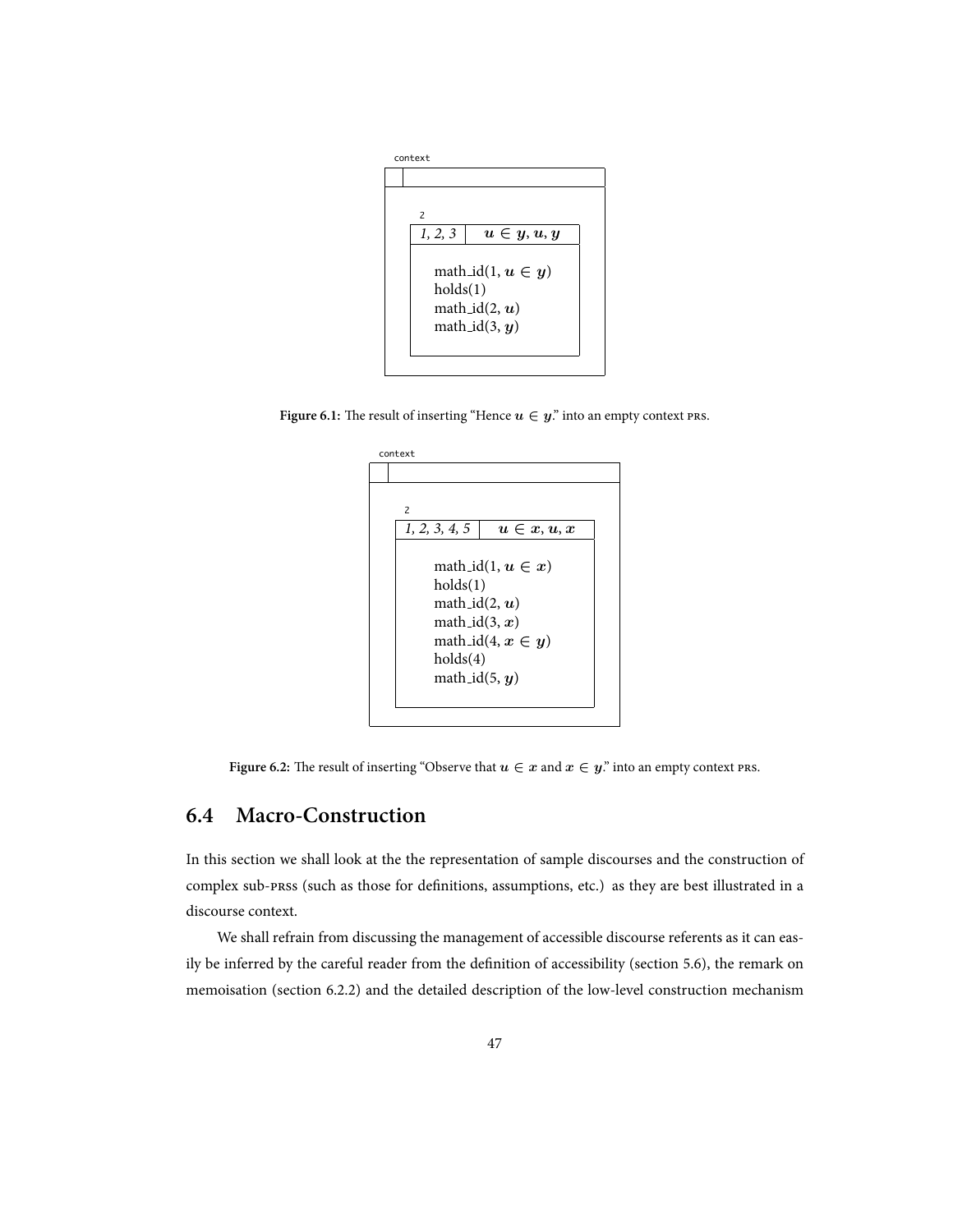above.

For the purpose of brevity we shall introduce a new notation for the graphical PRS representations.

All sentences in the NAPROCHE language are defined in terms of sub-statements. We can use single letter variables to represent sub-statements and "boxed" single letter variables to represent sub-press. This relation is defined as follows: if *a* is a sub-statement, then  $\boxed{a}$  is the sub-pres which represents a single statement which consists only of *a*.

We shall use the letters *a*, *b*, *c*, *d* and *e* to signify sub-statements.

#### **6.4.1 Statements**

Each statement contributes a single sub-PRS to the currently active sub-PRS. Thus, upon encountering a statement *a*, we include  $\boxed{a}$  at the bottom of the active PRS. For an initially empty PRS this means



#### **6.4.2 Assumptions**

Assumptions introduce a new sub-PRS pair connected by the  $\Rightarrow$  operator. The left-hand side sub contains the sub-statement of the assumption, the right-hand side one is initially empty. Each assumption opens its own new scope and thus forces all following sentences to contribute to the righthand side of the implication until an assumption closing sentence is encountered, i.e. adding an assumption pushes the right-hand sub-PRS onto the history stack. The artificially added right-hand sub-PRS (artificial because it does not stem from a complete sentence) is assigned an id of the form consec<sub>-</sub> plus a running integer. The bare-bones example of a single assumption Let  $a$ *.* results in

|--|

e discourse *Let a. b.* results in

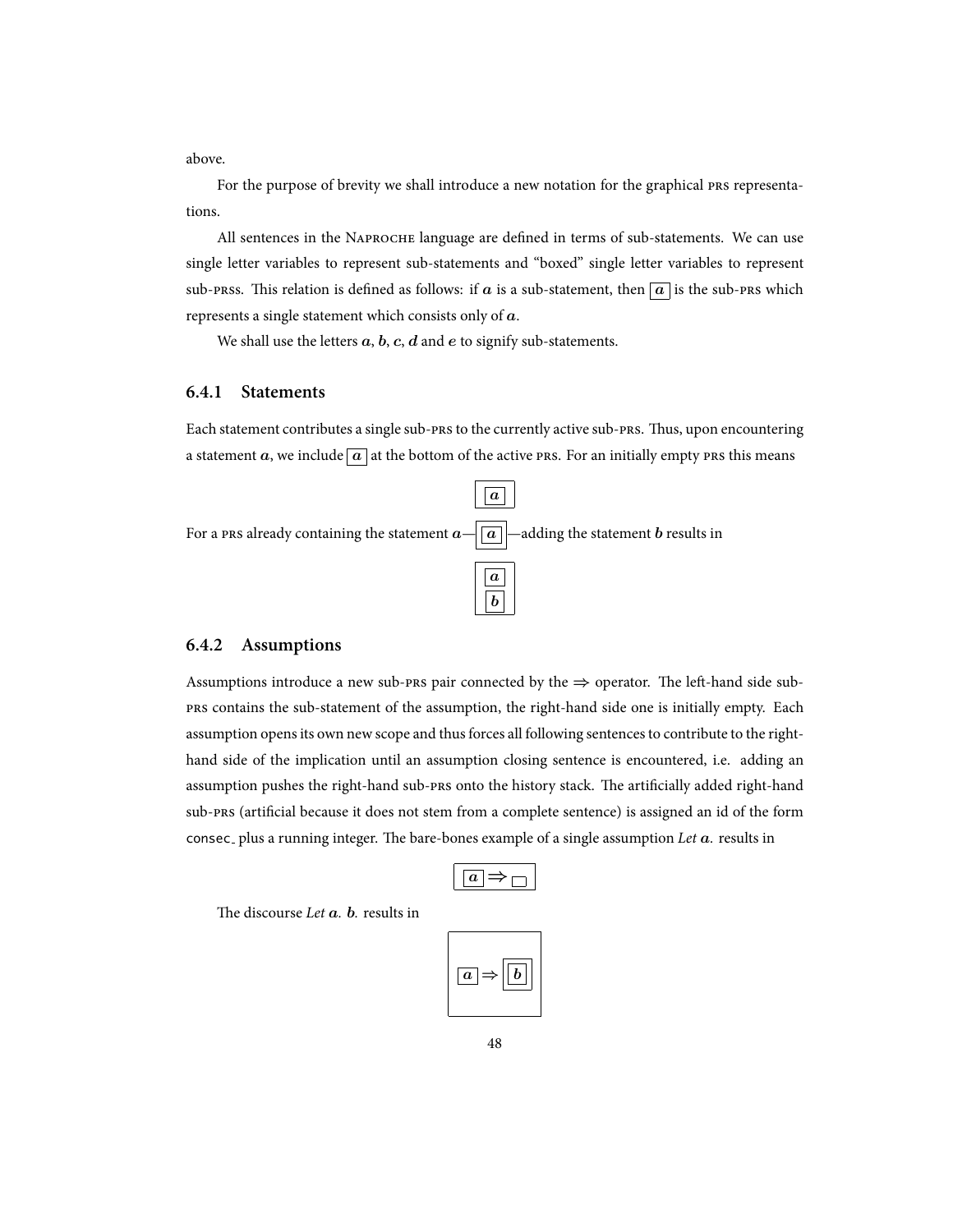A more complex example: *d. Let a. b. c.*



#### **6.4.3 Assumption closing sentences**

Assumption closing sentences terminate the scope of the currently active assumption by popping its "consequence" sub-PRS off of the history stack. As assumptions and assumption closing sentences are symmetrically nested, this would also be the last "consequence" box which is still open. The statement constituent of the assumption closing sentence is then added *after* the assumption sub-PRS. The following shows the representation of the discourse Let  $a$ *.*  $b$ *.*  $c$ *. Thus*  $d$ *.* 



#### **6.4.4 Definitions**

A definition introduces a new definition sub-PRS with the id of the sentence containing the definition which is then immediately closed. This sub-PRS contains a single condition consisting of two sub-PRSS connected by the := operator—one for the definiendum and one for the definiens. They receive ids of the form definiendum plus a running integer and definiens plus a running integer respectively. The left-hand side sub-PRS contains the first sub-statement in the definition, the right-hand side—the second one. The following shows the representation of the discourse *Define*  $a$  *iff*  $b$ *. c.*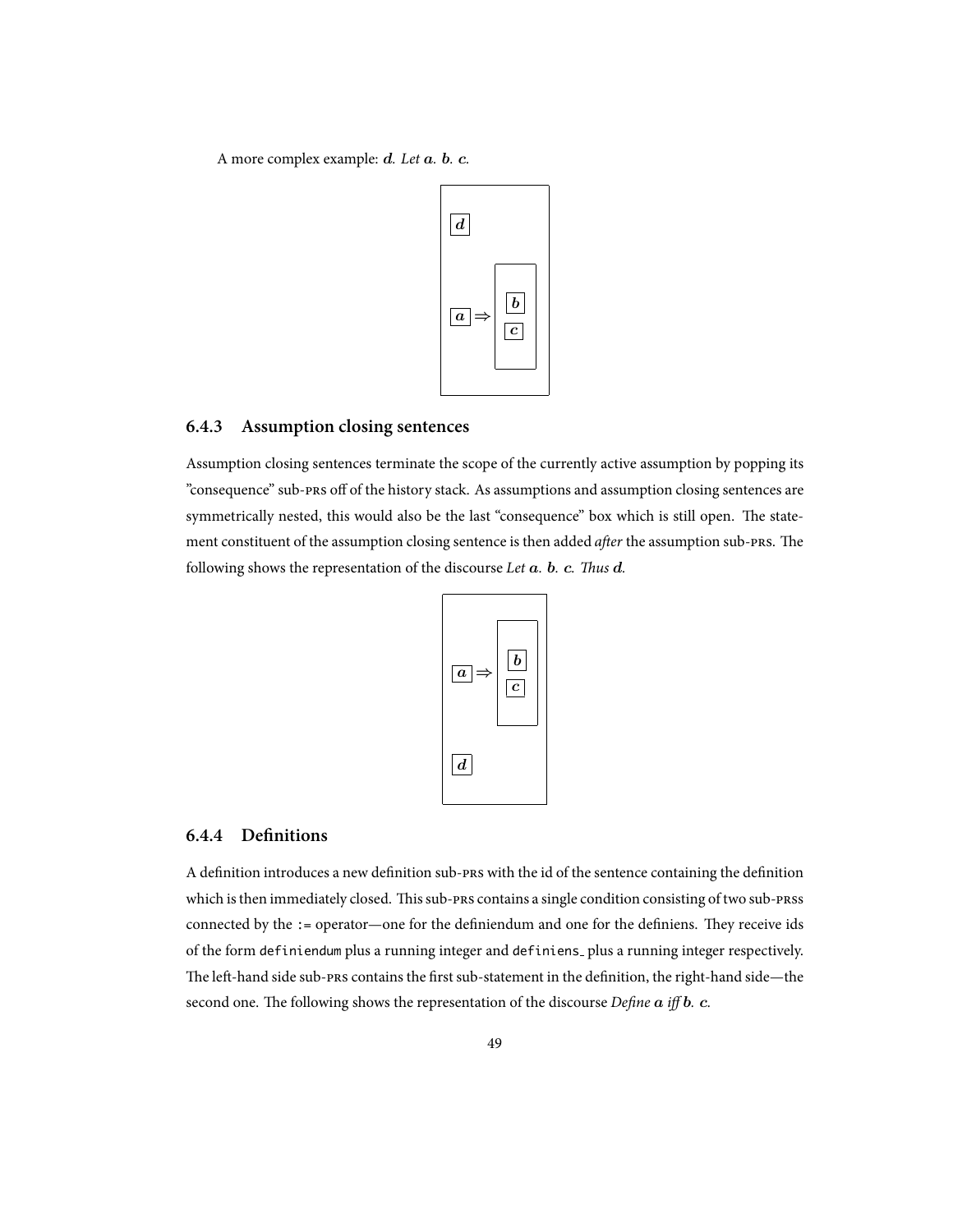

### **6.4.5 Natural language implications**

Natural language implications introduce a new sub-PRS which inherits the id of the sentence. This contains a single pair of sub-prss connected by the → operator. The left-hand side sub-prs receives an id of the form antecedent<sub>-</sub> plus a running integer, the right-hand sub-PRS-an id of the form succedent<sub>-</sub> plus a running integer.

e following shows the representation of the sentence *a implies b.*

This concludes our discussion on the construction mechanism for press.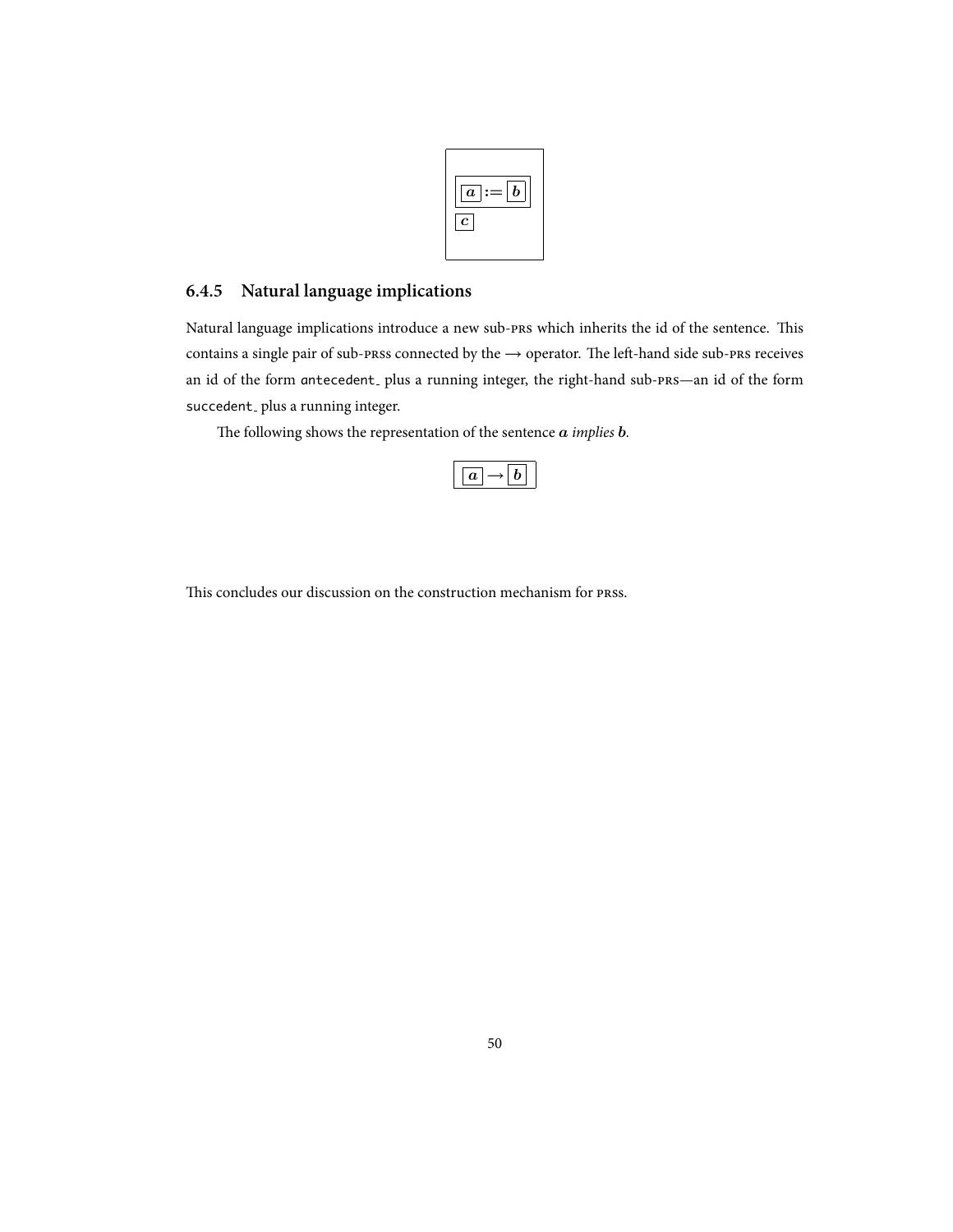## CHAPTER 7

## **CONCLUSION**

In this work we described one possible method of generating a formal representation from informal mathematical discourse for the NAPROCHE project. We began by introducing NAPROCHE and clearly stating its goals as a motivation for our research. Then we looked at mathematical proofs, giving a brief overview of the evolution of mathematical reasoning and comparing formal and informal proofs. We also described the implications that formal and informal methods in mathematics have on the language, readability and the process of verification of the written manifestation of the proving process—the mathematical text as a vehicle for the communication of proofs. We proposed the introduction of a controlled language with well-defined semantics and a novel method of formalisation as a means of capturing proofs in form that is both human and machine readable and therefore verifiable.

We introduced the NAPROCHE controlled language, describing its syntax. We looked at an established theory for the generation of formal representation of narrative natural language text—Discourse Representation Theory (DRT)—and the basic data structure it provides—the Discourse Representation Structure (DRS). The DRS provides a well-defined semantics for representing natural language discourse, yet it fails to capture many vital properties specific to mathematical discourse—the inherent hierarchical structuring, the sequentiality of propositions, the reuse of variables and the references to other parts of the proof or to other proof texts.

We proposed an extension of the DRS, designed specifically to capture those properties—the Proof Representation Structure (PRS). We defined the language of PRSs and demonstrated its ability to store all of the properties outlined above. In the last chapter, we looked at the algorithm of construction of press from mathematical discourse, describing a novel two-phase iterative process of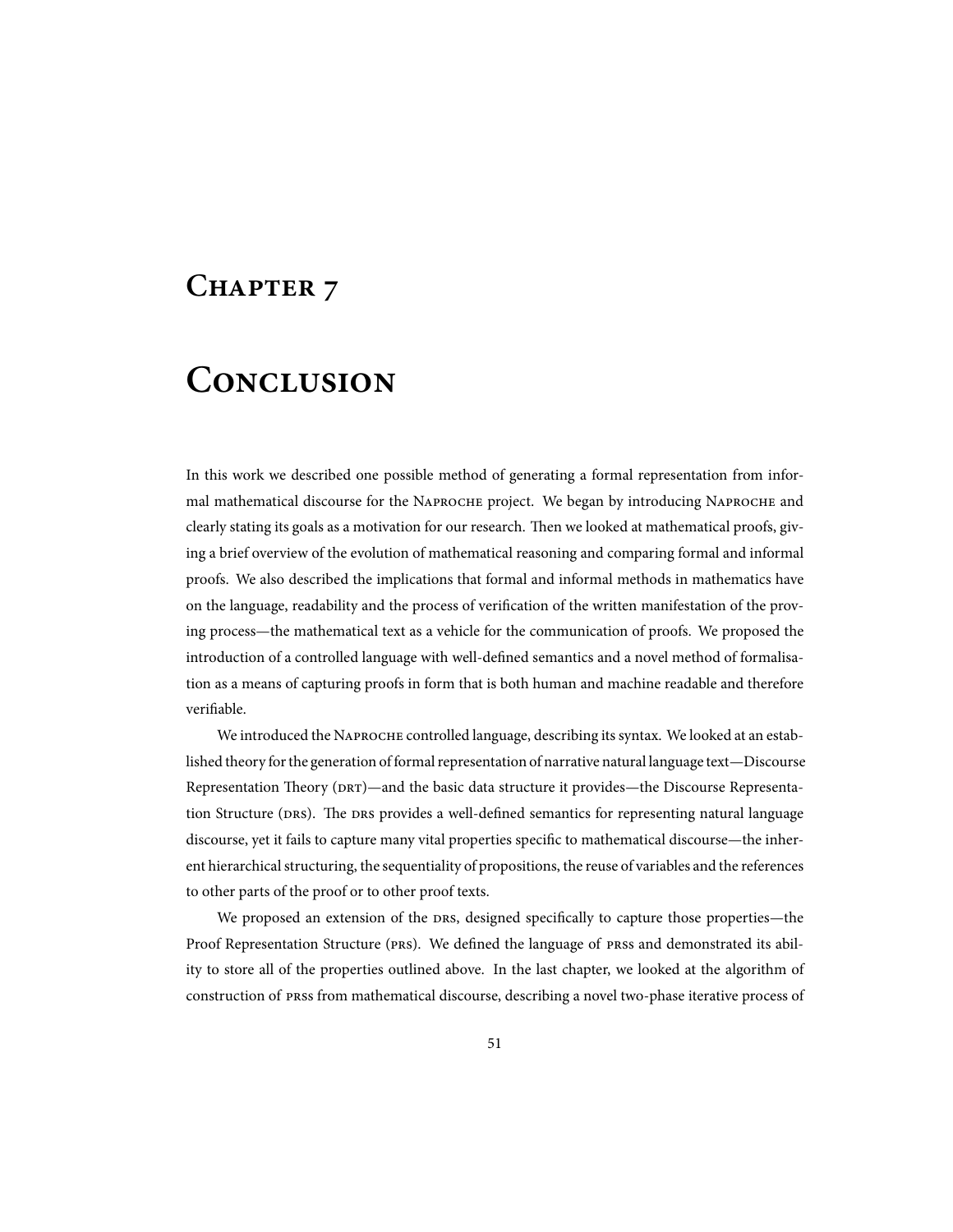generation.

The practical part of this work included the development of a system capable of preprocessing mathematical text in an  $x$ ML format, tokenising it, and generating its PRS representation. The system implementation was done in Prolog.

### **7.1 Possible improvements**

The NAPROCHE system is still in its early stages of development. Certain immaturities leave room for improvement.

The NAPROCHE system is intended to be embedded in the  $T_{\rm F}X_{\rm MACS}$  editor and invoked on text within the editor window. The write-test loop is admittedly a clumsy way of ensuring correctness. A more elegant way of handling this would be the extension of  $T_{E}X_{MACS}$  to support smart look-ahead editing, by giving hints to users as to which expressions are allowed in each context, much like the ECOLE editor does (Schwitter & Tilbrook, 2007).

The grammar of the NAPROCHE language is currently extremely simple, providing coverage for only a minimal corpus. It should clearly be extended to support more expression types and a richer lexicon.

The main shortcoming of the NAPROCHE grammar, however, is that it does not parse mathematical expressions beyond the determination of their free variables. This results in different prss for expressions written in a different manner, but expressing the same meaning (e.g. the sentence *For all*  $x, x \leq succ(x)$  will be represented differently than  $\forall xx \leq succ(x)$ ). We currently rely on the interface to the proof checker to resolve those to an identical structure.

Also concerning the parsing of mathematical expressions: the names of variables, operators and predicates are hardwired in the lexicon, there is currently no way to determine them heuristically. Possible methods are described in (Zinn, 2004a).

On the implementation side, one evident drawback is the management of accessible discourse referents—our memoisation approach leads to duplication, as we keep the set of accessible discourse referents per sub-PRS. We use more memory for the sake of speed and ease of management. One possible way of solving this would be the use difference structures.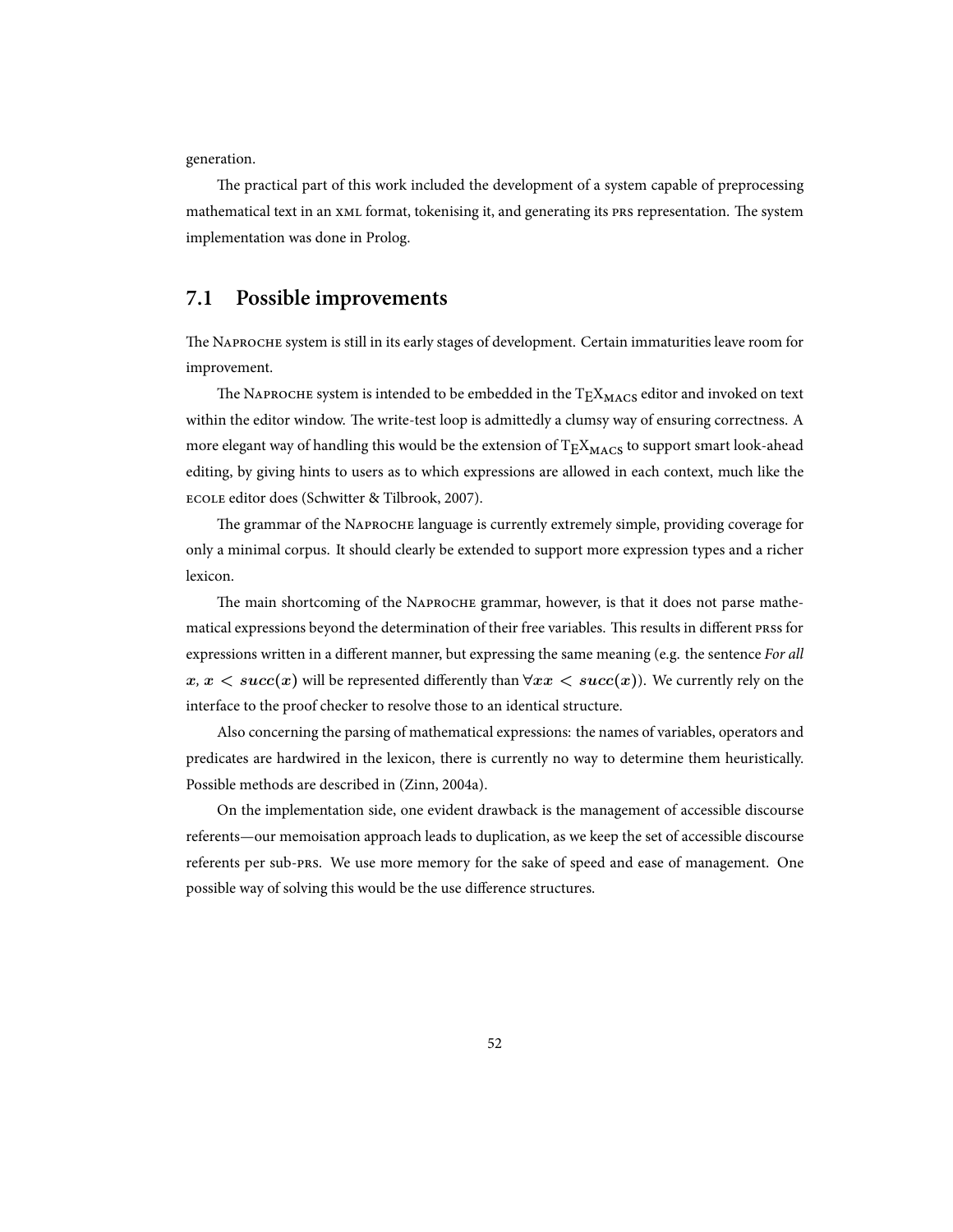## **APPENDIX A**

## THE EXPECTED PROOF STRUCTURE

| $\mathbf{1}$   | <text></text>                                                          | ::= [ <open-assumption>]*, [<definition>]*, [<proof>]*;</proof></definition></open-assumption> |
|----------------|------------------------------------------------------------------------|------------------------------------------------------------------------------------------------|
| $\sqrt{2}$     |                                                                        |                                                                                                |
| 3 <sup>7</sup> | <proof></proof>                                                        | $ ::= "theorem."$                                                                              |
| $\overline{4}$ |                                                                        | [ <free-assumption>]*,</free-assumption>                                                       |
| 5              |                                                                        | [ <definition>]*,</definition>                                                                 |
| 6              |                                                                        | [statement]+,                                                                                  |
| $\overline{7}$ |                                                                        | "proof.",                                                                                      |
| 8              |                                                                        | [ <close-dassumption>   statement   <lemma>]+,</lemma></close-dassumption>                     |
| $\overline{9}$ |                                                                        | " $qed."$ ;                                                                                    |
| 10             |                                                                        |                                                                                                |
| 11             | <lemma></lemma>                                                        | $ ::= "lemma."$                                                                                |
| 12             |                                                                        | [ <assumption>]*,</assumption>                                                                 |
| 13             |                                                                        | [ <definition>]*,</definition>                                                                 |
| 14             |                                                                        | [statement]+,                                                                                  |
| 15             |                                                                        | "proof.",                                                                                      |
| 16             |                                                                        | [ <close-dassumption>   statement]+,</close-dassumption>                                       |
| 17             |                                                                        | " $qed."$                                                                                      |
| 18             |                                                                        |                                                                                                |
| 19             | <open-assumption> ::= <assumption>;</assumption></open-assumption>     |                                                                                                |
| 20             |                                                                        |                                                                                                |
| 21             | <closed-assumption> ::= <assumption>,</assumption></closed-assumption> |                                                                                                |
| 22             |                                                                        | [statement]*,                                                                                  |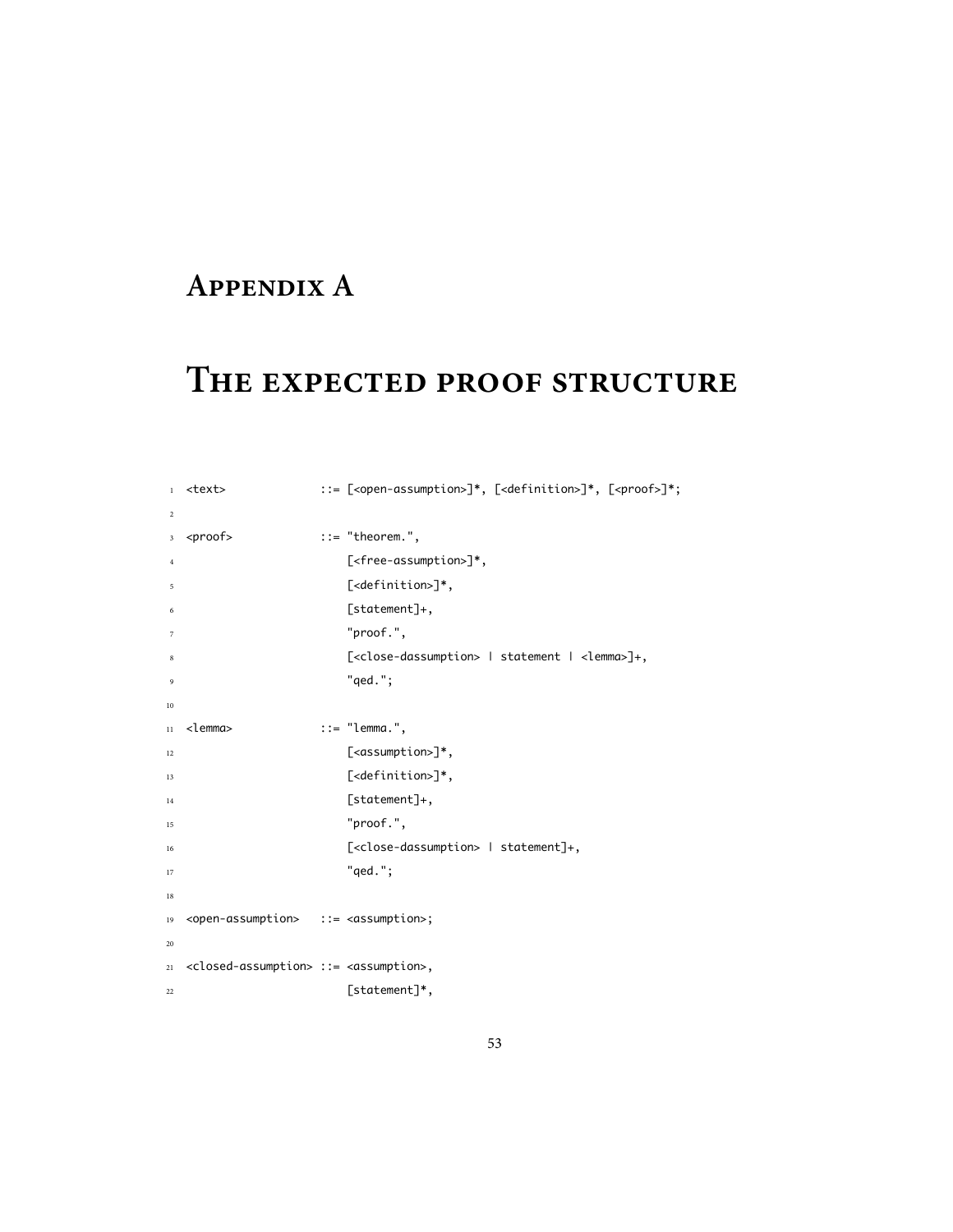```
23 <assumption-close>;
24
25 <definition> ::= "define",
<sup>26</sup> statement,
27 ["iff" | "if and only if"],
28 statement.
29
30 <assumption> ::= [ "assume that" |
31 "assume for a contradiction that" |
32 "let" |
33 "consider" ],
34 statement;
35
36 <assumption-close> ::= "thus",
37 statement;
```
Listing A.1: The expected structure of proofs in the NAPROCHE language in EBNF.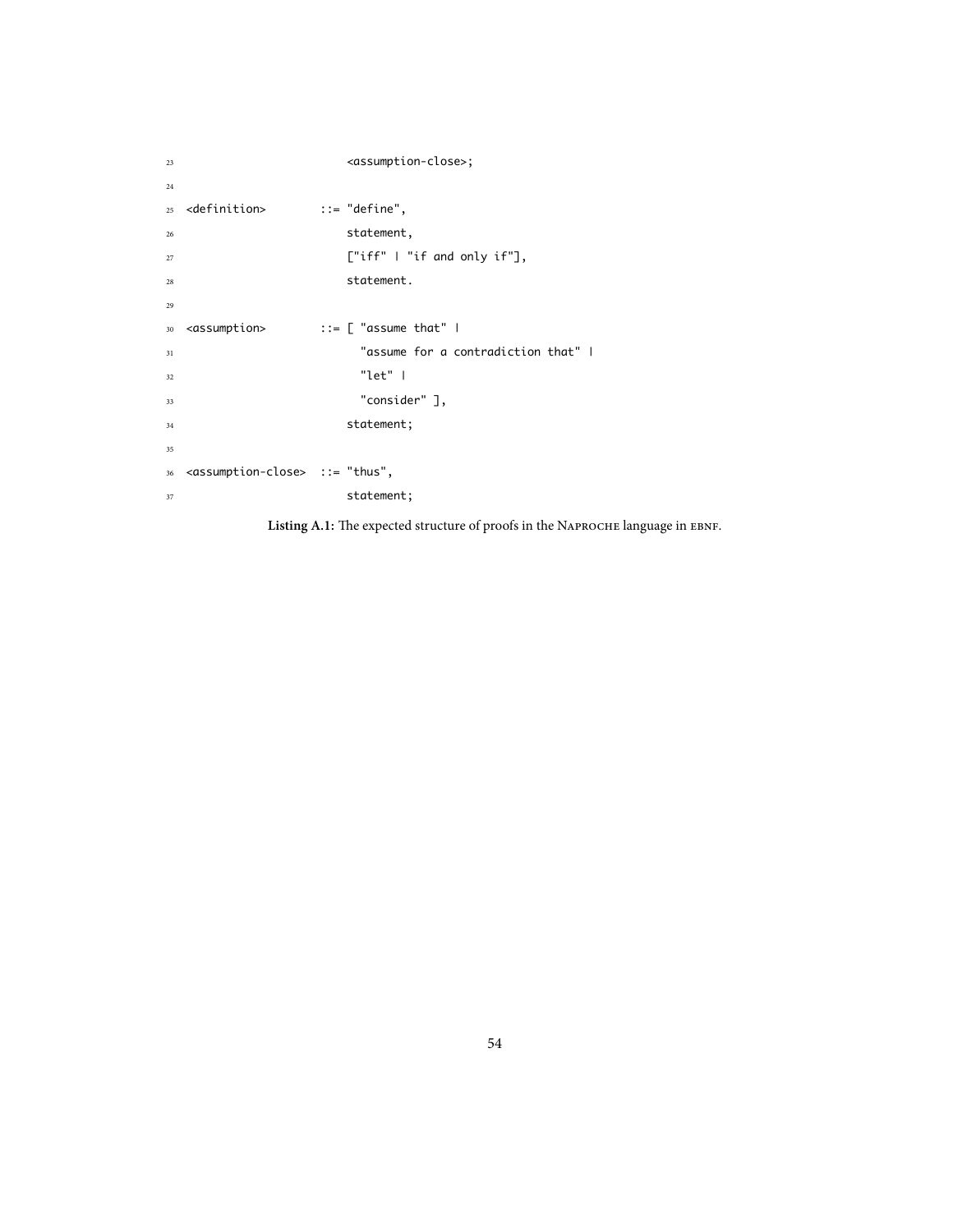## **APPENDIX B**

## **IMPLEMENTATION**

As part of my participation in the NAPROCHE project I developed a sample implementation of the prs generation algorithms which was successfully tested on the available corpus. The implementation consists of a pre-processor for the NAPROCHE XML format (described in section B.2), a texmacs module responsible for the conversion of  $x$ ML data into a Prolog data structure (sec. B.3), a prs module which provides a framework for working with prss and a PRS-to-HTML converter to aid the visualisation of prss. Refer to fig. B.1 for a schematic representation of the NAPROCHE implementation architecture. I will discuss each of the different data states and the modules responsible for their transformation in the following sections. To illustrate the transformations, I will use a small portion of text as an example throughout. The text consists of the first two assumptions of the proof of JOHN VON NEUMANN's Theory of Ordinals, as written up by Peter Koepke and later revised by Jip Veldman. The sample text reads:

(8) Assume that *¬∃xx ∈ ∅*. Assume that for all  $x$ , not  $x \in x$ .

## **B.1** The input document format

The TeXmacs internal format is similar in structure to a tree-like mark-up format such as  $x$ ML or SGML and is saved as a plain text ASCII encoded file.

<\guotation>

Assume that <with|mode|math|\<neg\>\<exists\>x x\<in\>\<emptyset\>>.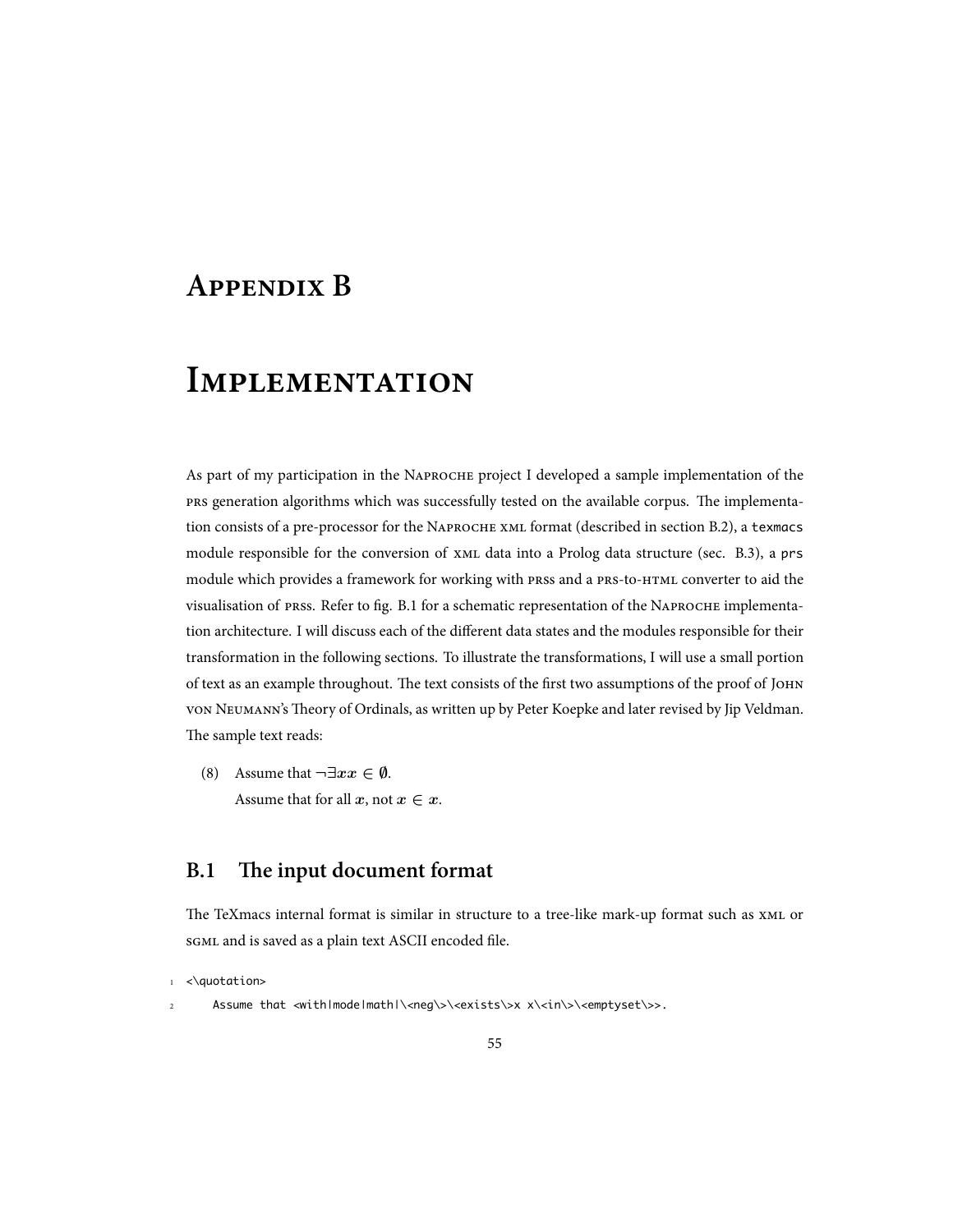

Figure B.1: The architecture of the NAPROCHE implementation. Bubbles denote different data states, arrows denote transformations. Arrow labels show the piece of code responsible for the transformation. Solid arrows stand for modules implemented by the author, dashed arrows—for the work of other project collaborators.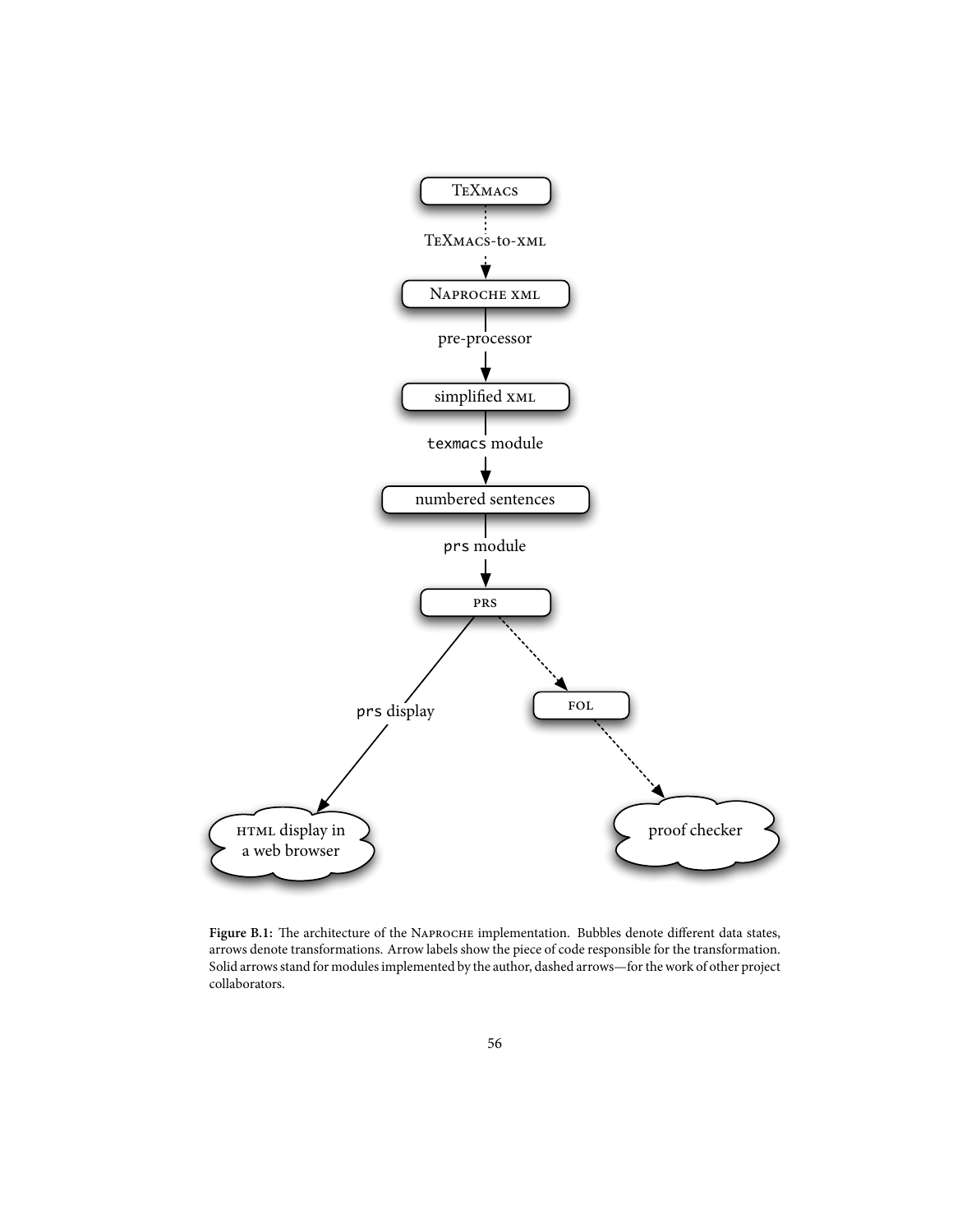Assume that for all <with|mode|math|x>, not <with|mode|math|x\<in\>x>.

<sup>4</sup> </quotation>

```
Listing B.1: An example of the TeXmacs internal format
```
Please note that all mathematical symbols are encoded as elements; thus *∈*, *∃* and *∅* are respectively represented by \<in\>, \<exists\> and \<emptyset\>.

Michael Klein has written a Scheme plug-in for TeXmacs which converts this internal format into well formed XML. Listing B.2 shows the result of the conversion.

```
1 <quotation id="1.1.9">
      \timestm-par id="1.1.9.1">
         <concat id="1.1.9.1.1">
             4 <text id="1.1.9.1.1.1">Assume that </text>
             <math xmlns="http://www.w3.org/1998/Math/MathML" id="1.1.9.1.1.3">
                 6 <mtext id="1.1.9.1.1.3"><neg id="1.1.9.1.1.3#0"/><exists id="1.1.9.1.1.3#1"/>
                x x<in id="1.1.9.1.1.3#4"/><emptyset id="1.1.9.1.1.3#5"/></mtext>
             \angle/math>
             <text id="1.1.9.1.1.5">.</text>
10 </concat>
11 <concat id="1.1.9.1.3">
12 <text id="1.1.9.1.3.1">Assume that for all </text>
13 <math xmlns="http://www.w3.org/1998/Math/MathML" id="1.1.9.1.3.3">
14 <mtext id="1.1.9.1.3.3">x</mtext>
$\times$/math><text id="1.1.9.1.3.5">, not </text>
17 <math xmlns="http://www.w3.org/1998/Math/MathML" id="1.1.9.1.3.7">
18 <mtext id="1.1.9.1.3.7">x<in id="1.1.9.1.3.7#1"/>x</mtext>
19 </math>
20 <text id="1.1.9.1.3.9">.</text>
21 </concat>
22 </tm-par>
23 </quotation>
```
Listing B.2: The TeXmacs **xML** export format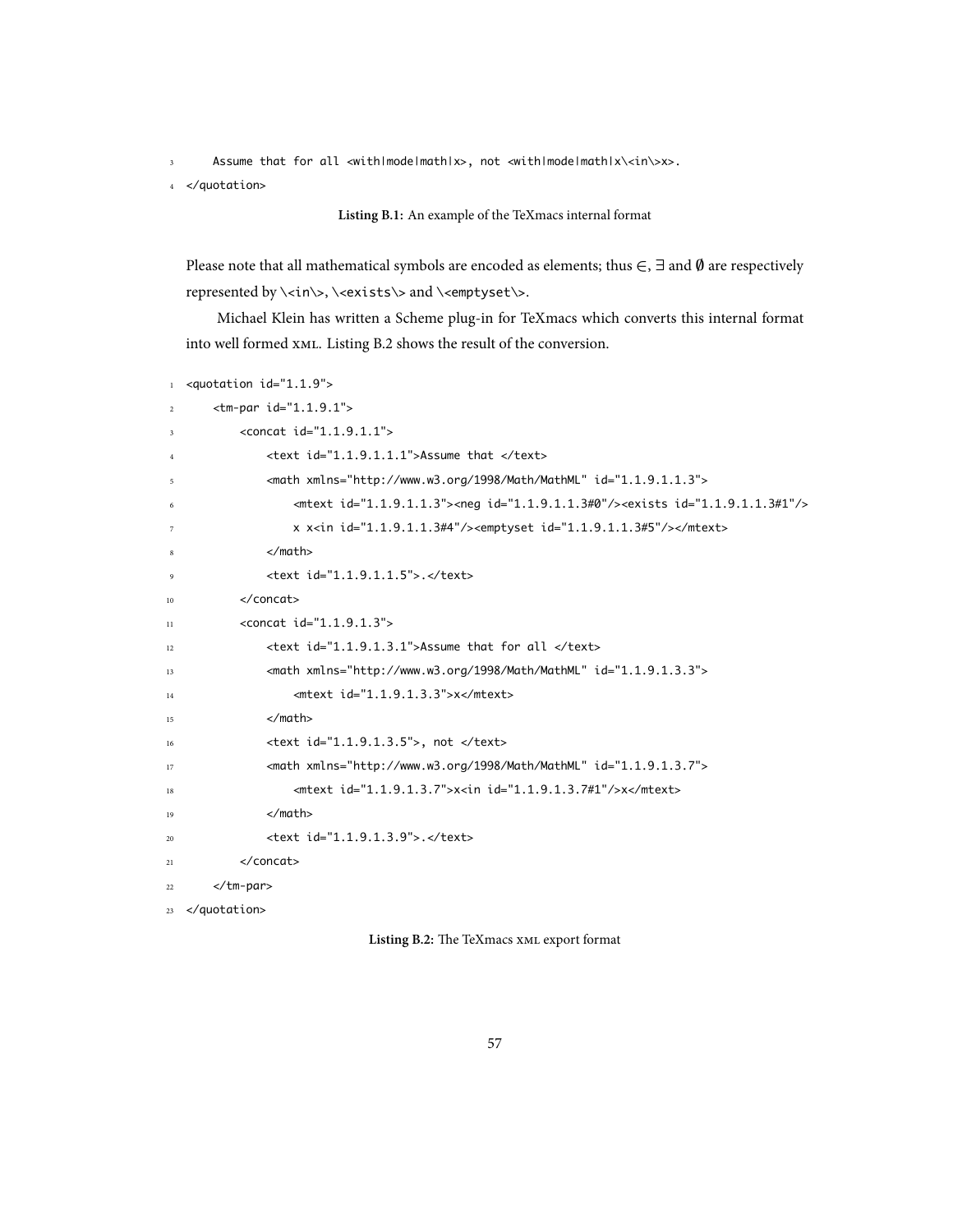## **B.2** The pre-processor

The pre-processor is a Ruby $^1$  script which takes the path of a file in the TeXmacs  $\boldsymbol{\text{x}}$ мL export format as an argument, transforms the DOM tree and writes the result to  $s$ TDOUT. Three kinds of transformations are performed:

- Nested math/mtext elements are converted to math elements.
- $-$  Namespace declarations are stripped from math elements<sup>2</sup>.
- Named elements within math elements are converted to their Unicode equivalents and encoded as 4-bit hexadecimal entities. The conversion is made according to a separate, manually maintained conversion table.

I have also provided a driver script which sources the pre-processor, performs the necessary transformations, writes the result to a temporary file and invokes the Prolog program. This is the script which the TeXmacs plug-in is calling.

The pre-processor utilises the Hpricot<sup>3</sup> gem for Xpath searching and DOM tree transformations.

```
<quotation id="1.1.9">
```

```
<tm-par id="1.1.9.1">
```

```
<concat id="1.1.9.1.1">
```
- <sup>4</sup> <text id="1.1.9.1.1.1">Assume that </text>
- <math>&#xac;&#x2203;xx&#x2208;&#x2205;</math>
- <text id="1.1.9.1.1.5">.</text>
- </concat>
- <concat id="1.1.9.1.3">
- <text id="1.1.9.1.3.1">Assume that for all </text>
- 10 <math>x</math>
- 11 <text id="1.1.9.1.3.5">, not </text>
- $12$   $\leq math \geq x \leq 208$ ;  $x \leq /mathtanh$
- 13 <text id="1.1.9.1.3.9">.</text>
- 14 </concat>

```
15 </tm-par>
```
<sup>1</sup>Ruby <http://www.ruby-lang.org> is an object-oriented scripting language.

 $2$ This is currently desirable as the namespaces of math elements in the TeXmacs export format declare the contents of those elements to be valid MathML. This is, however, unfortunately not the case.

<sup>3</sup>Hpricot <http://code.whytheluckystiff.net/hpricot/> is an HTML/XML processing library for Ruby.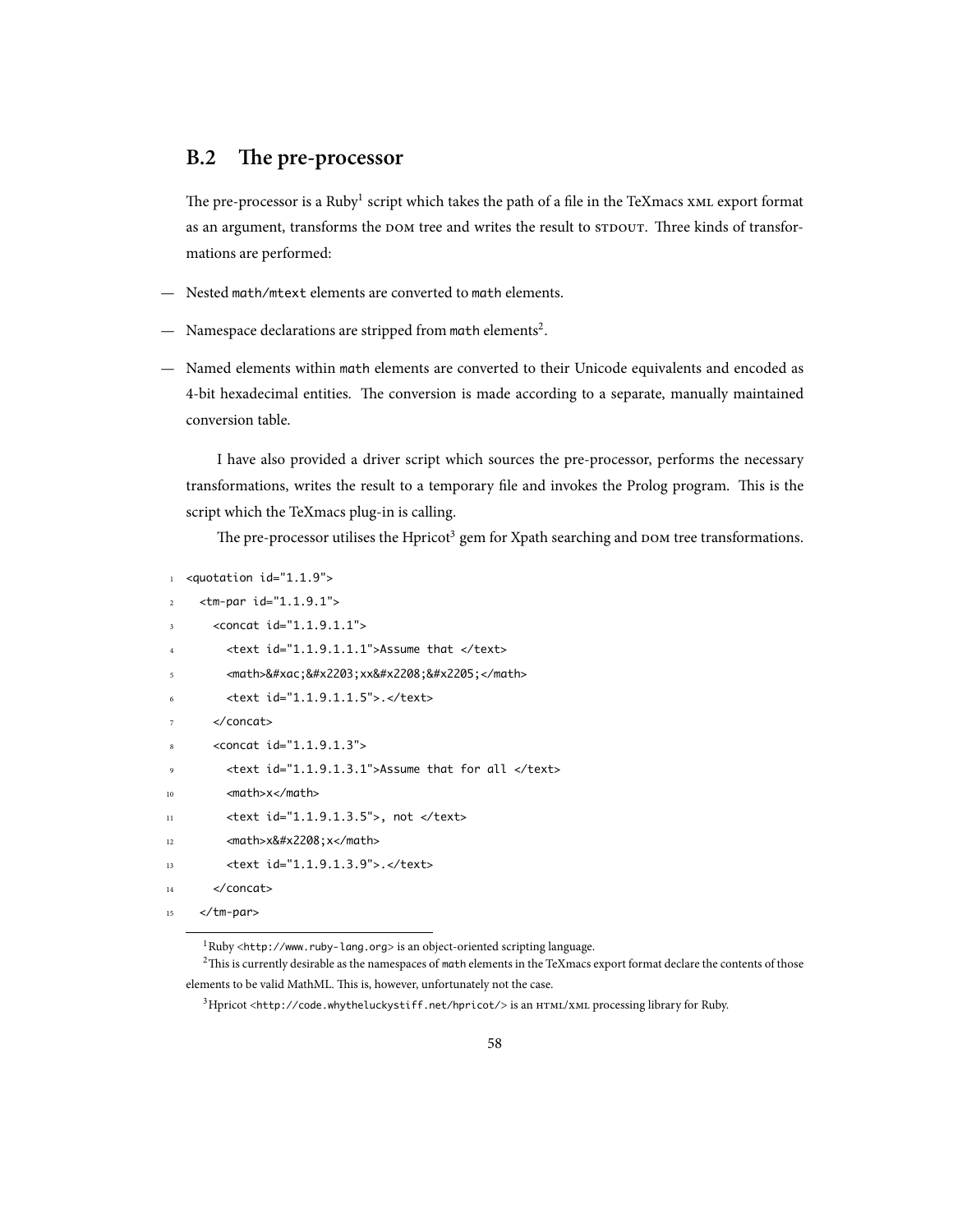<sup>16</sup> </quotation>

Listing B.3: The **XML** document after pre-processing

## **B.3** The texmacs module

The texmacs module serves as an interface between documents in the transformed (simplified)  $x_{ML}$ format (described in section B.2) and the internal format expected by the prs module. It exports the single predicate texmacs\_sentences/2 which is defined as follows:

*texmacs sentences(File, Sentences) ←*

*Sentences* is the list of significant sentences contained in the document saved under the path *File*.

Internally, the texmacs module provides code for a number of steps to facilitate the conversion. First, the document at path *File* is read and converted to a complex Prolog term using the XML processing module described in section B.6. Significant portions are selected<sup>4</sup> and their contents tokenised and split into sentences. The splitting algorithm is at present rudimentary, splitting sentences at the periond (character code 46). Sentences are also associated with an unique id which allows for a sentence to be traced to an exact location in the source document. The id consists of the id of the line on which the sentence begins, a dash, and a running index. Thus, the sentence with id  $1.2.3.4-5$  is the fifth running sentence in the line with id 1.2.3.4.

- <sup>1</sup> [ sentence(id('1.1.9.1.1-1'), [assume, that, math("\u0XAC\u2203xx\u2208\u2205")]),
- <sup>2</sup> sentence(id('1.1.9.1.3-1'), [assume, that, for, all, math("x"), (','), not, math("x\u2208x")]) ]

Listing B.4: The example sentences transformed to Prolog terms. Symbols are represented as Unicode strings, mathematical terms and formulas are wrapped in math predicates.

<sup>&</sup>lt;sup>4</sup> Authors of NAPROCHE documents are expected to explicitly mark the portions of the text they wish to be checked. This provides a simple mechanism for separating the actual proof text from meta information, such as comments or clarifying remarks, which, though informative for human readers, are of no significance to the prover. At present, authors need to place all significant text in the TeXmacs *quotation* environment. It is planned, however, that the NAPROCHE plug-in for TeXmacs also provide a designated *naproche* environment. This would require minor changes to the texmacs module.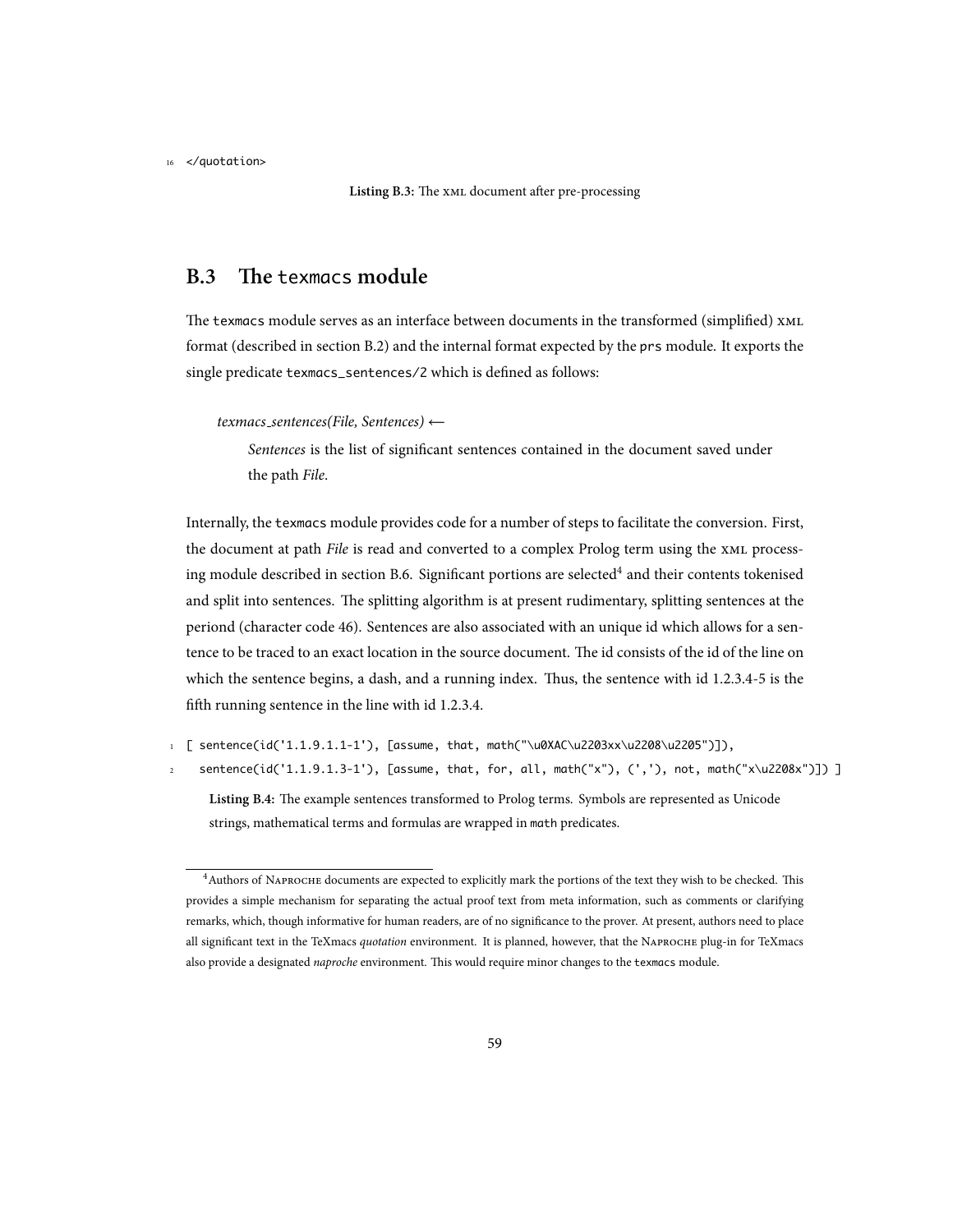### **B.4** The prs module

The prs module provides a framework for working with press. This includes common operations on these structures like constructing, modifying, searching and displaying. Included with the prs module is also an example grammar in  $p$ co format which is tailored to the available examples. The main predicate this module exports in discourse\_to\_prs/2:

*discourse to prs(Discourse, PRS) ←*

*Discourse* is a list of sentences as provided by the texmacs module; parsing them results in a PRS which is unified with *PRS*. The predicate succeeds if all sentences in *Discourse* can be successfully parsed.

discourse\_to\_prs/2 sets up an empty PRS and traverses the list of sentences provided as its first parameter, adding them sequentially to the PRS. Should a sentence fail to parse correctly according to the provided grammar, the parsing is halted and a diagnostic error message including the id of the faulty sentence is written to STDOUT.

#### **B.5 representation**

Throughout the current NAPROCHE implementation PRSs are represented as feature-value (f-v) structures with the following features (text in parentheses shows the actual feature name as used in the code): id (id), discourse referents (drefs), mathematical references (mrefs), conditions (conds) and text references (rrefs). Prolog does not provide a built-in mechanism for f-v structures, so I used Michael Covington's GULP4 (Covington, 1994) extension. It extends Prolog with a syntax and mechanism for encoding f-v structures. In GULP, features and values are separated by a tilde  $(^{\circ})$ , and f-v pairs are joined by a double period (..). An empty PRS in GULP looks like this:

1 id~\_.. % an uninstantiated id

2 drefs <sup>"</sup>[].. % an empty list of discourse referents

mrefs  $\lceil$ .. % an empty list of mathematical references

4 conds~[].. % an empty list of conditions

<sup>5</sup> rrefs˜[] % an empty list of text referents

Listing B.5: An empty PRS in GULP syntax.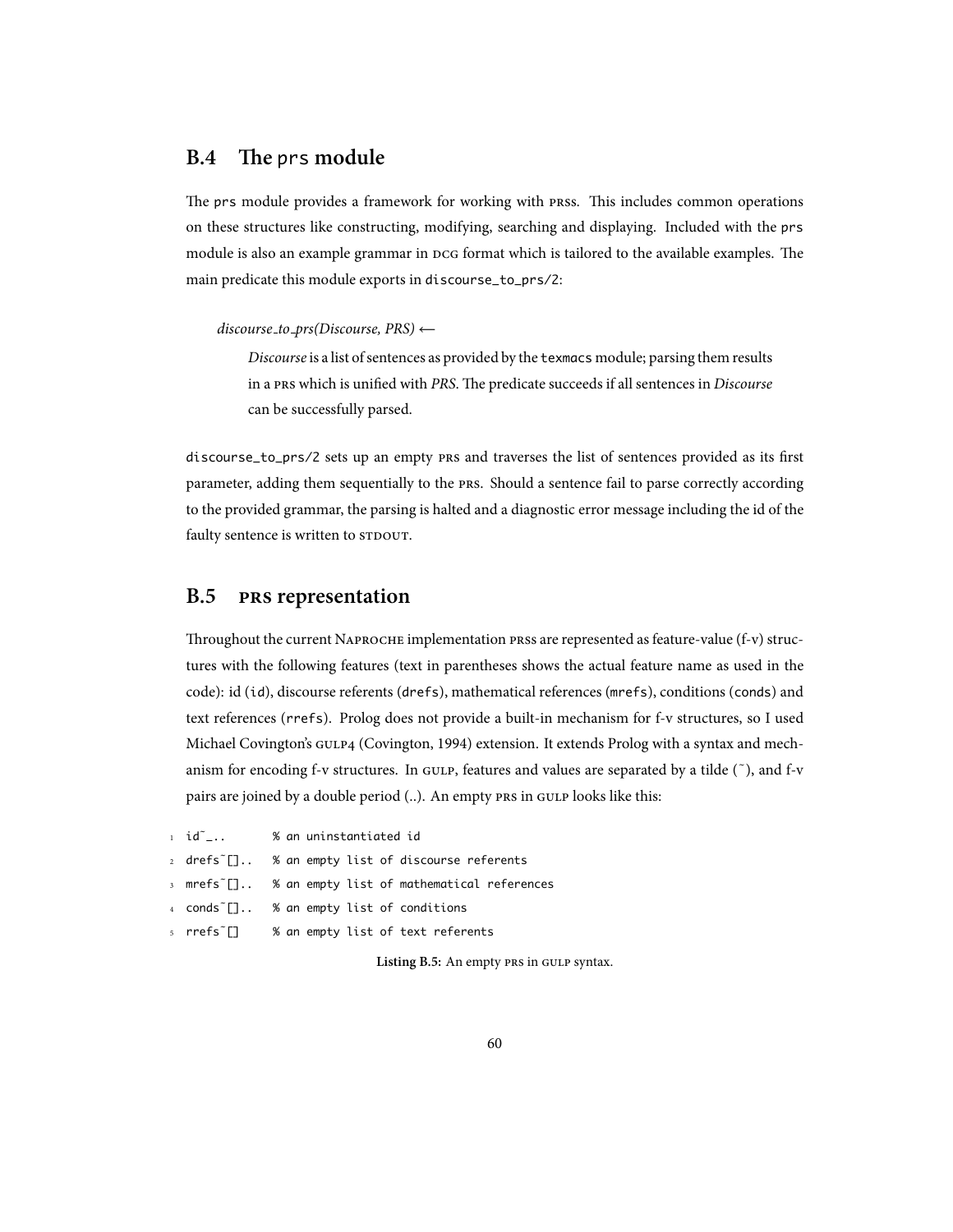Nested sub-press are included in the list of conditions. For performance reasons the list of conditions is built-up backwards (new conditions are added to the front of the list). Any code which processes the press further should thus reverse the list to restore the correct order.

## **B.6** The xml module

The xml.pl module used for reading XML encoded proof texts was written by John Fletcher and released in the public domain<sup>5</sup>. I made some minor modifications to ensure compatibility with recent versions of SWI-Prolog. A version of xml.pl is included in the NAPROCHE codebase.

 $5$ The most recent version of xml.pl, along with the licence under which it is released, can be found at http://www. zen37763.zen.co.uk/xml.pl.html.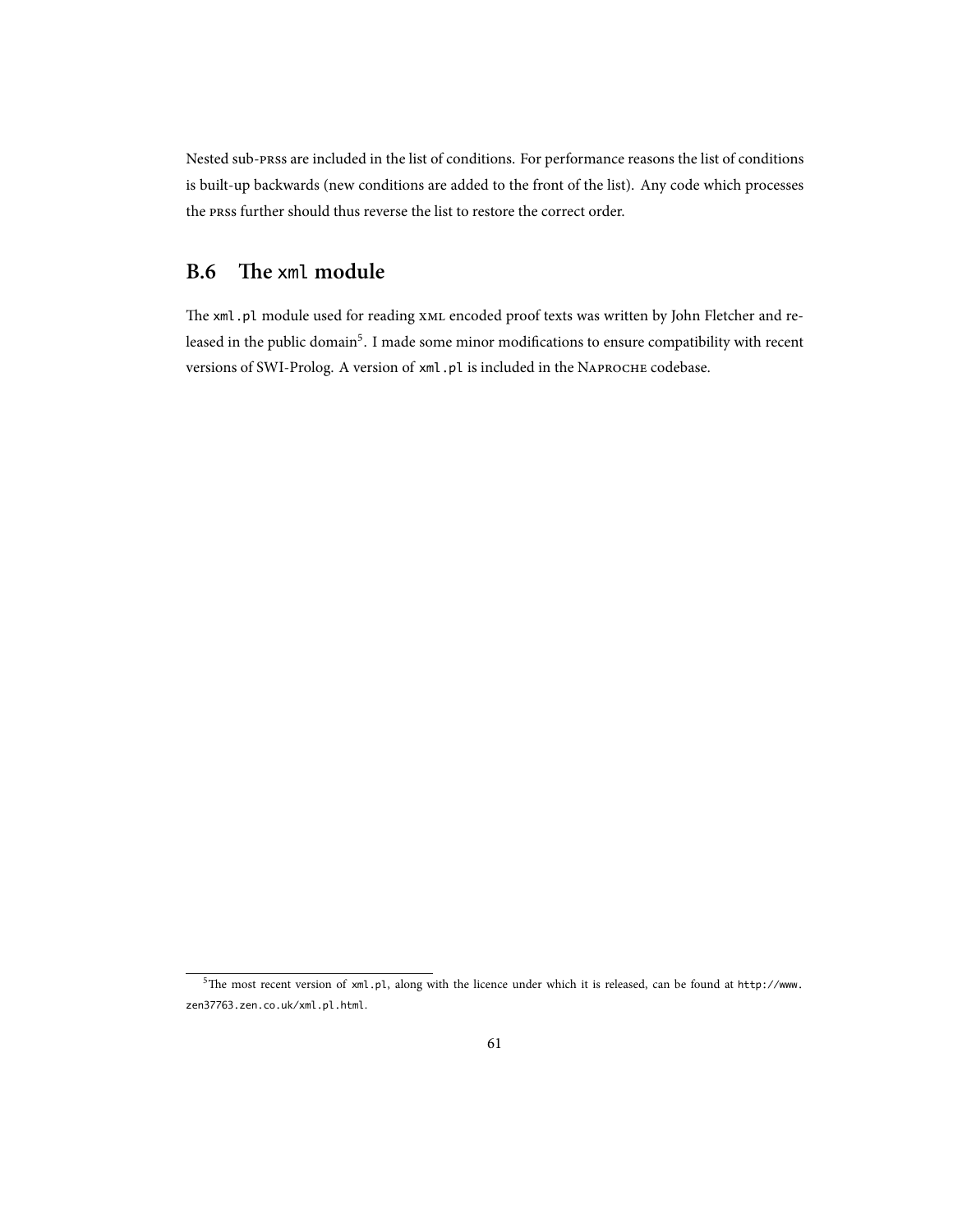## **LIST OF FIGURES**

| 5.1 |                                                                                               | 30 |
|-----|-----------------------------------------------------------------------------------------------|----|
| 5.2 |                                                                                               | 30 |
| 5.3 |                                                                                               | 34 |
| 5.4 | A partial PRS demonstrating the use of the holds condition.                                   | 36 |
| 5.5 |                                                                                               | 38 |
| 5.6 |                                                                                               | 38 |
| 5.7 | A PRS demonstrating natural language quantification.                                          | 38 |
| 5.8 | A PRS demonstrating an assumption representation. $\ldots \ldots \ldots \ldots \ldots \ldots$ | 38 |
| 6.1 | The result of inserting "Hence $u \in y$ " into an empty context PRS.                         | 47 |
| 6.2 | The result of inserting "Observe that $u \in x$ and $x \in y$ ." into an empty context PRS.   | 47 |
|     | B.1 The architecture of the NAPROCHE implementation 56                                        |    |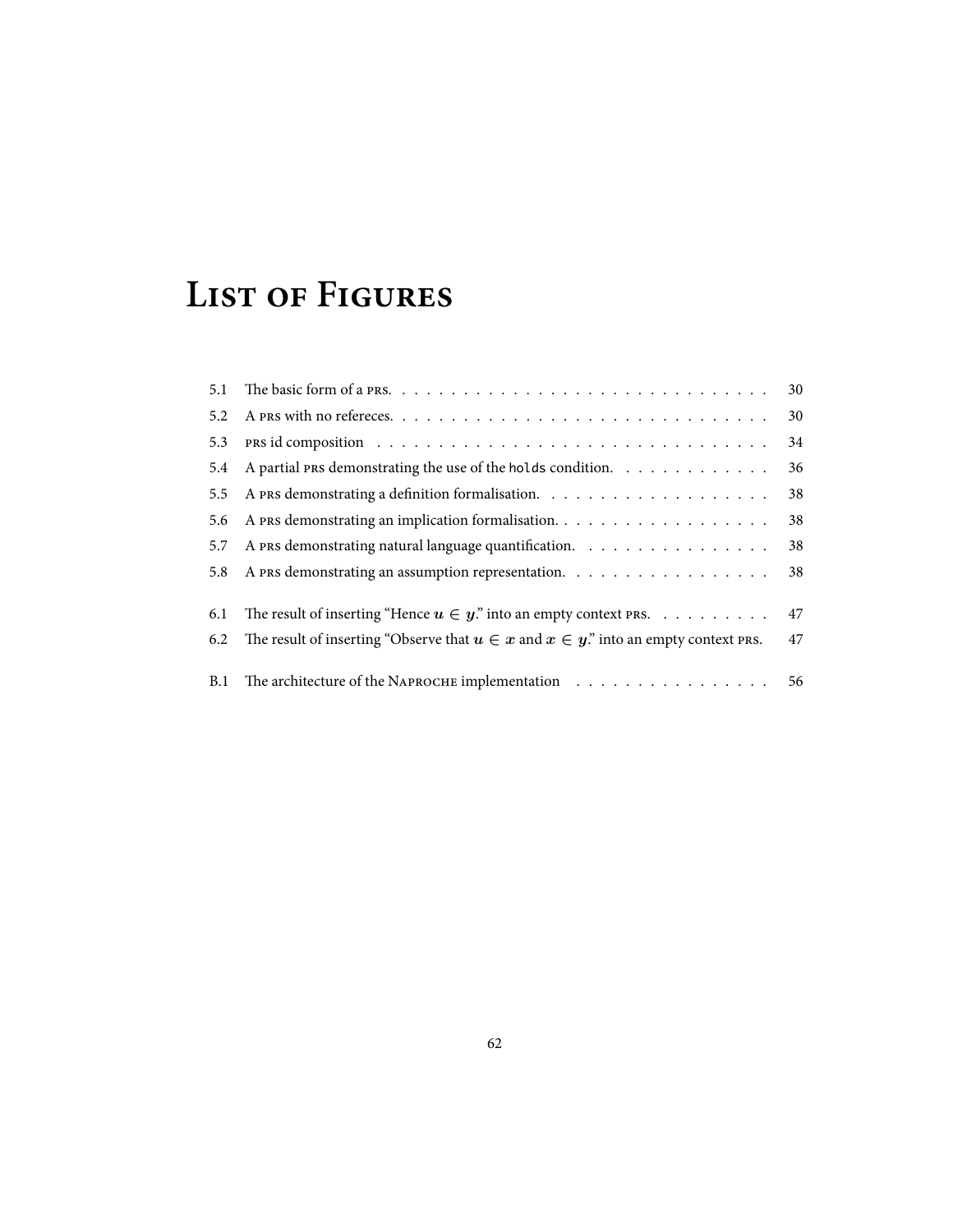## **LISTINGS**

| 5.1                                                                                      | Initial draft of a proof representation in pseudo-Prolog notation. This one shows  |    |  |  |  |  |
|------------------------------------------------------------------------------------------|------------------------------------------------------------------------------------|----|--|--|--|--|
|                                                                                          | a proof consisting of a single theorem with a nested lemma. Ellipses represent se- |    |  |  |  |  |
|                                                                                          |                                                                                    | 31 |  |  |  |  |
| The main loop of the NAPROCHE PRS construction algorithm. If you are not familiar<br>6.1 |                                                                                    |    |  |  |  |  |
|                                                                                          | with the tilde and double period notation, have a look at section B.5.             | 43 |  |  |  |  |
| A.1                                                                                      | The expected structure of proofs in the NAPROCHE language in EBNF.                 | 53 |  |  |  |  |
| <b>B.1</b>                                                                               |                                                                                    | 55 |  |  |  |  |
| <b>B.2</b>                                                                               |                                                                                    | 57 |  |  |  |  |
| <b>B.3</b>                                                                               |                                                                                    | 58 |  |  |  |  |
| <b>B.4</b>                                                                               |                                                                                    | 59 |  |  |  |  |
| <b>B.5</b>                                                                               |                                                                                    | 60 |  |  |  |  |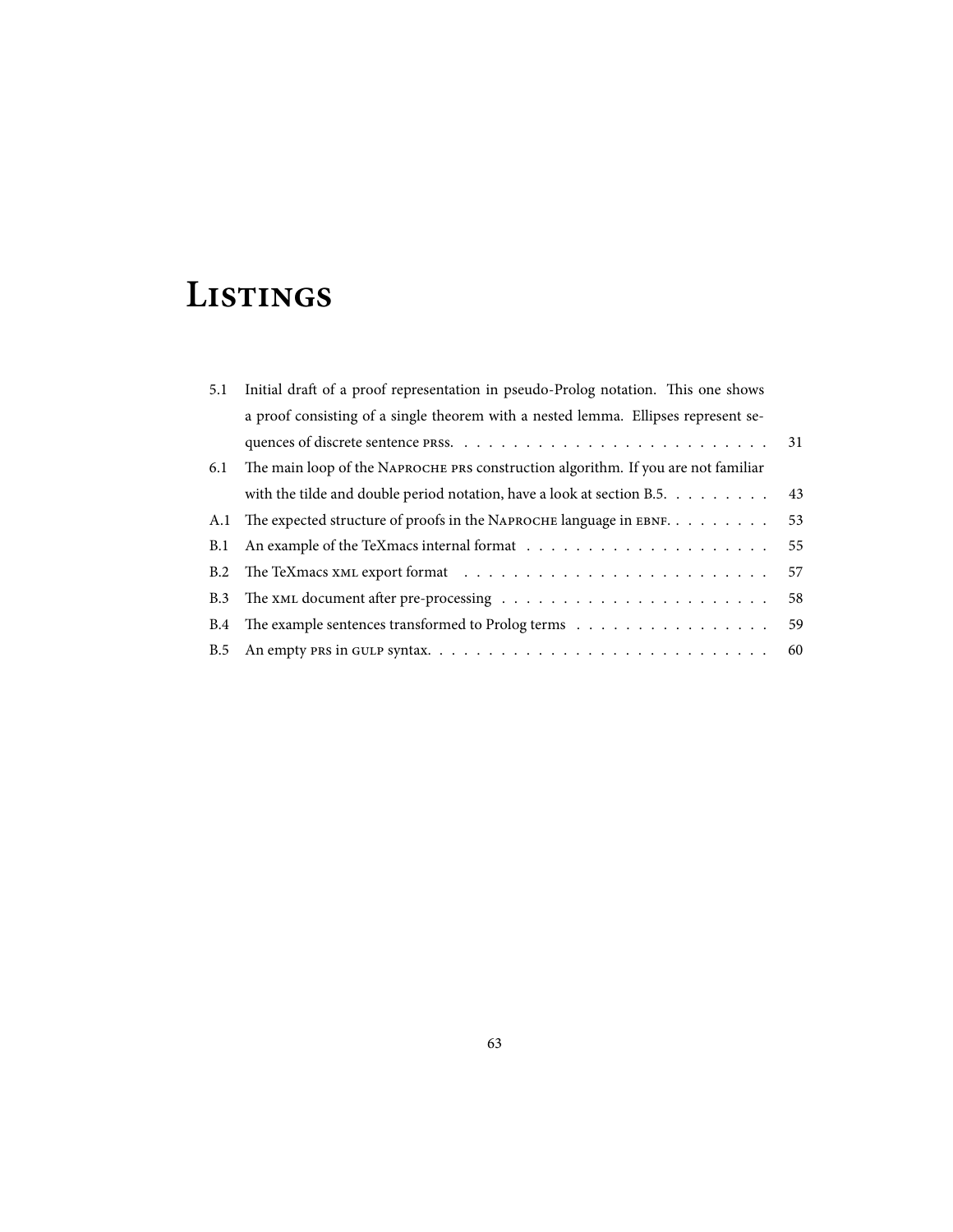## **BIBLIOGRAPHY**

BLACK, ALAN. Some Different Approaches to DRT, 1993.

- **B**, **G**. *e Calculus of Logic*. In: *e Cambridge and Dublin Mathematical Journal*, 3 (1848).
- **B**, **J.**, **M**, **E.**, **MG**, **S.**, **M**, **S.** & **P**, **M.** *A compositional DRS-based formalism for NLP-applications*. In: *Proceedings of the International Workshop on Computational Semantics*, pp. 21--31. Tilburg, 1994.
- BOURBAKI, NICOLAS. Theory of sets. Addison-Wesley, 1968.
- **C**, **M**. *GULP 3.1: An Extension of Prolog for Unification-Based Grammar*, 1994.
- **F**, **G**. *Begriffsschri. Eine der arithmetischen nachgebildete Formelsprache des reinen Denkens*. Halle, 1879.
- FREGE, GOTTLOB. Kleine Schriften. Vdm Verlag Dr. Müller, 2006.
- **G**, **J.** & **S**, **M.** *Dynamic Predicate Logic*. In: *Linguistics and Philosophy*, 14 (1991):39--100.
- GROENENDIJK, J., STOKHOF, M. & VELTMAN, F. This might be it, 1996.
- **G**, **K**. *Russell's mathematical logic*. In: *e Philosophy of Bertrand Russell*. Northwestern University, 1944.
- HANNA, G. Rigorous proof in mathematics education. In: Curriculum Series. The Ontario Institute for *Studies in Education*, (1983).
- **H**, **J**. *Formalized Mathematics*, 1996.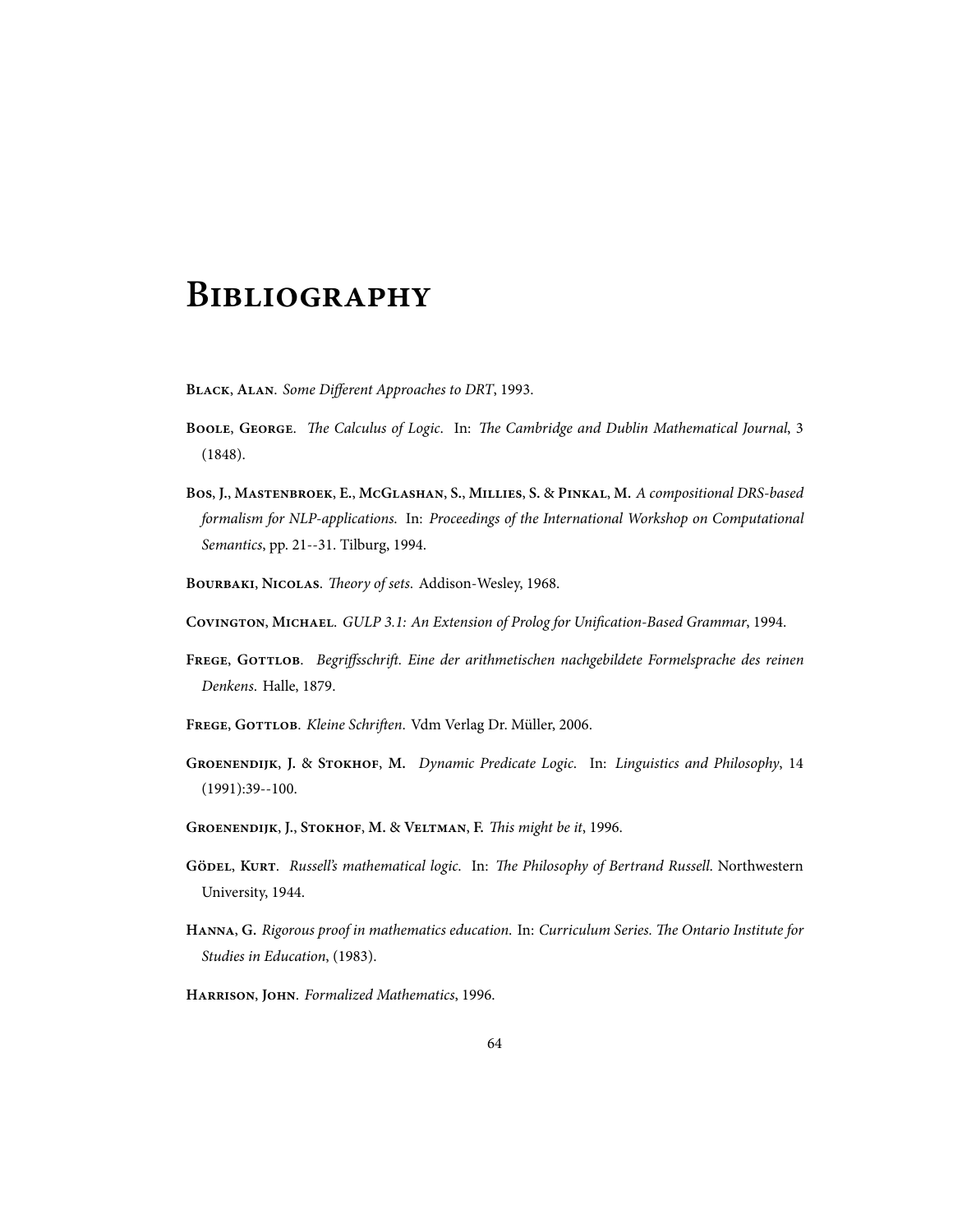- HEIM, IRENE. The Semantics of Definitie and Indefinitio Noun Phrases in English. Ph.D. thesis, University of Massachusetts, Amherst, Massachusetts, 1982.
- **J**, **M.** & **K**, **E.** *Discourse, anaphora and parsing*. In: *Proceedings of the 11th International Conference on Computational Linguistics*, pp. 669--675. Bonn, 1986.
- JONES, ROGER BISHOP. Philosophical Revolutions, 2007.
- **K**, **H**. *A theory of truth and semantic representation*. In: M. Stokhof J. Groenendijk, T. Janssen, ed., *Formal Methods in the Study of Language*. Mathematical Center, 1981.
- KLINE, MORRIS. Mathematics: The Loss of Certainty. Oxford University Press US, 1982.
- **K**, **S. G.** *A Primer of Mathematical Writing*. American Mathematical Society, 1997.
- **K**, **S**. *e history and concept of mathematical proof*, 2007.
- **M**, **A R. D.** *e Ignorance of Bourbaki*. In: *Mathematical Intelligencer*, 14 (1992)(3):4-- 13. URL citeseer.ist.psu.edu/mathias90ignorance.html.

**M**, **E**. *Introduction to mathematical logic*. Chapman & Hall, London, 1997.

- **M**, **R A. D**, **L**, **R J.** & **P**, **A J.** *Social processes and proofs of theorems and programs*. In: *Commun. ACM*, 22 (1979)(5):271--280.
- **R**, **B**. *Introduction to Mathematical Philosophy*. George Allen and Unwin, London, 1919.
- **R**, **B**. *e autobiography of Bertrand Russell*. Allen & Unwin, 1968.
- **S**, **R** & **T**, **M**. *Dynamic Semantics at Work*. In: *New Frontiers in Artificial Intelligence*, volume 3609, pp. 416--426. Springer, Berlin / Heidelberg, 2007.
- STEENROD, NORMAN E., HALMOS, PAUL R., SCHIFFER, MENAHEM M. & DIEUDONNE, JEAN A. How *to Write Mathematics*, 1973.
- **T**, **W P.** *On proof and progress in mathematics*. In: *Bulletin of the American Mathematical Society*, 30 (1994):161.
- **T**, **Z** & **Ś**, **H**. *e language of mathematical texts*. In: *Studies in Logic, Grammar and Rhetoric*, 10/11 (1991):103--124.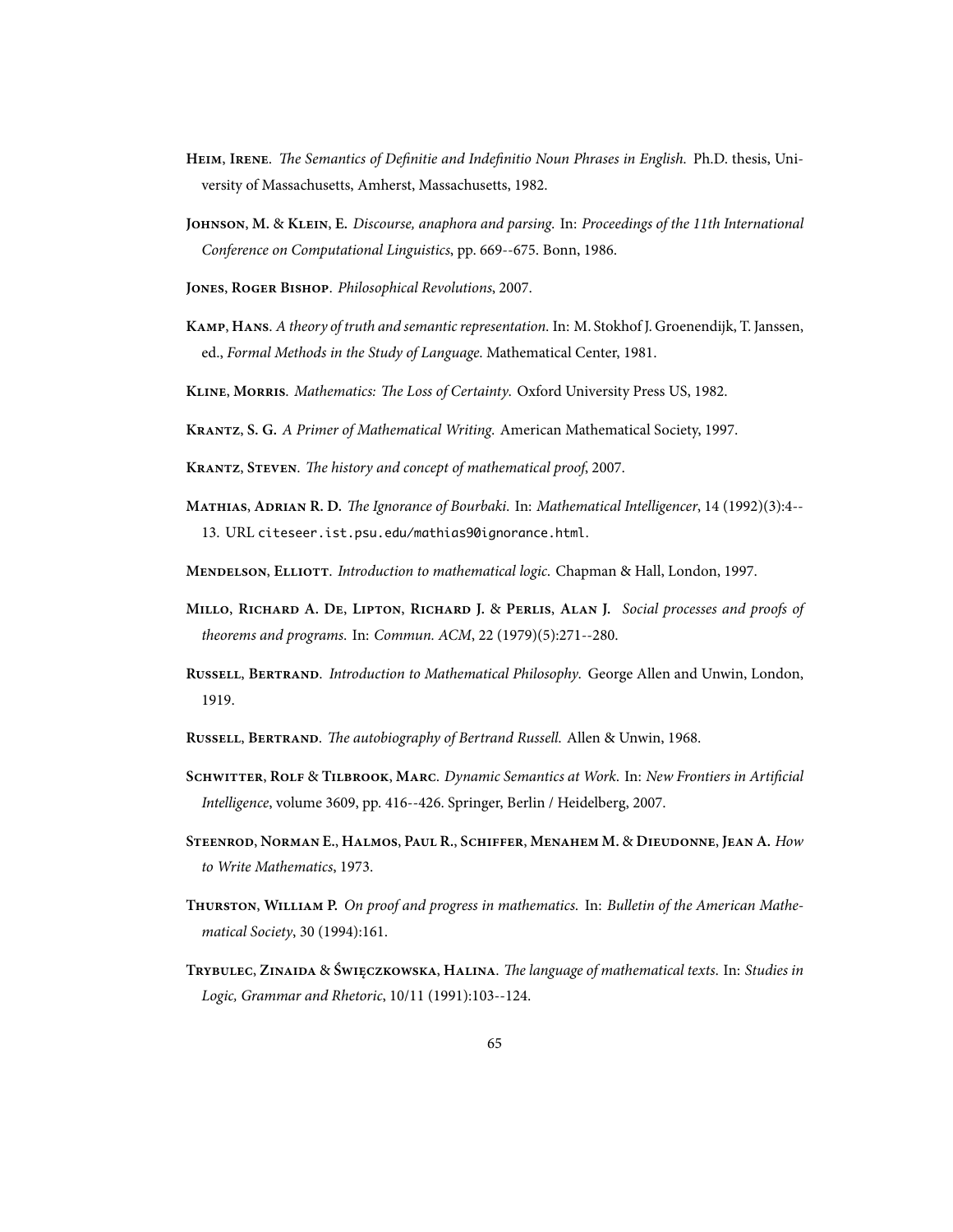VAN DER HOEVEN, JORIS. GNU TeXmacs, 1998. URL http://www.texmacs.org.

- **G**, **A. J. M.** *On the shape of mathematical arguments*. In: *Lecture Notes in Computer Science*, 445 (1990).
- **H**, **J**. *From Frege to Gödel: A Source Book in Mathematical Logic, 1879-1931*. Harvard University Press, 1967.
- **V**, **F**. *Defaults in Update Semantics*. In: *Journal of Philosophical Logic*, 25 (1996)(3):221- -261.
- WHITEHEAD, ALFRED NORTH. Science and the Modern World. Cambridge University Press, Cambridge, 1925.
- **WHITEHEAD, ALFRED NORTH & RUSSELL, BERTRAND.** Principia Mathematica. Cambridge University Press, Cambridge, 1910, 1912, 1913.
- WOLSKA, MAGDALENA & KRUIJFF-KORBAYOVÁ, IVANA. Analysis of mixed natural and symbolic *language input in mathematical dialogs*. In: *ACL '04: Proceedings of the 42nd Annual Meeting on Association for Computational Linguistics*, p. 25. Association for Computational Linguistics, Morristown, NJ, USA, 2004a.
- **W**, **M** & **K-K**, **I**. *Building a Dependency-Based Grammar for Parsing Informal Mathematical Discourse.* In: Petr Sojka, Ivan Kopecek & Karel Pala, eds., *TSD*, volume 3206 of *Lecture Notes in Computer Science*, pp. 645--652. Springer, 2004b.
- **Z**, **C**. *On the Use of Variables in Mathematical Discourse*. In: E.Buchberger, ed., *Proceedings of Konvens 2004 (7. Konferenz zur Verarbeitung natuerlicher Sprache)*, pp. 217--220. Wien, 2004a.
- **Z**, **C**. *Understanding Informal Mathematical Discourse*. Ph.D. thesis, Arbeitsberichte des Instituts für Informatik Friedrich-Alexander-Universität Erlangen Nürnberg, 2004b.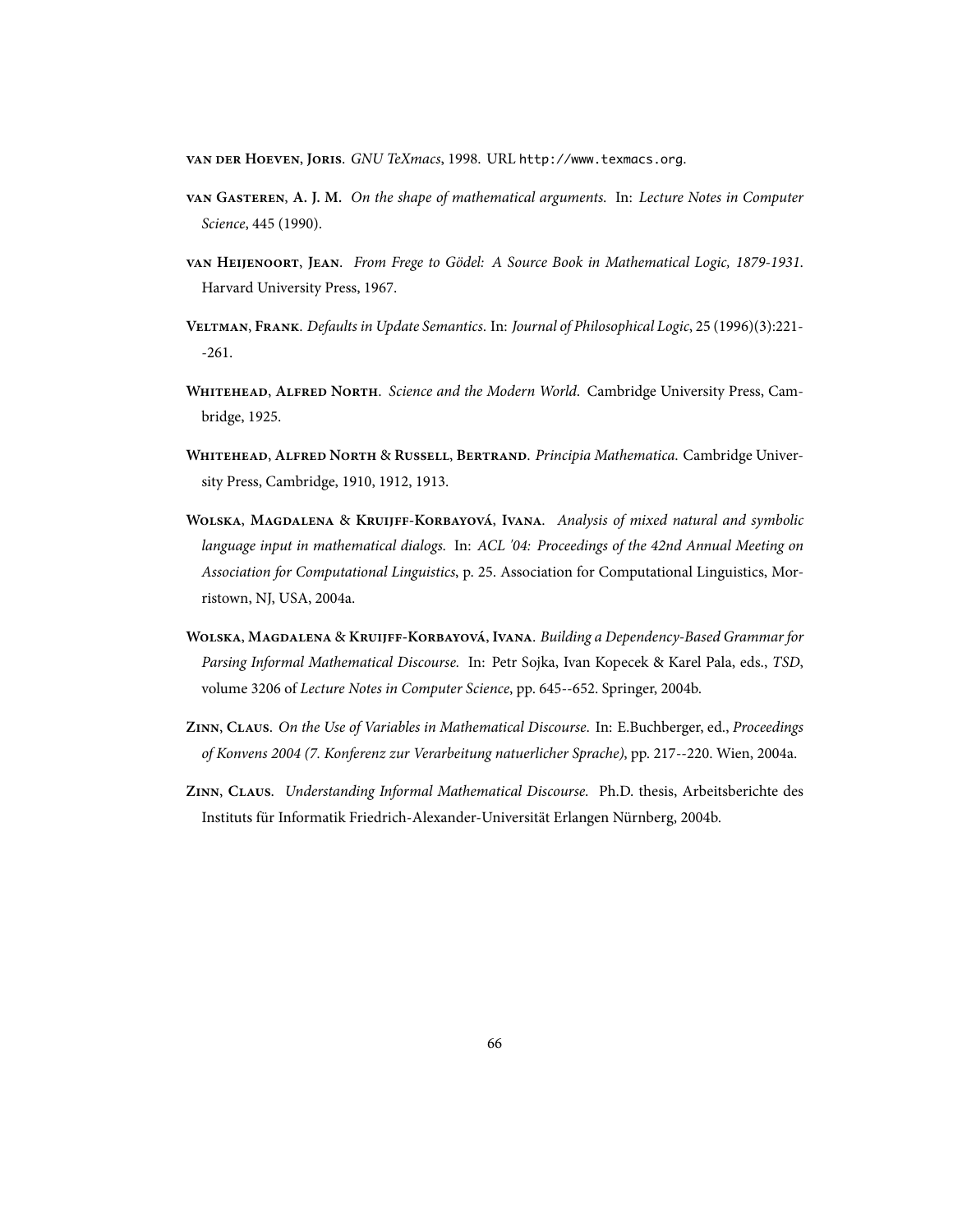# **DIE GENERIERUNG VON BEWEIS-REPRÄSENTATIONSSTRUKTUREN FÜR DAS PROJEKT NAPROCHE**

NAPROCHE ist ein Forschungsprojekt, das von Prof. Dr. Bernhard Schröder (ehemals Institut für Kommunikationsforschung der Universität Bonn, IfK) und Prof. Dr. Peter Koepke (Mathematisches Institut der Universität Bonn) ins Leben gerufen wurde. Das Projekt hat zwei zentrale Ziele—eine kontrollierte Sprache zu entwickeln, die das Aufschreiben mathematischer Beweise erlaubt, und ein System bereitzustellen, das die automatisierte Überprüfung der Korrektheit von Beweisen in dieser Sprache ermöglicht. Das System ist als Hilfe sowohl für Autoren gedacht, die ihre eigene Arbeit überprüfen wollen bevor sie eingereicht wird, als auch für Rezensenten, die ihnen zur Bewertung gereichte Arbeiten überprüfen müssen. Die prototypischen Benutzer des Systems sind Studenten der Mathematik und verwandte Disziplinen wie Physik und Informatik, die mathematische Beweise als Hausarbeiten einreichen müssen, und Professoren und Dozenten, die große Mengen solcher Beweise bewerten müssen.

Aus der Sicht des Benutzers ist das System einfach. Es kann in den Editor  $T_{\rm E}X_{\rm MACS}$  integriert werden und ermöglicht die Überprüfung des sich im Editorfenster befindenden mathematischen Text per Tastendruck. Die Benutzerinteraktion ist minimal—nach einem Aufruf des Systems bekommt der Benutzer die Meldung *"Proof accepted." ("Beweis angenommen.")* oder eine Fehlermeldung mit dem Hinweis auf den Fehler, der eine erfolgreiche Überprüfung verhindert hat. Unter der Haube ist das System jedoch komplex und mehrschichtig—der Text im Editorfenster wird mehreren Formattransformationen ausgesetzt, bevor er dann in eine formale Struktur überführt wird, die ihrerseits einem externen automatischen Beweisprüfer übergeben wird. Diese Arbeit beschreibt die Art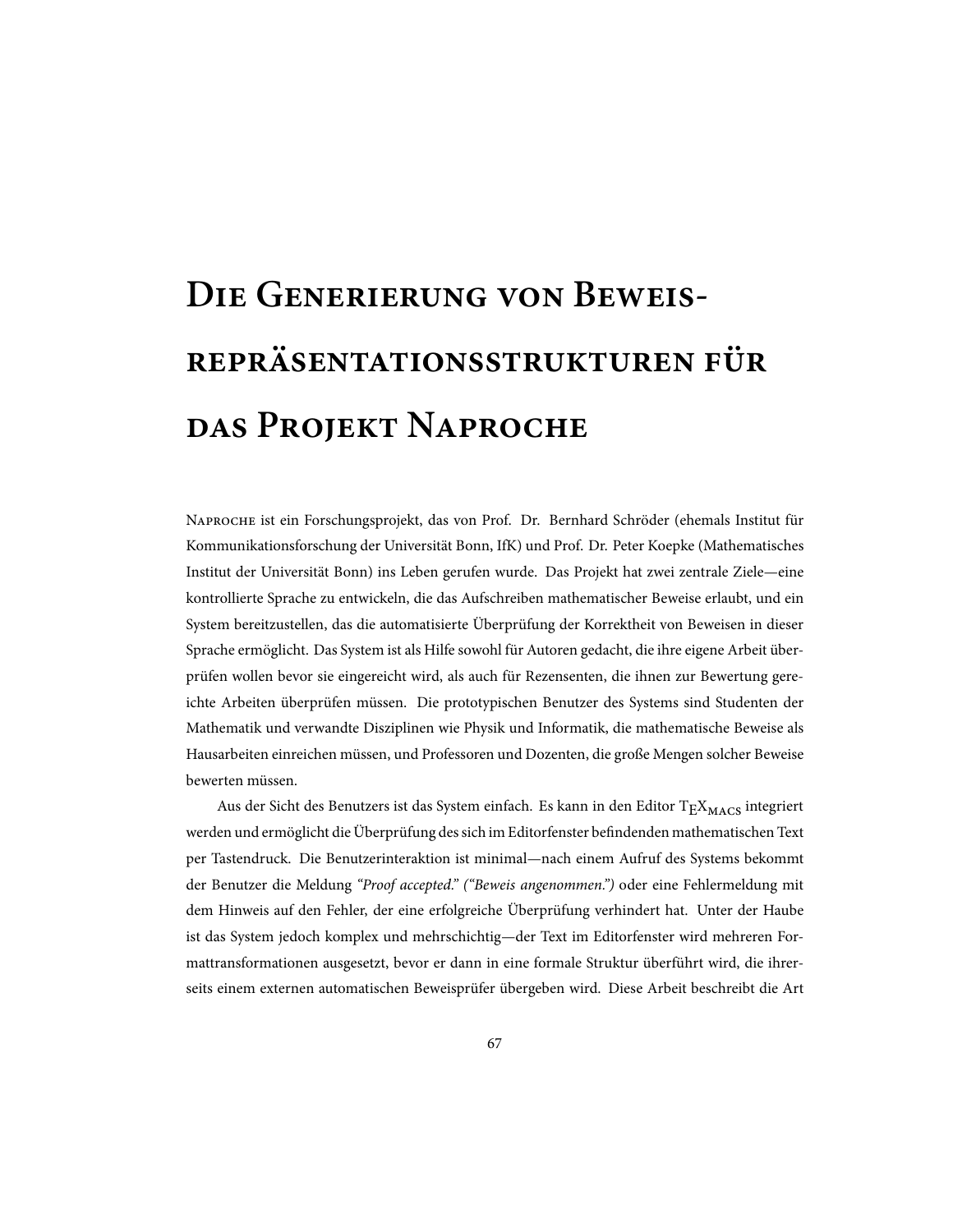dieser Transformationen und insbesondere die Methoden der Erstellung formaler Repräsentationen aus (pseudo-)informellem mathematischen Diskurs.

**Mathematical Proof (Mathematischer Beweis)** Kapitel 2 ist dem mathematischen Beweis gewidmet. Wir verfolgen die Evolution der mathematischen Beweisführung—von der Entwicklung der axiomatischen Methode und den ersten logischen Inferenzregeln, den Syllogismen, von Aristoteles bis hin zur den Versuchen von Frege, Russel und Hilbert, einen einheitliches, rein logisches Fundament für die Mathematik zu finden. Die argumentativen und die formalen Methoden der Beweisführung führen zu zwei verschiedenen Auffassungen des mathematischen Beweises—der Beweis als überzeugendes Argument für andere Mathematiker (informaler Beweis) und der Beweis als eine in sich geschlossene Kette von logischen Schritten, die in einem formalen System ausgeführt wird (formaler Beweis).

Informale Beweise werden mit Hilfe einer nicht strickt festgehaltenen Sprache, einer Mischung aus natürlicher und symbolischer Sprache, ausgedrückt. Sie beinhalten Hinweise und Erklärungen, die Hintergrundwissen und Erfahrung seitens des Lesers voraussetzen. Somit ist es nur möglich, sie durch Interpretation zu auf ihre Korrektheit hin zu verifizieren. Die Verifizierung läuft als sozialer Prozess des Peer-Review ab, eine maschinelle Verifizierung ist nicht möglich.

Formale Beweise werden vollständig in einem formalen System durchgeführt, das eine wohldefinierte symbolische Sprache, eine Menge an grundlegenden Aussagen (Axiomen) und eine Menge an logischen Schlußfolgerungsregeln bereitstellt. Formale Beweise sind deshalb mechanisch, durch eine automatische Überprüfung ausschließlich auf syntaktischer Ebene, verifizierbar.

NAPROCHE Beweise weisen eine Mischung aus Eigenschaften sowohl formaler als auch informaler Beweise auf. Sie werden in einer formalen Sprache geschrieben, die jedoch viele Ausdrücke und Sprachkonstruktionen beinhaltet, die der informalen mathematischen Praxis entliehen sind. Somit sind sie sowohl von Menschen gut lesbar, als auch automatisch verifizierbar.

Tabelle Z.1 bietet einen Vergleich der verschiedenen Beweistypen in Hinsicht auf ihre Sprache, Lesbarkeit und Methoden der Verifizierung.

**e Language of Mathematics (Die Sprache der Mathematik)** Kapitel 3 bietet einen Überblick über die Sprache der mathematischen Texte. Mathematische Texte sind immer informal, halbstarr strukturiert und sind in einer hybriden Sprache—einer Mischung aus ethnischer, natürlicher Sprache und einer universellen symbolischen Sprache—geschrieben. Man unterscheidet zwischen mehreren *Satztypen*—Aussagen, Annahmen, Definitionen u.s.w—die eigenen Einfluss auf den Verlauf des Beweises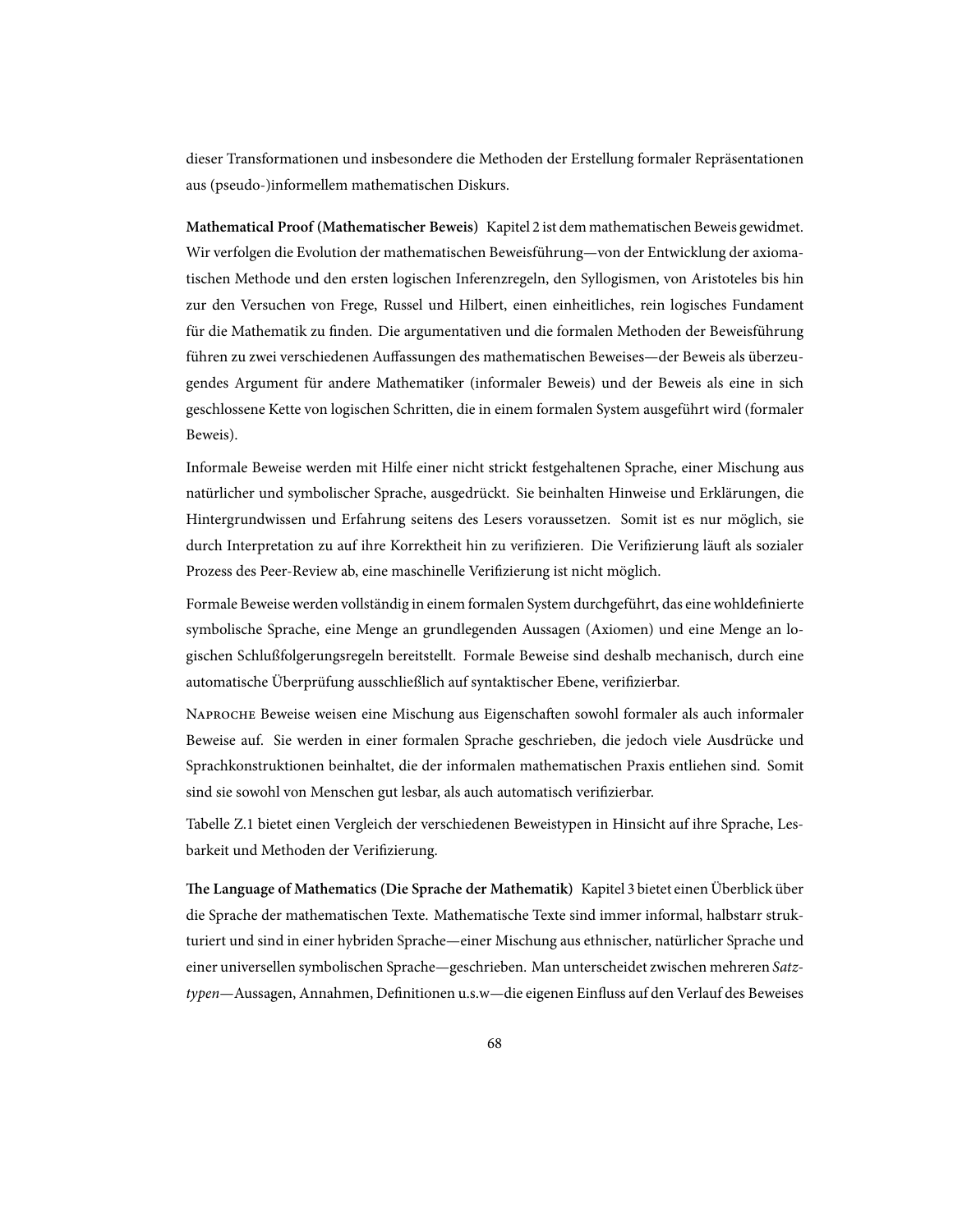|              | Formal                                                                           | Informal                                                            | <b>NAPROCHE</b>                                                 |
|--------------|----------------------------------------------------------------------------------|---------------------------------------------------------------------|-----------------------------------------------------------------|
| Sprache      | formal, symbolisch,<br>festgehalten                                              | Mischung aus natürlicher<br>und symbolischer, nicht<br>festgehalten | Mischung aus natürlicher<br>und symbolischer, festge-<br>halten |
| Lesbarkeit   | kaum/nicht lesbar                                                                | lesbar                                                              | lesbar                                                          |
| Verifikation | mechanische, auf<br>syntaktischer Ebene,<br>Interpretation nicht<br>erforderlich | Peer-Review, sozialer<br>Prozess                                    | mechanische und durch<br>sozialea Prozesse                      |

**Table Z.1:** Vergleichende Tabelle der Sprache, Lesbarkeit für Menschen und Methoden der Verifizierung für formale, informale und NAPROCHE Beweise.

ausüben. Z.B. Annahmen definieren einen neuen Skopus für Variablen, Definitionen führen neue Sprachkonstrukte ein, etc.

**e N language (Die N Sprache)** Kapitel 4 definiert die Sprache, in derN Beweise geschrieben werden. Sie ist eine kontrollierte Sprache mit festgehaltener Semantik, die aus einer ausgewählten Menge an natürlichsprachlichen Ausdrücken aus der mathematischen Praxis und einer symbolischen Sprache für mathematische Ausdrücke besteht. In der aktuellen NAPROCHE Implementation ist die Sprache eine Template-Sprache, die Satztypen werden an Triggerphrasen erkannt, z.B.*"Assume that x ... "* oder*"Let x ... "* für Annahmen,*"Define Ord***(***x***)** *if and only if ... "* für Definitionen. Die Templates sind auf der Idee von sub-Statements aufgebaut—einzelne bedeutungstragende Ausdrücke, die in den Templates eingebunden werden. Die Verarbeitungsregeln der N Grammatik setzen die semantischen Beiträge der sub-Statements in Beziehung zu einander.

**Discourse Representation Theory (Diskursrepräsentationstheorie)** Im 5. Kapitel haben wir einen Überblick der Diskursrepräsentationstheorie (DRT) geschafft, als inspirierender Startpunkt für die Entwicklung des NAPROCHE Systems. DRT stellt einen Ansatz für die Formalisierung von natürlichsprachlichen Diskursen dar und ist somit einer der angestrebten Grundfunktionalitäten des NAPROCHE nicht unähnlich. Die Grunddatenstruktur der DRT ist die Discourse Representation Structure (DRS)—ein 2-Tupel, bestehend aus einer Menge *Diskursreferenten* und einer Menge Diskursbedingungen. DRSen werden durch die iterative Verarbeitung eines Diskurses, repräsentiert als endliche Liste von Sätzen, aufgebaut. Die DRS Definition ist vom Aufbauverfahren unabhängig—die zwei etablierten Verfahren sind Threading und Konstruktion durch *λ*-Ausdrücke.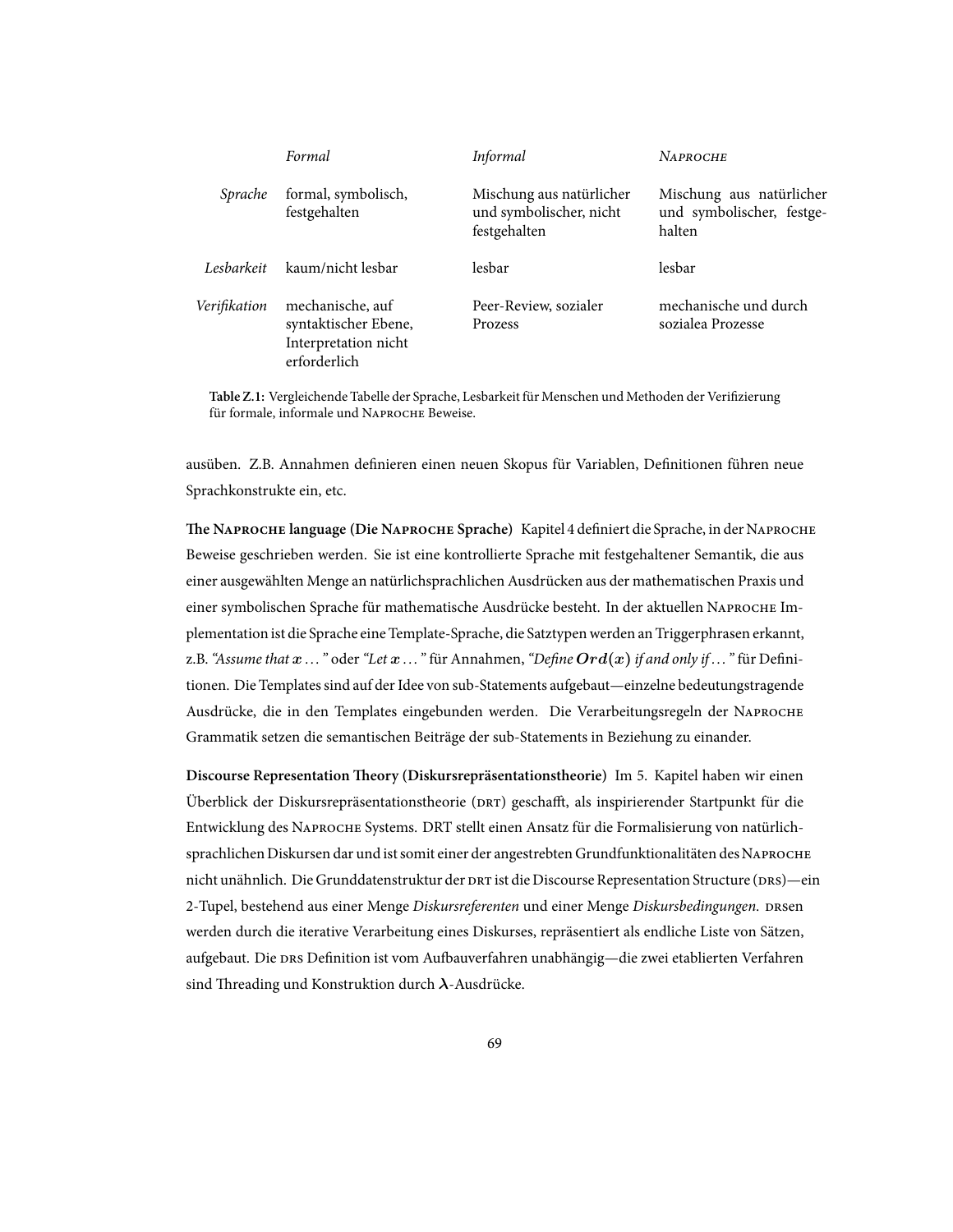**Proof Representation Structures (Beweisrepräsentationsstrukturen)** Kapiteln 6 und 7 stellen den Kern dieser Arbeit dar. Die Proof Representation Structure (PRS) ist eine speziell für das NAPROCHE System entwickelte Datenstruktur. Sie basiert auf der DRS, besitzt jedoch eine reichere Semantik und Sprache. Die PRS ist definiert, um die Repräsentation wichtiger Eigenschaften von mathematischen Beweisen zu ermöglichen. Die wichtigsten davon sind:

- **Beweistruktur** Mathematische Beweise sind hierarchisch geschachtelte Strukturen im Gegensatz zu erzählerischen Texten. Diese Hierarchie muss in der formalen Beweisrepräsentation wiederzufinden sein.
- **Reihenfolge** Die Reihenfolge der Sätze muss in der Repräsentation beibehalten werden. Der semantische Beitrag einzelner Sätze muss auch einzeln festgehalten werden, Satzrepräsentationen dürfen nicht veinigt werden.
- Wiederverwedung von Variablennamen Der hierarchische Aufbau mathematischer Beweise führt dazu dass Variablennamen, z.B. *x, y, z* in Laufe des Beweises auf verschiedenen Variablen mit verschiedenen Existenzbedingugen referieren.
- **Definitionen** Definitionen verändern die Sprache in der ein Beweis geschrieben wird, indem sie neue Sprachkonstrukte einführen.
- **Intra- und Intertextuelle Referenzen** Mathematiker verwenden in ihren Beweisen oft bereits bewiesene Sätze und weisen auf deren Beweis hin.
- **Lokalisation** Jeder Satz muss eindeutig identifiziert werden können, damit das System dem Benutzer möglichst akkurate Fehlermeldung präsentieren kann.

Um diese Eigenschaften festhalten zu können erweitert die Definition der PRS die definition der um 3 zusätzliche Merkmale—die *id* (die eine eindeutige Identifikation von Sätzrepräsentationen erlaubt), die *Liste der mathematischen Referenten* (eine Liste der mathematischen Objekte über die gesprochen wird) und die *Liste der Referenzen* (eine Liste der Referenzen auf andere Beweise). S.g. Container-en (mit leeren Merkmalen, bis auf die *id*) dienen der Strukturierung der Beweise.

Der Aufbau von PRS ist ein iterativer Prozess, der auf zwei Ebenen verläuft. Die Mikrokonstruktion (auf Satzebene) ist der Prozess der Generierung von *Update Functionen* auf der Basis des Parsebaums der Satzes und des Kontext der bis dahin verarbeiteten Sätze. Die Makrokonstruktion (auf der Diskursebene) ist der Prozess der Anwendung der Update Funktion für jeden Satz auf die partielle PRS, um eine neue, reichere PRS zu ergeben. Diese neue PRS wird dann in der nächsten Iteration als Kontext für die Mikrokonstruktion verwendet usw.